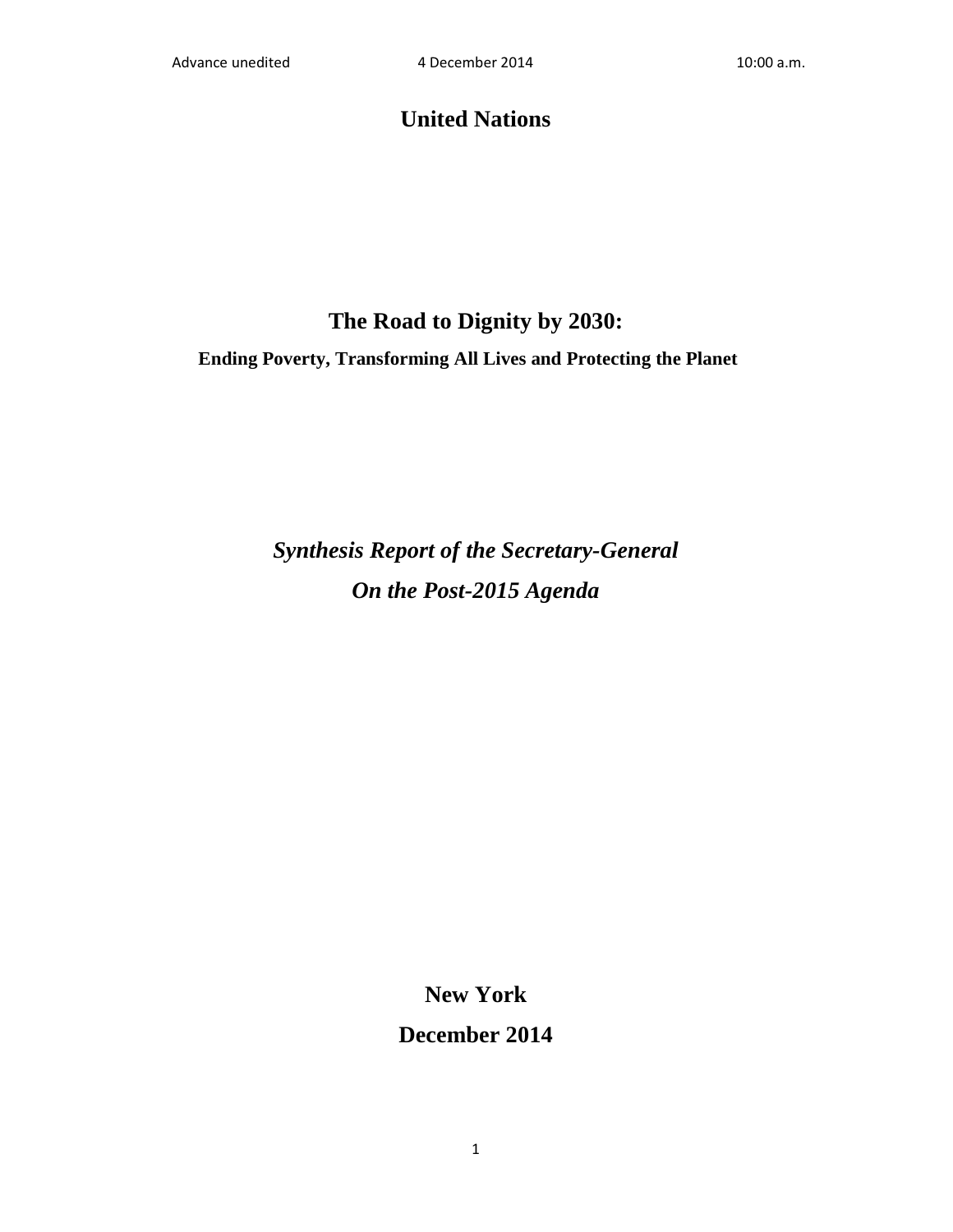# **Table of Contents**

# **1. A universal call to action to transform our world beyond 2015**

# **2. A Synthesis**

- 2.1. What we have learned from decades of development experience
- 2.2. What we have learned from the post-2015 process
- 2.3. Shared ambitions for a shared future

# **3. Framing the new agenda**

- 3.1. Setting the stage
- 3.2. A transformational approach
- 3.3. Six essential elements for delivering on the SDGs
- 3.4. Integrating the six essential elements

# **4. Mobilizing the means to implement our agenda**

- 4.1. Financing our future
- 4.2. Technology, science, and innovation for a sustainable future
- 4.3. Investing in sustainable development capacities

# **5. Delivering our agenda: a shared responsibility**

- 5.1. Measuring the new dynamics
- 5.2. Lighting the way: the role of data in the new agenda
- 5.3. Gauging our progress: monitoring, evaluation, and reporting
- 5.4. Making the UN fit for a sustainable future

# 6. **Conclusion: together in a universal compact**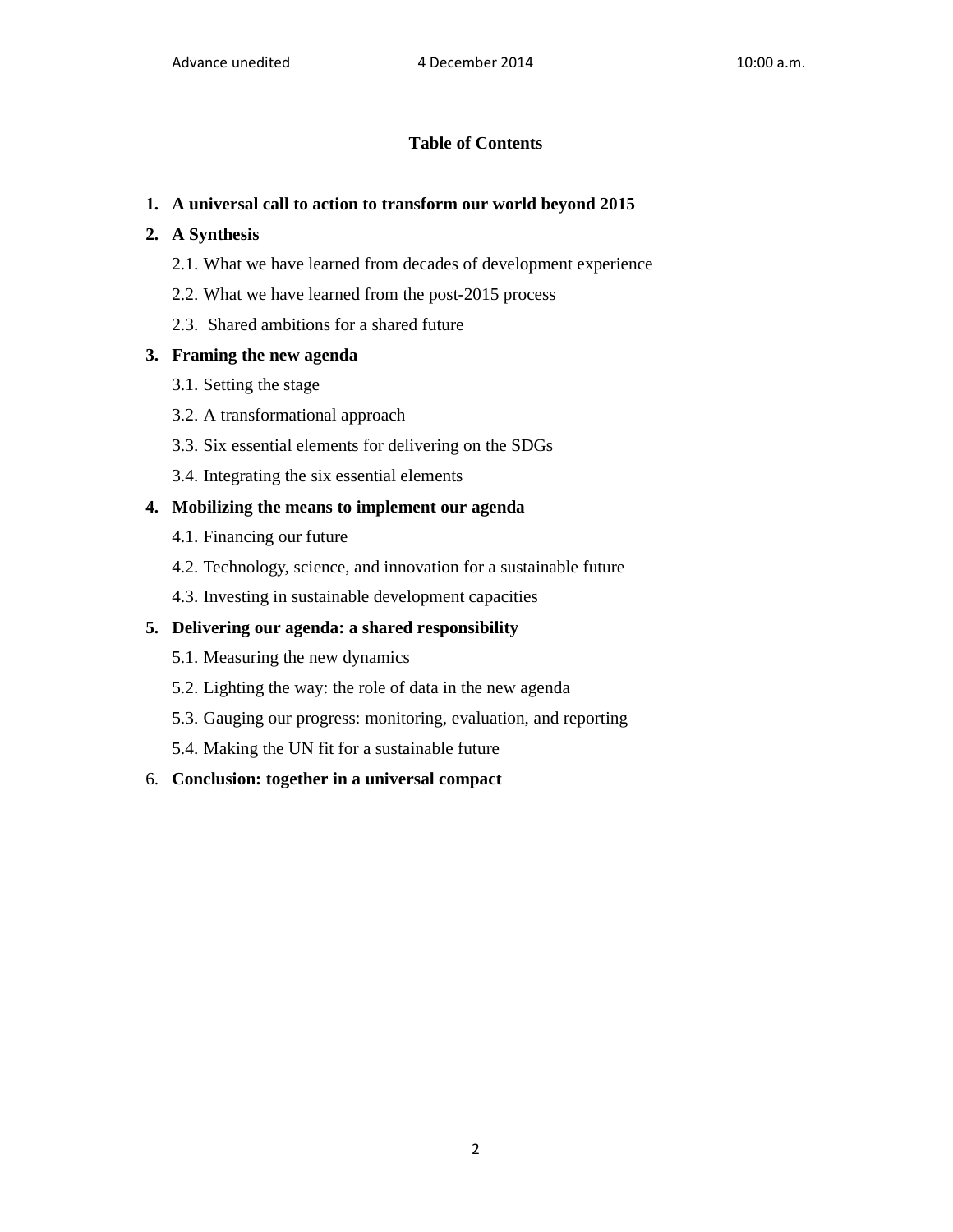*"We recognize that people are at the centre of sustainable development and, in this regard, we strive for a world that is just, equitable and inclusive, and we commit to work together to promote sustained and inclusive economic growth, social development and environmental protection and thereby to benefit all."* 

Rio+20 Outcome Document, The Future We Want

## **1. A Universal Call to Action to Transform our World beyond 2015**

1. The year 2015 offers a unique opportunity for global leaders and people to end poverty, transform the world to better meet human needs and the necessities of economic transformation, while protecting our environment, ensuring peace and realizing human rights.

2. We are at a historic crossroads, and the directions we take will determine whether we will succeed or fail on our promises. With our globalized economy and sophisticated technology, we can decide to end the age-old ills of extreme poverty and hunger. Or we can continue to degrade our planet and allow intolerable inequalities to sow bitterness and despair. Our ambition is to achieve sustainable development for all.

3. Young people will be the torch bearers of the next sustainable development agenda through 2030. We must ensure that this transition, while protecting the planet, leaves no one behind. We have a shared responsibility to embark on a path to inclusive and shared prosperity in a peaceful and resilient world where human rights and the rule of law are upheld.

4. Transformation is our watchword. At this moment in time, we are called to lead and act with courage. We are called to embrace change. Change in our societies. Change in the management of our economies. Change in our relationship with our one and only planet.

5. In doing so, we can more fully respond to the needs of our time and deliver on the timeless promise made at the birth of the United Nations.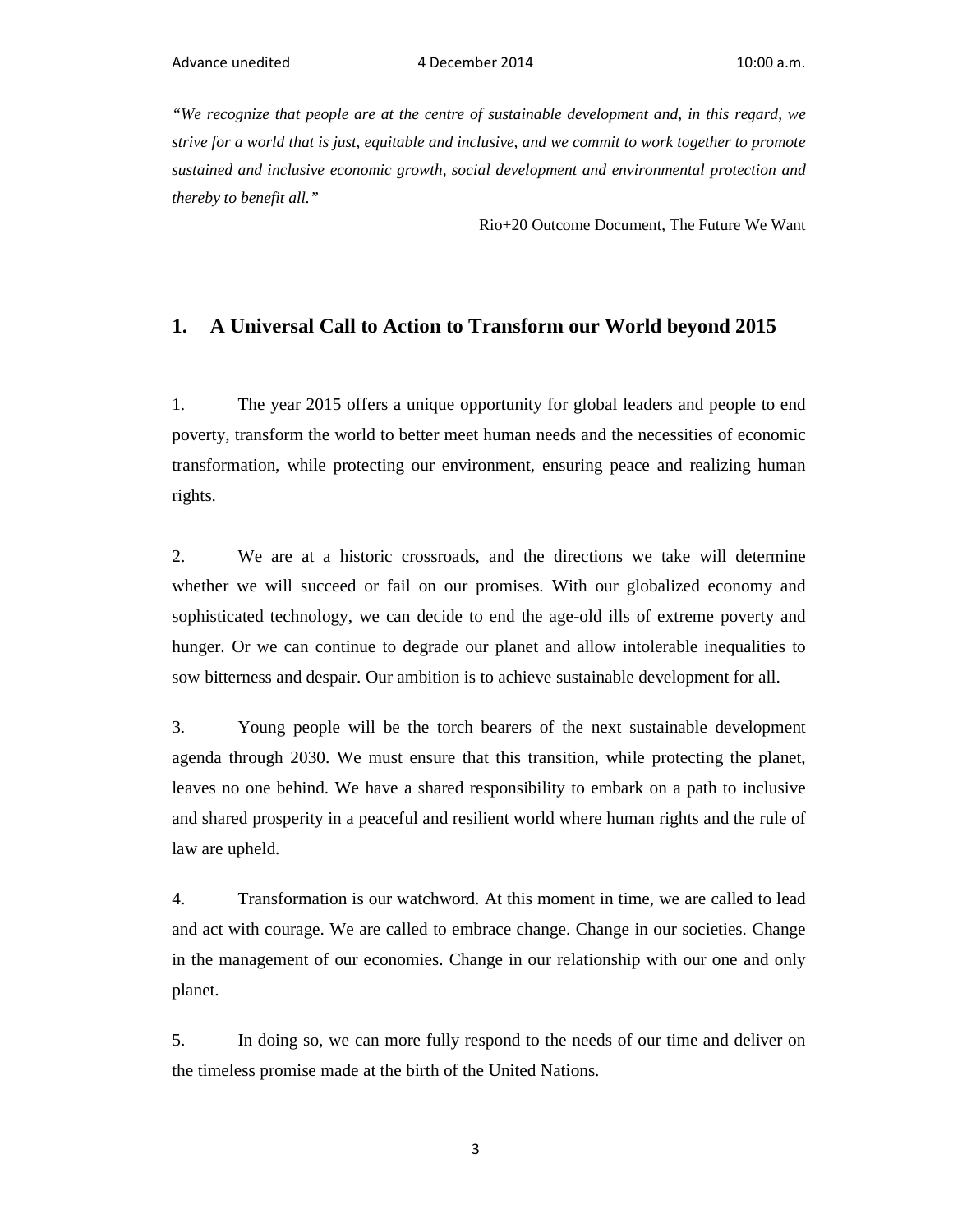Advance unedited a metal and the 4 December 2014 10:00 a.m.

6. Seventy years ago, in adopting the Organization's founding Charter, the nations of the world made a solemn commitment: "to save succeeding generations from the scourge of war, to reaffirm faith in fundamental human rights, in the dignity and worth of the human person, in the equal rights of men and women and of nations large and small, to establish conditions under which justice and respect for international law can be maintained, and to promote social progress and better standards of life in larger freedom.<sup>i.c</sup>

7. Building on this core promise, the Declaration on the Right to Development (1986) called for an approach that would guarantee the meaningful participation of all in development, and the fair distribution of its benefits.

8. Humankind has achieved impressive progress in the past seven decades. We have reduced violence and established global institutions, a code of agreed universal principles, and a rich tapestry of international law. We have witnessed stunning technological progress, millions upon millions lifted from poverty, millions more empowered, diseases defeated, life expectancies on the rise, colonialism dismantled, new nations born, apartheid conquered, democratic practices take deeper roots, and vibrant, economies built in all regions.

9. Since the 1992 "Earth Summit" in Rio de Janeiro, we have identified a new pathway to human wellbeing – the path of sustainable development. The Millennium Declaration and the Millennium Development Goals articulated in the year 2000 placed people at the center, generating unprecedented improvements in the lives of many around the world. The global mobilization behind the MDGs showed that multilateral action can make a tangible difference.

10. Yet conditions in today's world are a far cry from the vision of the Charter. Amid great plenty for some, we witness pervasive poverty, gross inequalities, joblessness, disease and deprivation for billions. Displacement is at its highest level since the Second World War. Armed conflict, crime, terrorism, persecution, corruption, impunity and the erosion of the rule of law are daily realities. The impacts of the global economic, food and energy crises are still being felt. The consequences of climate change have only just begun. These failings and shortcomings have done as much to define the modern era as has our progress in science, technology and the mobilization of global social movements.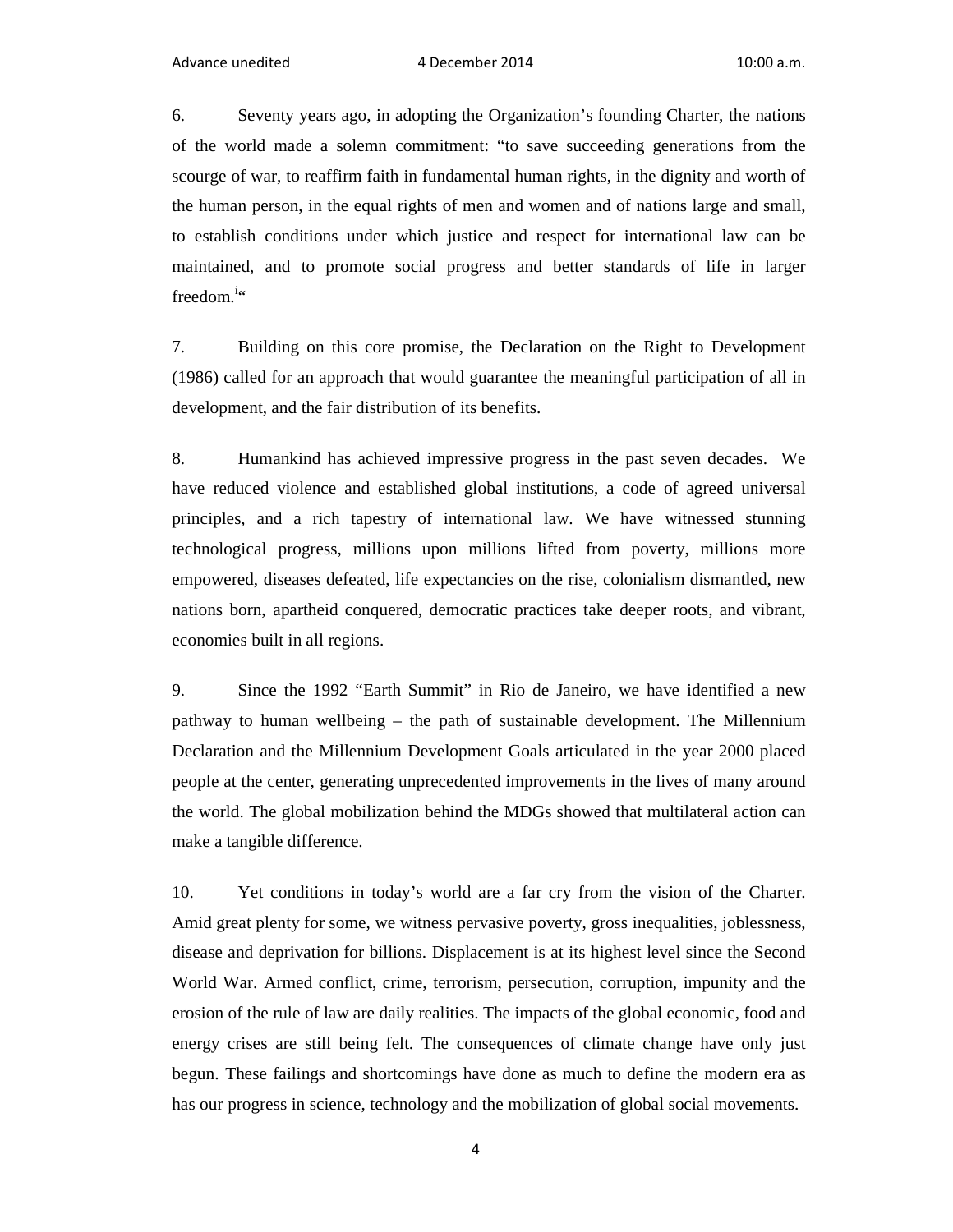11. Our globalized world is marked by extraordinary progress alongside unacceptable – and unsustainable – levels of want, fear, discrimination, exploitation, injustice and environmental folly at all levels.

12. However, we also know that these problems are not accidents of nature or the results of phenomena beyond our control. They result from actions and omissions of people – public institutions, the private sector, and others charged with protecting human rights and upholding human dignity.

13. We have the know-how and the means to address these challenges. But we need urgent leadership and joint action now.

14. These are universal challenges. They demand new heights of multilateral action based on evidence and built on shared values, principles, and priorities for a common destiny.

15. Our global commitments under the Charter should compel us to act. Our sense of empathy and enlightened self-interest should compel us to act. Our responsibilities as stewards of the planet should equally compel us to act. None of today's threats respect boundaries drawn by human beings – whether those boundaries are national borders, or boundaries of class, ability, age, gender, geography, ethnicity, or religion.

16. In an irreversibly interconnected world, the challenges faced by any become the challenges faced by each of us – sometimes gradually but often suddenly. However, facing these vexed challenges is not only a burden; it is far more an opportunity to forge new partnerships and alliances that can work together to advance the human condition.

17. The MDG experience provides compelling evidence that the international community can be mobilized to confront such complex challenges. Governments, civil society and a wide range of international actors coalesced behind the MDGs in a multifront battle against poverty and disease. They generated innovative approaches, vital new data, new resources, and new tools and technology for this struggle. Transparency was enhanced, multilateral approaches were strengthened, and a results-based approach to public policy was fostered. Sound public policies inspired by the MDGs, enhanced by collective action and international cooperation, lead to remarkable successes. In two decades since 1990, the world has halved extreme poverty, lifting 700 million out of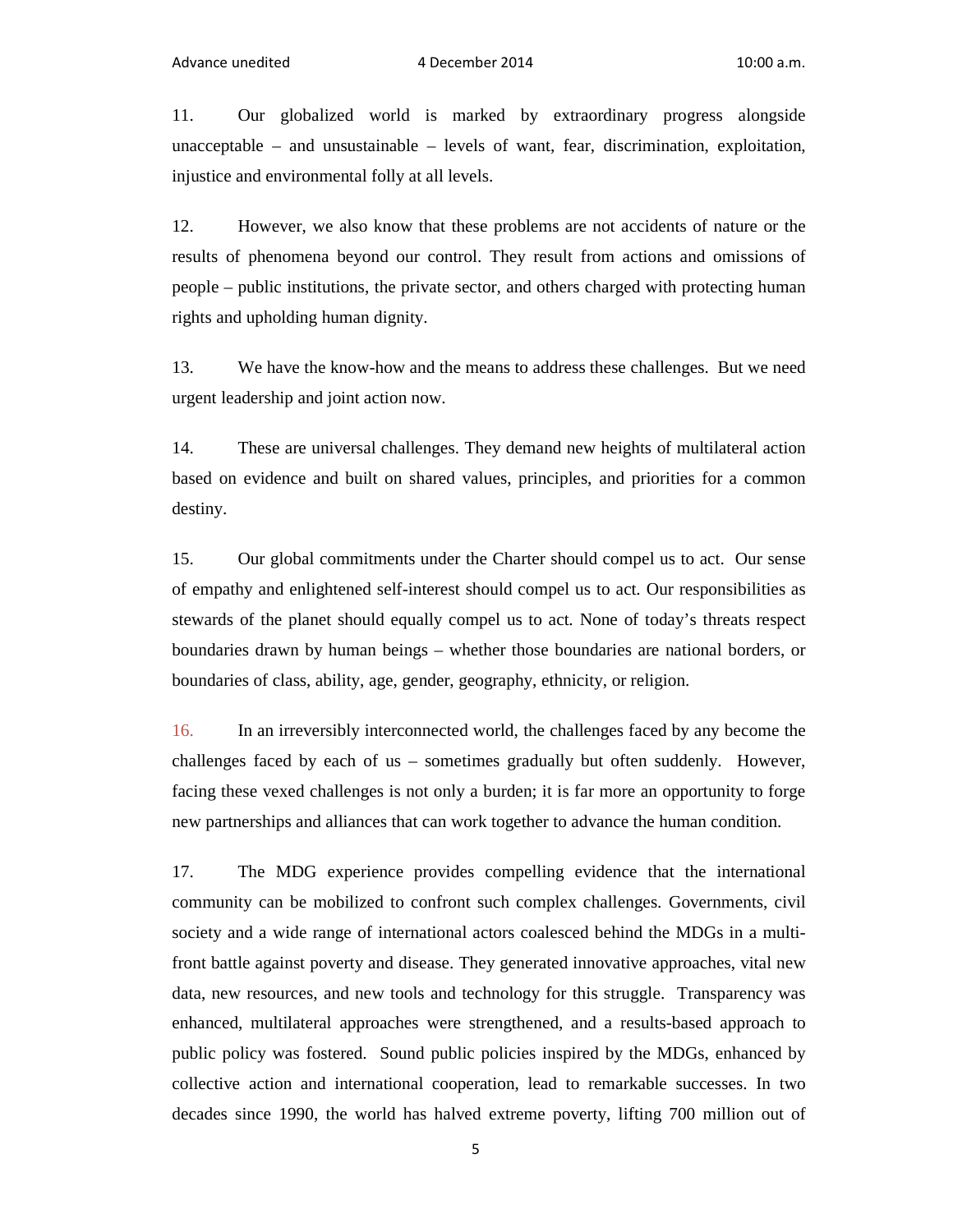extreme poverty. Between 2000 and 2010, an estimated 3.3 million deaths from malaria were averted, and 22 million lives were saved from fighting tuberculosis. Access to antiretroviral therapy (ART) for HIV-infected people has saved 6.6 million lives since 1995. At the same time, gender parity in primary school enrolment, access to child and maternal health care, and in women's political participation improved steadily.<sup>ii</sup>

18. We must invest in the unfinished work of the MDGs, and use them as a springboard into the future we want – a future free from poverty and built on human rights, equality and sustainability. This is our duty and it must be the legacy we strive to leave for our children.

19. In our quest to shape a global sustainable development agenda for the years beyond 2015, the international community has embarked upon an unprecedented process. Never before has so broad and inclusive a consultation been undertaken on so many matters of global concern. In two short years since the  $R$ io  $+$  20 Conference laid the cornerstone for the Post-2015 process, all Member States, the entire UN system, experts, and a cross-section of civil society, business and—most importantly-- millions of people from all corners of the globe, have travelled this crucially important journey. This, in itself, is reason for great hope. The creativity and shared sense of purpose that has emerged from across the human family is proof that we can come together to innovate and collaborate in search of solutions and the common good.

20. Having now opened the tent wide to a broad constituency, we must recognize that the legitimacy of this process will rest in significant measure on the degree to which the core messages that we have heard are reflected in the final outcome. This is no time to succumb to political expediency, or to tolerate the lowest common denominators. The new threats that face us, and the new opportunities that present themselves, demand a high level of ambition and a truly participatory, responsive and transformational course of action.

21. This includes tackling climate change. As underscored by the Intergovernmental Panel on Climate Change (IPCC), climate change exacerbates threats. It makes delivering on the sustainable development agenda more difficult because of reversing positive trends, new uncertainties, or mounting costs of resilience.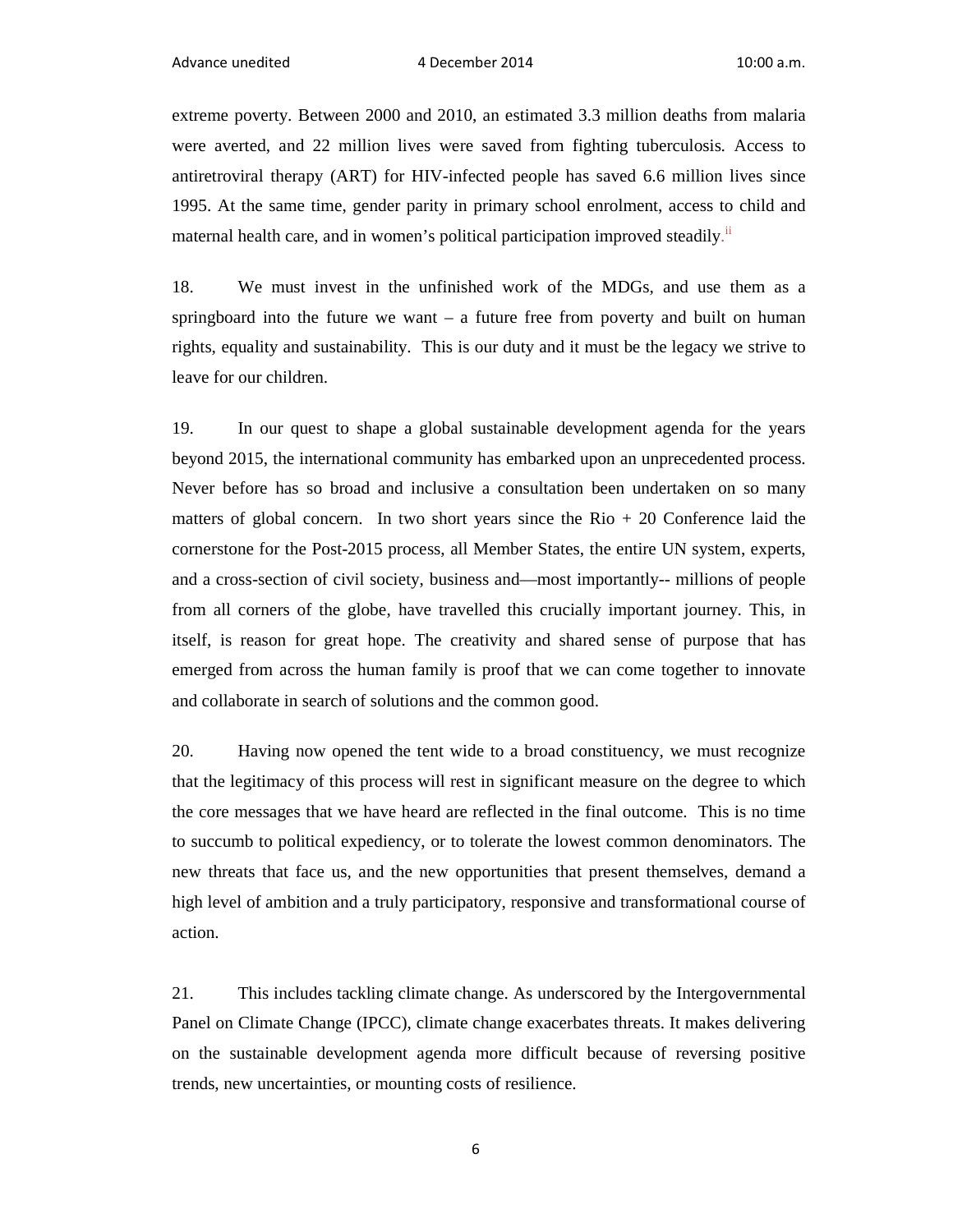## 22. This enterprise can therefore not be business as usual.

23. People across the world are looking to the United Nations to rise to the challenge with a truly transformative agenda that is both universal and adaptable to the conditions of each country, and that places people and planet at the center. Their voices have underscored the need for democracy, rule of law, civic space and more effective governance and capable institutions; for new and innovative partnerships, including with responsible business and effective local authorities; and for a data revolution, rigorous accountability mechanisms, and renewed global partnerships. People are also stressing that the credibility of new agenda rests on the means that are available to implement it.

24. Three high-level international meetings in the year ahead give us the opportunity to chart a new era of sustainable development. The first will be the International Conference on Financing for Development in Addis Ababa in July, where a compact for a global partnership can be realized. The second will be the special Summit on sustainable development at the United Nations in September, where the world will embrace the new agenda and a set of Sustainable Development Goals, which we hope will mark a paradigm shift for people and planet. The third will be the  $21<sup>st</sup>$  Conference of the Parties (COP21) of the UN Framework Convention on Climate Change in Paris in December, where Member States have pledged to adopt a new agreement to tackle a threat that could make more difficult to deliver on the new development agenda.

25. The stars are aligned for the world to take historic action to transform lives and protect the planet. I urge Governments and people everywhere to fulfil their political and moral responsibilities. This is my call to dignity, and we must respond with all our vision and strength.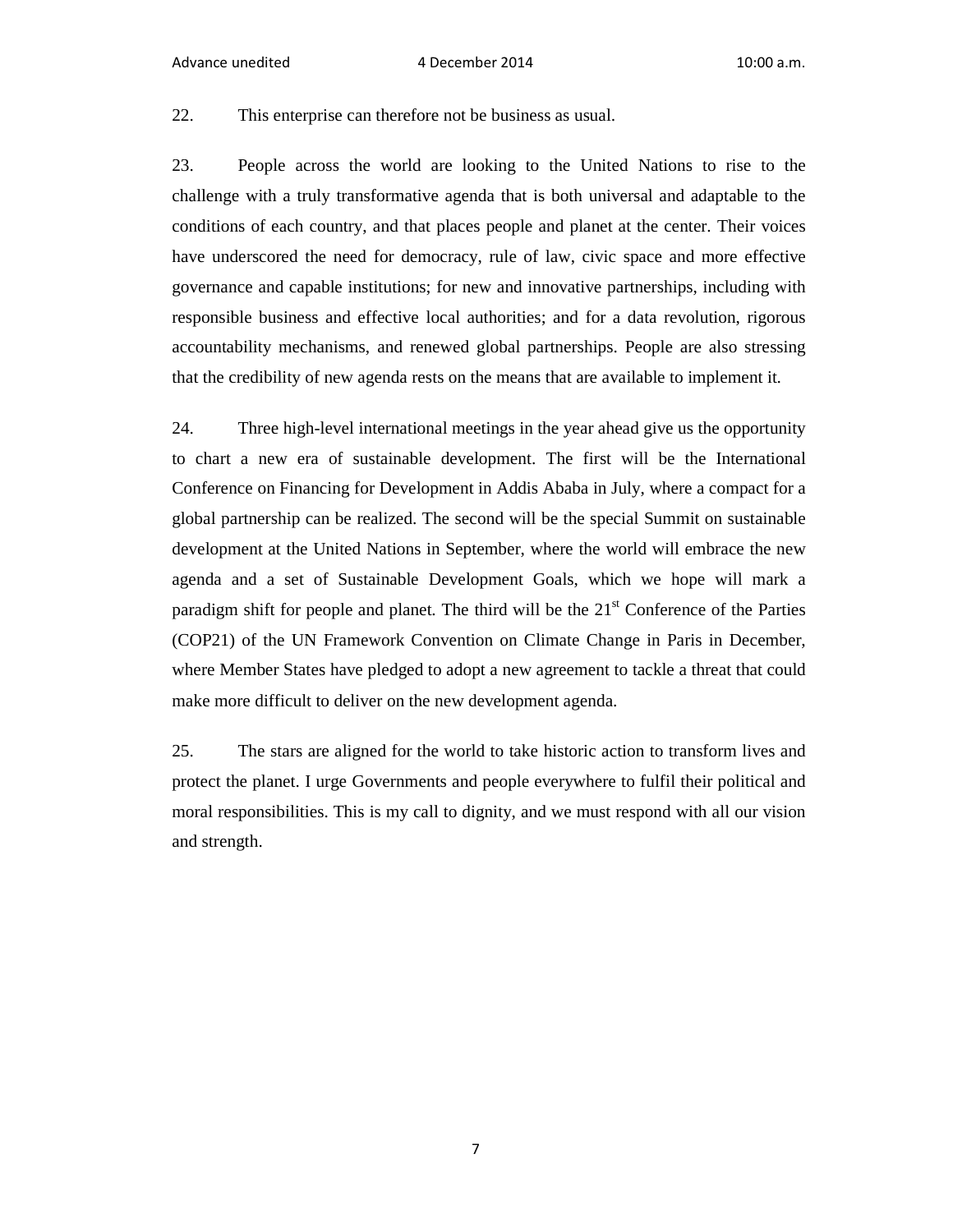# **2. A Synthesis**

*"All that is valuable in human society depends upon the opportunity for development accorded the individual."* Albert Einstein

# **2.1 What we have learned from two decades of development experience**

26. There is much that is new, and, indeed, transformational in the global conversation on a Post-2015 Agenda. But the roots of this conversation are deep, and extend to the experience of the development community in the last twenty years, and the visionary outcomes of the global conferences of the 1990s, the 1992 Rio Earth Summit, the Millennium Summit and the MDGs of 2000, the 2005 World Summit, the 2010 MDG Summit, and the lead up to the Rio+20 Conference in 2012.

27. The cornerstone for the current global process of renewal was established in Rio de Janeiro in June of 2012, with the adoption of the **outcome document of the United Nations Conference on Sustainable Development "The Future We Want."** The document described the lessons learned from two decades of development experience, and provided an extensive assessment of the progress and gaps in the implementation of the sustainable development agenda.

28. While insufficient and uneven, progress has been remarkable. Only two short decades ago, close to 40 per cent of the developing world lived in extreme poverty, and the notion of poverty eradication seemed inconceivable. Following profound and consistent gains, we now know that extreme poverty can be eradicated within one more generation. The MDGs have greatly contributed to this progress, and have taught us how governments, business, and civil society can work together to achieve transformational breakthroughs.

29. We have witnessed significant progress in several Least Developed Countries (LDCs) in the past two decades. In the same period, middle-income countries have become new engines of global growth, lifting many of their own citizens out of poverty and creating a sizeable middle class. Some countries have shown real progress in reducing inequalities. Others have attained universal health coverage. Still others have evolved into some of the world's most advanced and digitally connected societies. Wages have increased, social protection has been expanded, green technologies have taken root,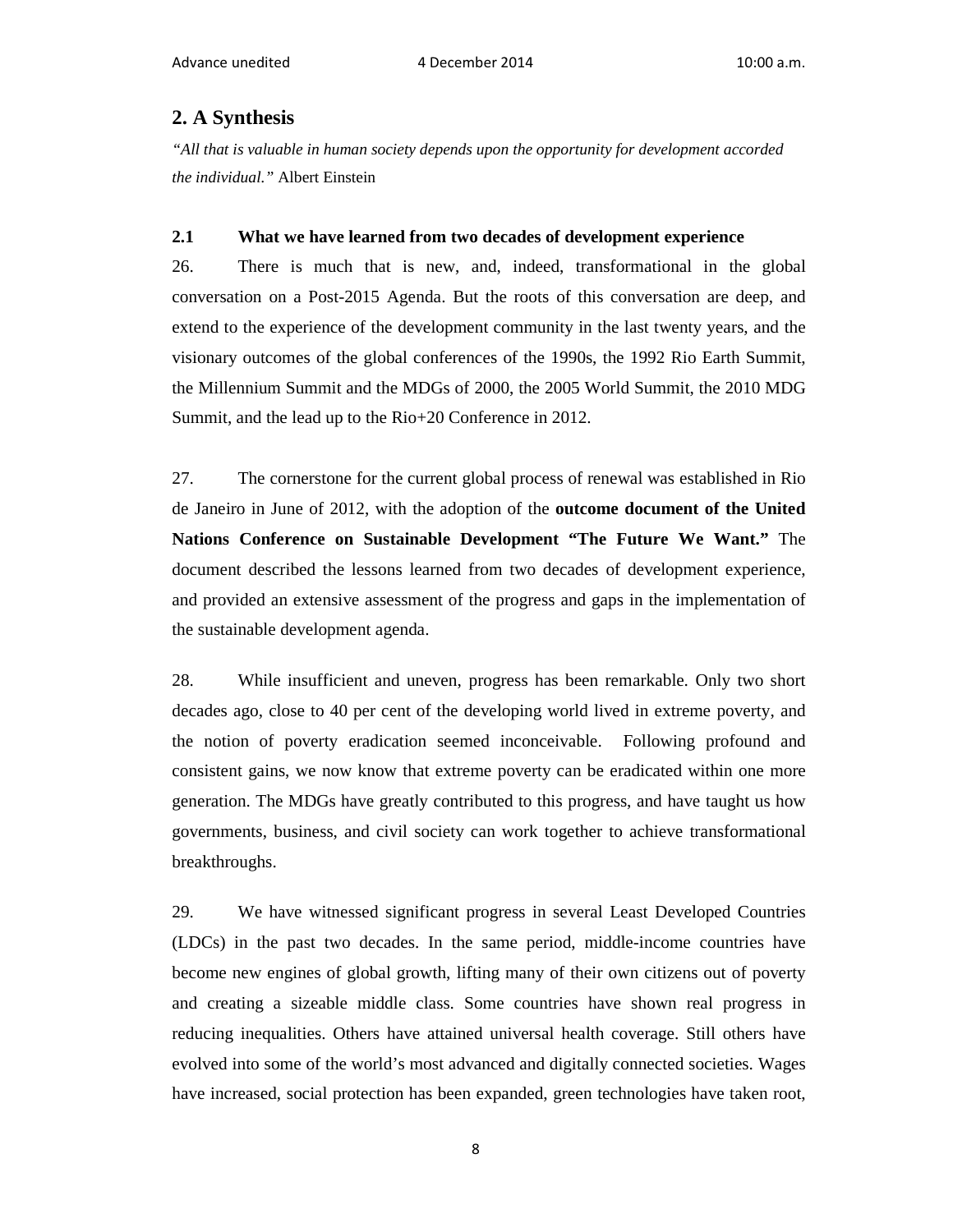and education standards have advanced. Several countries have emerged from conflict and made steady gains on the road to reconstruction, peace and development. These wideranging experiences demonstrate that vulnerability and exclusion can be overcome, and what is possible in the years ahead.

30. New demographic trends are changing our world. We are already a global family of seven billion people and are likely to reach nine billion by 2050. We are an ageing world, as people live longer and healthier lives. We are increasingly an urban world, with more than half the world's population living in towns and cities. And we are a mobile world, with more than 232 million international migrants – and almost one billion when internal migrants are counted. These trends will have direct impacts on our goals and present both challenges and opportunities.

31. We see how new technologies can open up more sustainable approaches and more efficient practices. We know that the public sector can raise significantly more revenues by reforming tax systems, fighting tax evasion, correcting inequities, and combatting corruption. We know that there is an enormous amount of untapped and wasted resources that can be directed to sustainable development. We know that forwardlooking companies are taking the lead by transforming their business models for sustainable development, and that we have only scratched the surface of the potential for ethics-driven investment by the private sector. With the right incentives, policies, regulations and monitoring, great opportunities could abound. We know that a data revolution is unfolding, allowing us to see more clearly than ever where we are and where we need to go, and to ensure that everyone is counted. We know that creative initiatives across the world are pioneering new models of sustainable production and consumption that can be replicated. We know that governance at both the national and international levels can be reformed to more efficiently serve  $21<sup>st</sup>$  century realities. And we know that our world today is host to the first truly globalized, interconnected, and highly mobilized civil society, ready and able to serve as a participant, joint steward, and powerful engine of change and transformation.

32. We have already begun to correct our course towards transformation.

33. The discussion on the Post-2015 Agenda has stressed the importance of the specific conditions of each country, an advance in perspective from the MDG framework.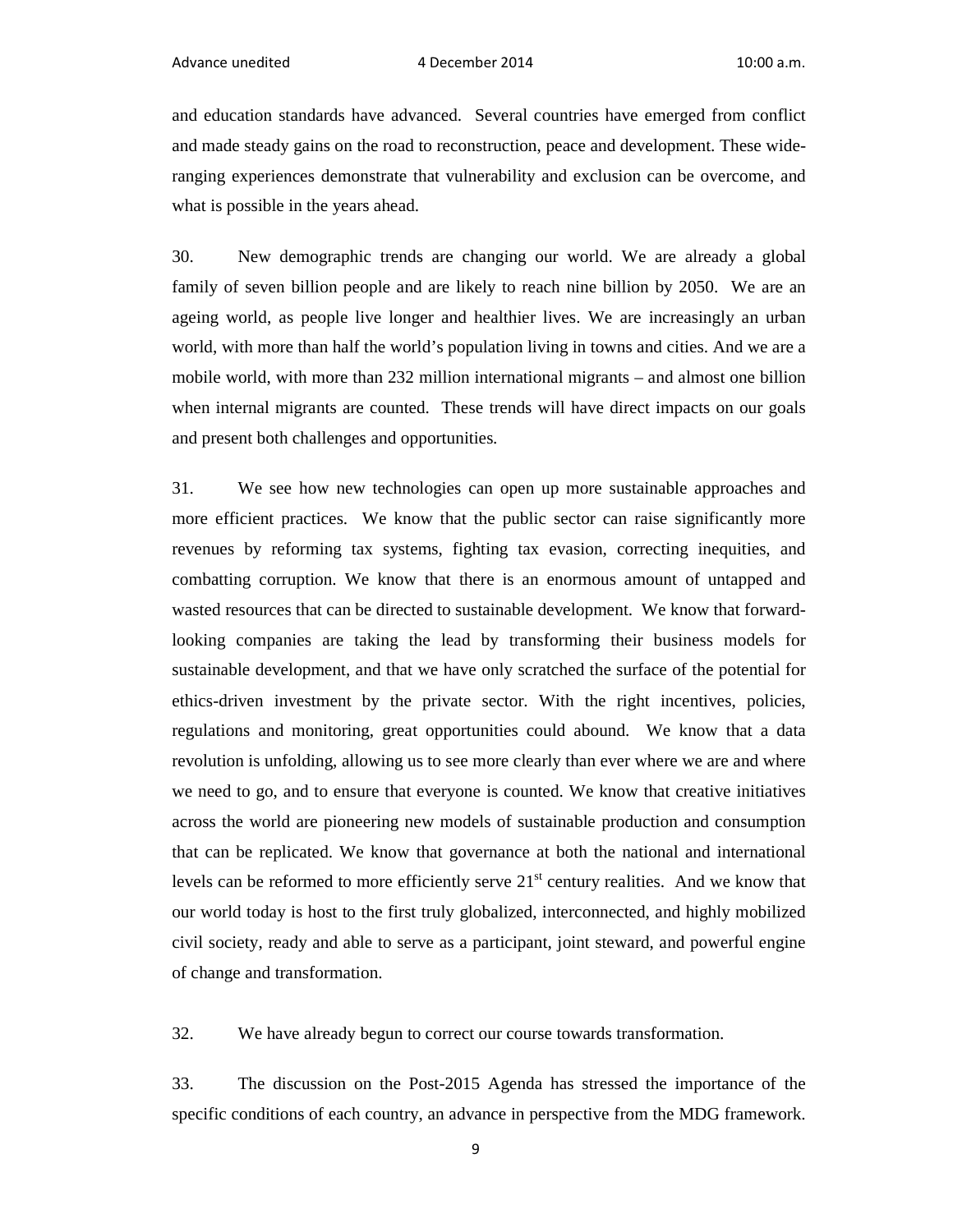Special attention was required for the most vulnerable, in particular African countries, least developed countries, landlocked developing countries and the small island developing States. Particular attention should also be given to the challenges faced by the middle-income countries and countries in situations of fragility and conflict.

34. Member States have emphasized that sustainable development must be inclusive and people-centred. They underscored the importance of ecosystems to people's livelihoods, their economic, social, physical and mental well-being, as well as their cultural heritage – "Mother Earth" as it is known in many traditions.

35. Member States have also underscored the need to improve measures of progress, such as gross domestic product, in order to better inform policy decisions. While acknowledging the natural and cultural diversity of the world, they have also recognized that all cultures and civilizations can contribute to sustainable development. Finally, they have called for holistic and integrated approaches to sustainable development that will guide humanity to live in harmony with the planet's fragile ecosystems.

## **2.2 What we have learned from the post-2015 process**

36. The international community has come a long way in its deliberation on the new development agenda. In July 2013, further to a request by the General Assembly, I submitted to the membership my report **A Life of Dignity for All**. In it, I recommended the development of a universal, integrated and human rights-based agenda for sustainable development, addressing economic growth, social justice and environmental stewardship and highlighting the link between peace, development and human rights – an agenda that leaves no one behind. I called as well for rigorous review and monitoring, better and more disaggregated data, and goals and targets that are measurable and adaptable. I outlined a number of transformative actions that would apply to all countries<sup>iii</sup>.

37. Many voices have informed this debate, and there have been valuable inputs from a wide range of stakeholders.

(a) People around the world aired their views through the unprecedented consultations and outreach efforts of organized civil society groups as well as the global conversation led by the United Nations Development Group on **A Million Voices: The World We Want**, **Delivering on the Post-2015 Agenda: Opportunities at the**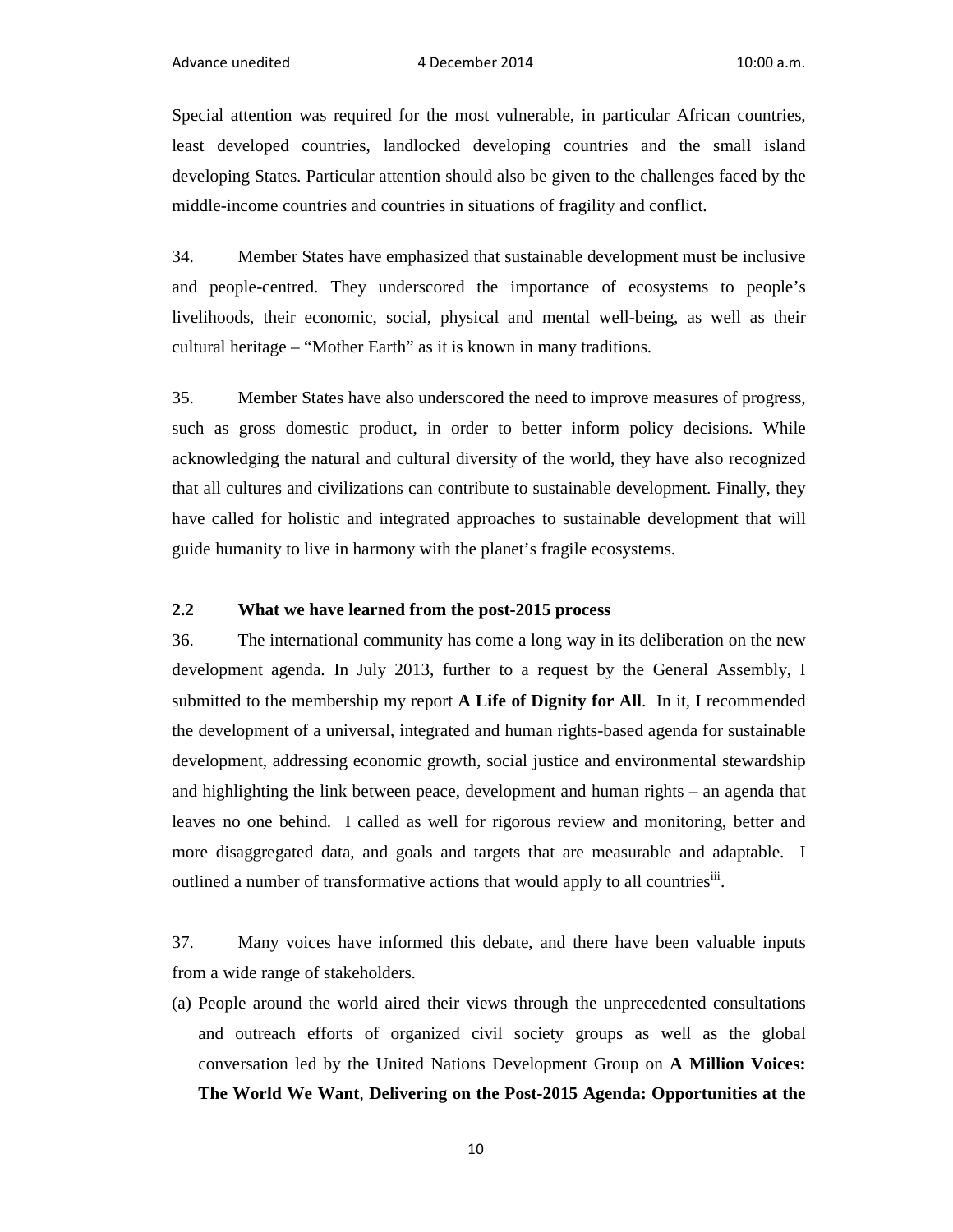**National and Local Level,** and **MY World Survey.** Millions of people especially young persons, took part in these processes, through national, thematic, and on-line consultations and surveys, as mirrored in the **Global Youth Call** and the outcome of the **65th Annual UN DPI/NGO Conference**. The direct and active engagement of parliamentarians, business and civil society has also been critical.

- (b) The leaders of the **High-Level Panel of Eminent Persons on the Post-2015 Development Agenda** called for five "transformative shifts" that leave no one behind by 1) ending extreme poverty, 2) placing sustainable development at the core, 3) transforming economies for decent jobs and inclusive growth, 4) building peaceful societies as well as open, transparent, accountable governance, and 5) forging a new global partnership for sustainable development.
- (c) The academics and scientists convened through the **Sustainable Development Solutions Network** recommended the adoption of a science-based and actionoriented agenda, integrating four interdependent dimensions of sustainable development (economic, social, environmental, and governance).
- (d) The key role of business in the post-2015 agenda was distilled in the report of **the UN Global Compact**. Companies are ready to change how they do business and contribute by transforming markets from within and making production, consumption and the allocation of capital more inclusive and sustainable.
- (e) The report of the **Regional Commissions** highlighted the importance of regional efforts in adapting globally agreed goals and policy priorities to nationally specific realities.
- (f) The experiences and expertise of the UN system were put forward in the report of the **UN System Task Team** on the Post-2015 Agenda and the work of the Technical Support Team (TST).
- (g) At the Principal level, leadership and guidance was received through the **UN System Chief Executives Board for Coordination**.
- (h) The members of the **High-Level Panel on Global Sustainability** recommended a sustainable path to enhance human well-being, further global justice, strengthen gender equity and preserve the Earth's life-support systems for future generations.

38. Throughout 2014, Member States exchanged views and consolidated their ideas through the work of existing UN development entities. **ECOSOC** and its functional and regional commissions, committees and expert bodies have identified the potential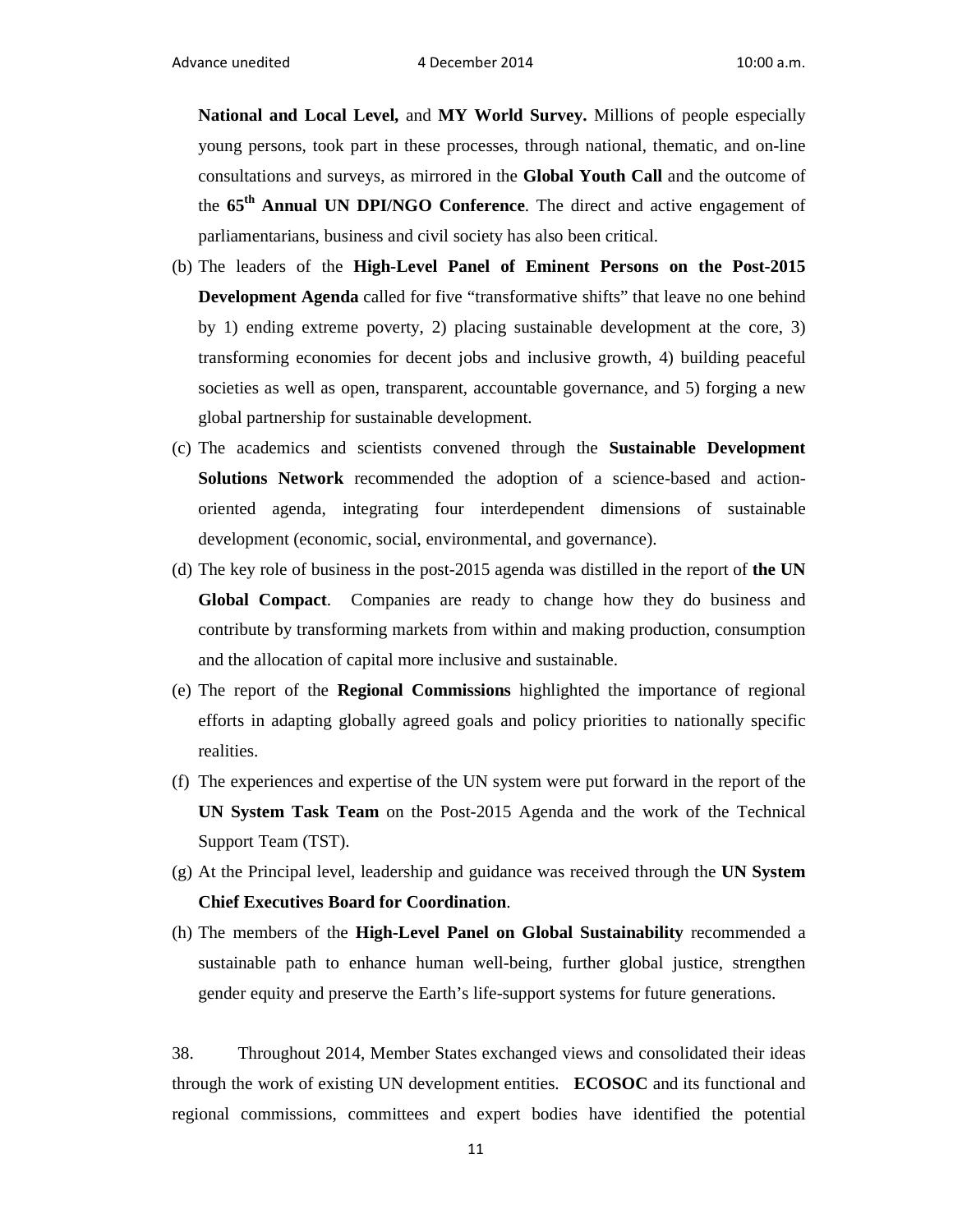elements of the post-2015 review and monitoring framework, and explored how to adapt the UN development system and its operational activities to respond to changes in the development landscape. The **Development Cooperation Forum** provided useful policy space for stakeholders to discuss the implications of a unified and universal agenda, the global partnership, modalities for more effective review and monitoring, and concrete actions by Southern development cooperation partners on common challenges. The **High-Level Political Forum on Sustainable Development** (HLPF) has, from its inaugural session in 2013, turned its attention to the post-2015 agenda, with leaders calling for a coherent approach and noting the important role the Forum can play in reviewing and monitoring.

39. Now, at the end of 2014, we positively note the completion of the intergovernmental processes established by the Rio + 20 Conference.

40. In a series of **structured dialogues on technology** in the General Assemblyiv , possible arrangements were considered for a facilitation mechanism to promote the development, transfer, and dissemination of clean and environmentally sound technologies.

# 41. The **Intergovernmental Committee of Experts on Sustainable Development Financing** delivered its report on options for an effective sustainable development financing strategy in August  $2014$ . The Committee proposed a basket of more than 100 options for policy makers, together with recommendations for a global partnership that encompasses key aspects of aid, trade, debt, taxation, and financial market stability. It recommended individual, country-owned financing strategies, rooted in enabling national policy environments, and complemented by a reformed international enabling environment. It recognized that all sources of financing would need to be employed, public and private, national and international.

42. Throughout 2014, the **President of General Assembly** convened a series of valuable gatherings. These included **three high-level events** on the contributions of women, youth, and civil society, on human rights and the rule of law, and on the contributions of North-South, South-South and triangular cooperation, and Information and Communications Technology (ICT) for development. **Three thematic debates** were held on the role of partnerships, on ensuring stable and peaceful societies, and on water,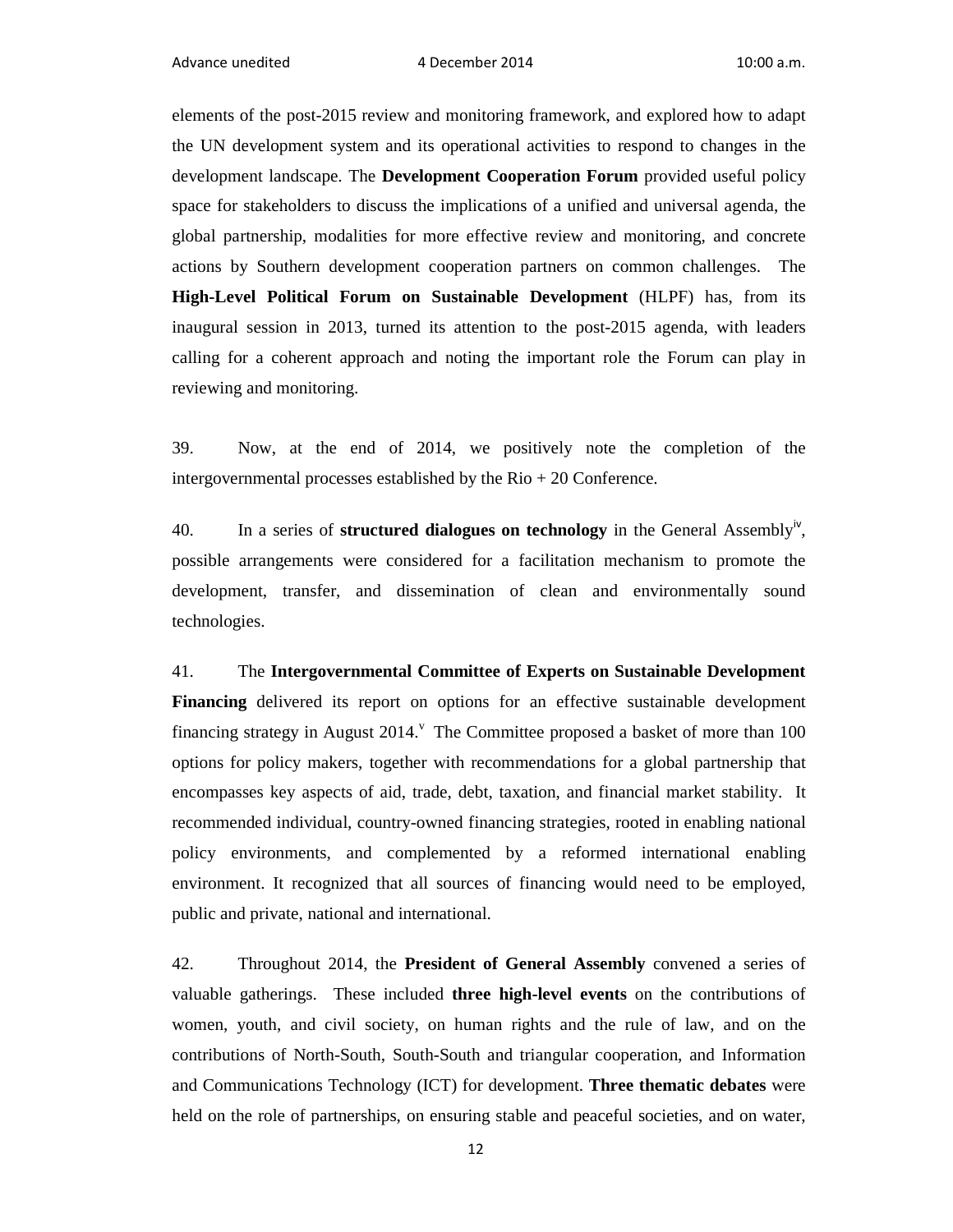sanitation and sustainable energy. These were followed by a Dialogue on Accountability in the General Assembly and in each region under the auspices of the respective UN Regional Commission. In September of 2014, the President convened a **High-Level Stocktaking Event on the Post-2015 Development Agenda**. vi

43. Importantly, the **Open Working Group on Sustainable Development Goals** delivered the results of its historic deliberations in July 2014, providing a narrative grounded in the Rio+20 outcome document and emphasizing poverty eradication, environmental sustainability, inclusive growth, equality and a people-centred agenda for sustainable development.

44. Following more than a year of inclusive and intensive consultative deliberations, the Open Working Group proposed 17 specific goals with 169 associated targets<sup>vii</sup>, which it described as "action-oriented, global in nature, and universally applicable", taking into account different national realities, capacities and levels of development. It sought to combine aspirational global targets with country-specific targets to be set nationally.

45. In addition to reinforcing the commitment to the unfinished MDGs, the SDGs break new ground with goals on inequalities, economic growth, decent jobs, cities and human settlements, industrialization, energy, climate change, sustainable consumption and production, peace, justice and institutions. The environmental dimension of the agenda is articulated across the whole agenda. The SDGs are underpinned with a goal on global partnerships for the means of implementation.

46. Mechanisms to review the implementation of goals will be needed, and the availability of and access to data would need to be improved, including the disaggregation of information by gender, age, race, ethnicity, migratory status, disability, geographic location, and other characteristics relevant to national contexts.

47. Finally, the recent report of my **Independent Expert Advisory Group on the Data Revolution for Sustainable Development** called for the closing of key data gaps, between developed and developing countries, between information-rich and informationpoor people, and between the private and public sectors. It underscored the importance of increasing access to quality data, remedying inequalities in the areas of access to information, data literacy, promoting civic space and enhancing the sharing of data and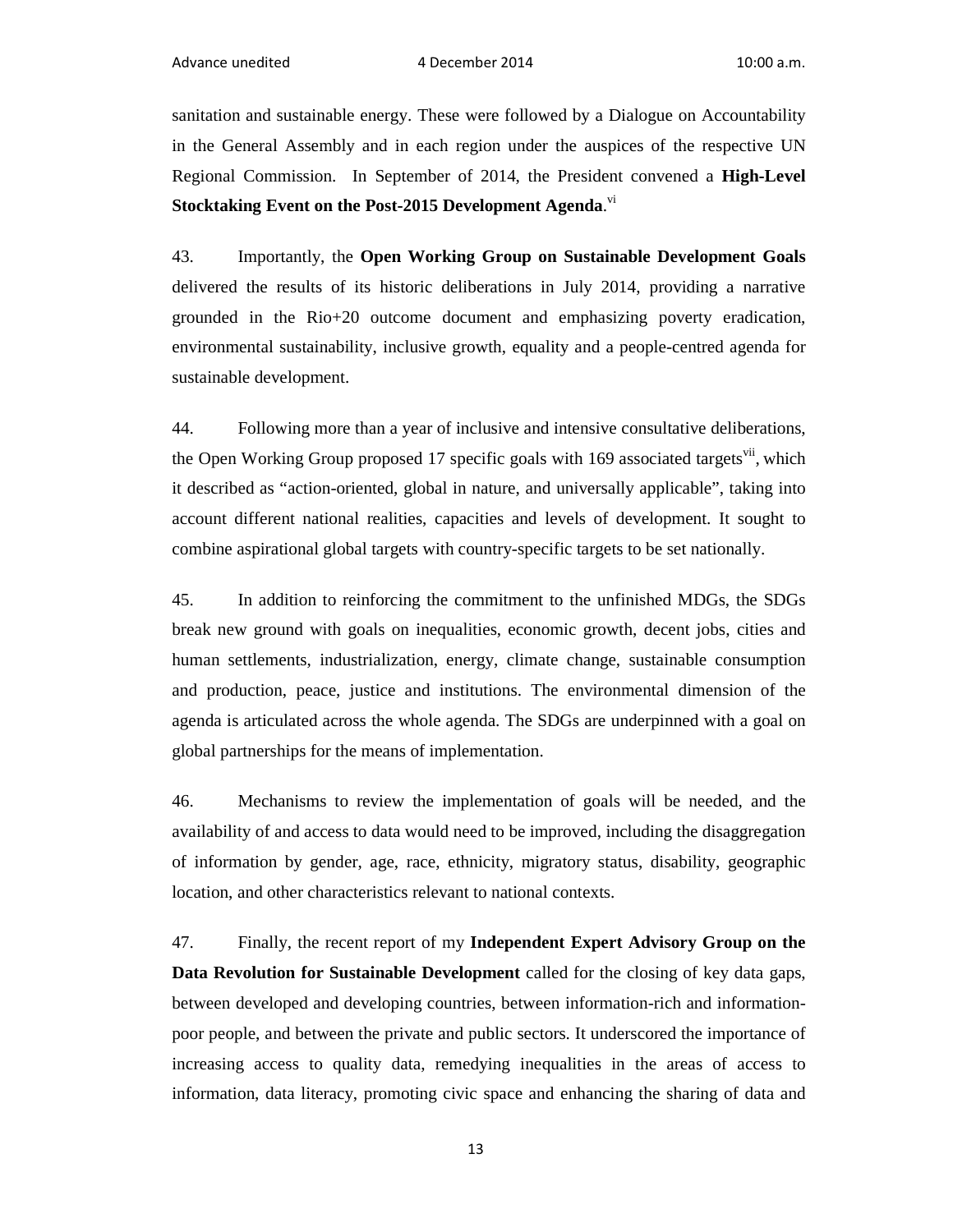information. It also called for the strengthening of national institutions to provide capacities for statistics and the interface with new technologies.

### **2.1 Shared ambitions for a shared future**

48. Across all of these contributions and milestones, a common understanding has emerged that there must be a **universal agenda.** Humankind faces the same global challenges; today's problems transcend borders; even in the richest countries, there can be destitution and exclusion. Universality implies that all countries will need to change, each with its own approach, but each with a sense of the global common good. Universality is the core attribute of human rights and intergenerational justice. It compels us to think in terms of shared responsibilities for a shared future. It demands policy coherence. Universality embodies a new global partnership for sustainable development in the spirit of the UN Charter.

49. All voices have called for a **people-centred** and **planet-sensitive** agenda to ensure human dignity, equality, environmental stewardship, healthy economies, freedom from want and fear, and a renewed global partnership for sustainable development. Tackling climate change and fostering sustainable development agendas are two mutually reinforcing sides of the same coin. To achieve these ends, all have called for a **transformational** and **universal** post-2015 agenda, buttressed by science and evidence, and built on the principles of human rights and the rule of law, equality and sustainability.

50. All contributions underlined that we should continue the march of the MDGs. But they have also stressed that Member States will need to fill key **sustainable development gaps** left by the MDGs, such as the multi-dimensional aspects of poverty, decent work for young people, social protection and labour rights for all. They have asked for inclusive, sustainable cities, infrastructure and industrialization. They have called for strengthening effective, accountable, participatory and inclusive governance; for free expression, information, and association; for fair justice systems; and for peaceful societies and personal security for all.

51. All voices have demanded that we **leave no one behind**, ensuring equality, nondiscrimination, equity and inclusion at all levels. We must pay special attention to the people, groups and countries most in need. This is the century of women: we will not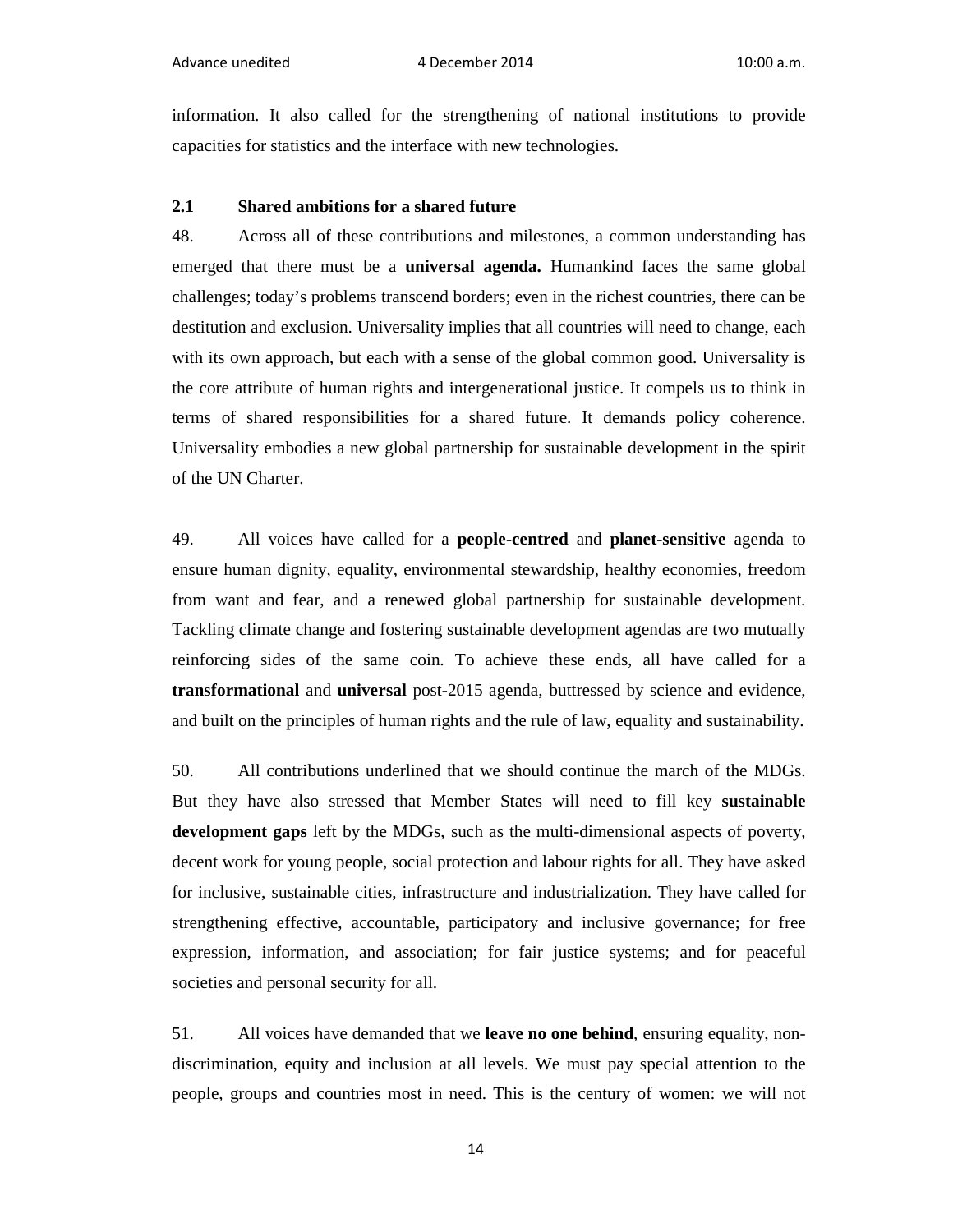Advance unedited a metal and the 4 December 2014 10:00 a.m.

realize our full potential if half of humanity continues to be held back. We also need to include the poor, children, adolescents, youth, and the aged, as well as the unemployed, rural populations, slum dwellers, persons with disabilities, indigenous peoples, migrants, refugees and displaced persons, vulnerable groups and minorities. These also include those affected by climate change, those living in LDCs, landlocked countries, smallisland developing states, middle-income countries, conflict countries or in areas under occupation, in places struck by complex medical and humanitarian emergencies or in situations affected by terrorism. And they have called for an end to all forms of gender inequality, gender-based discrimination, and violence against women, children and young boys and girls.

52. The public discourse has underscored the call for the urgent need to recognize and address the trust deficit between governments, institutions and the people. Providing an enabling environment to build **inclusive and peaceful societies**, ensure social cohesion and respect for the rule of law will require rebuilding institutions at the country level to ensure that the gains from peace are not reversed.

53. All want action to **address climate change**, to accelerate the reduction of greenhouse gas emissions, and to keep the rise in global average temperature below 2 degrees Celsius on the basis of equity for present and future generations and in accordance with common but differentiated responsibilities and respective capabilities. All also want to **preserve our oceans, marine resources, terrestrial ecosystems and forests**.

54. All call for meaningful **transformations of our economies**. They call for making our patterns of growth more inclusive, sustained and sustainable. People want decent jobs, social protection, robust agricultural systems and rural prosperity, sustainable cities, inclusive and sustainable industrialization, and resilient infrastructure and sustainable energy for all. These transformations will also help tackle climate change. We have also heard strong calls to reform international trade, ensure effective regulation of markets and financial actors, and to take vigorous action to fight corruption, curb illicit financial flows, combat money laundering and tax evasion, and recover stolen and hidden assets.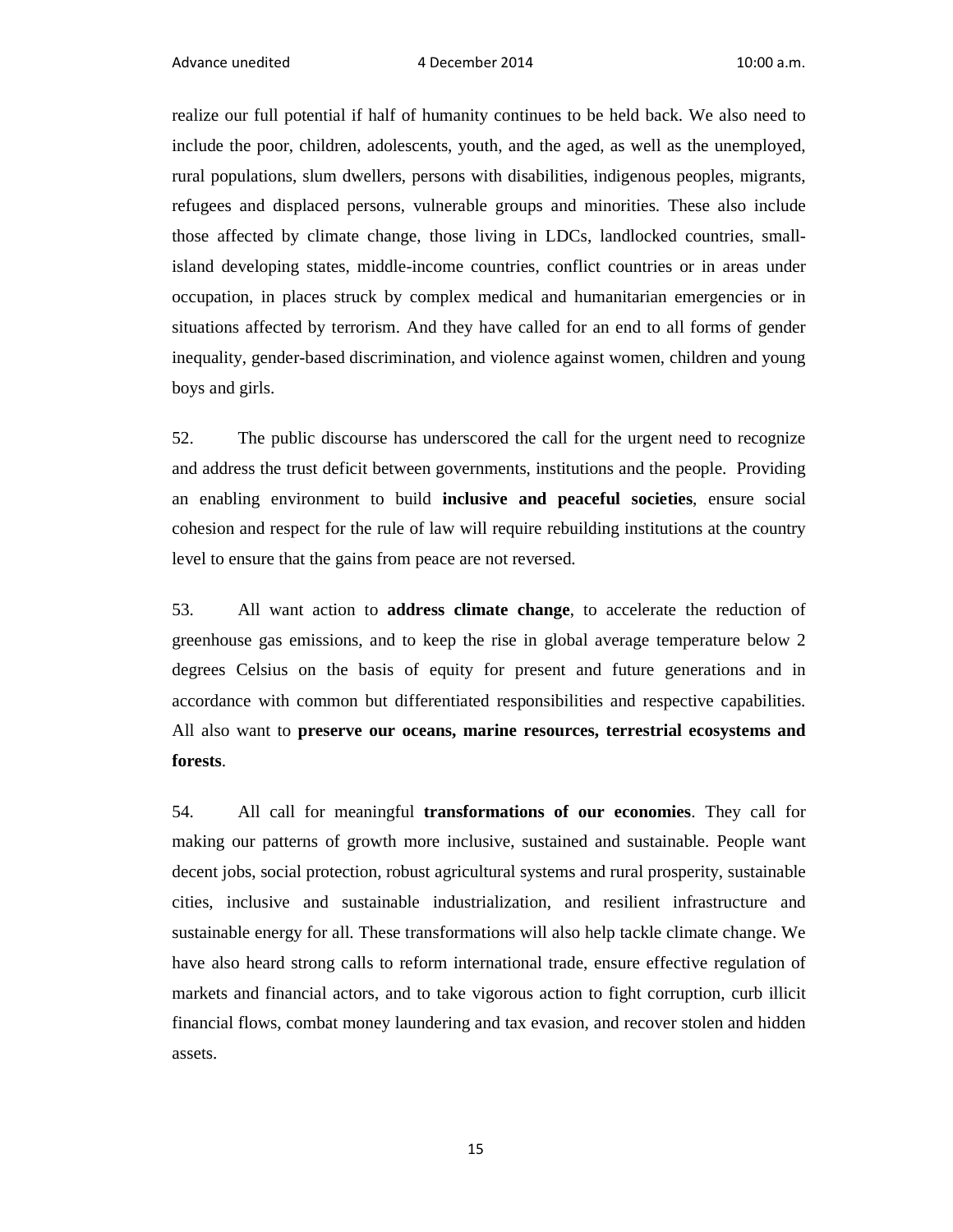55. All inputs have underscored the need to **integrate economic, social and environmental dimensions** across the new agenda. To make this happen, they want norm-based policy coherence at all levels, corresponding reform of global governance mechanisms, and **a renewed effective global partnership** for sustainable development. These, they tell us, should be based on solidarity, cooperation, mutual accountability, and the participation of governments and all stakeholders.

56. All have asked for **a rigorous and participatory review and monitoring framework** to hold governments, businesses, and international organizations accountable to the people for results, and to ensure that no harm is done to the planet. And they have called for **a data revolution** to make information and data more available, more accessible, and more broadly disaggregated, as well as for measurable goals and targets, and a participatory mechanism to review implementation at the national, regional, and global levels.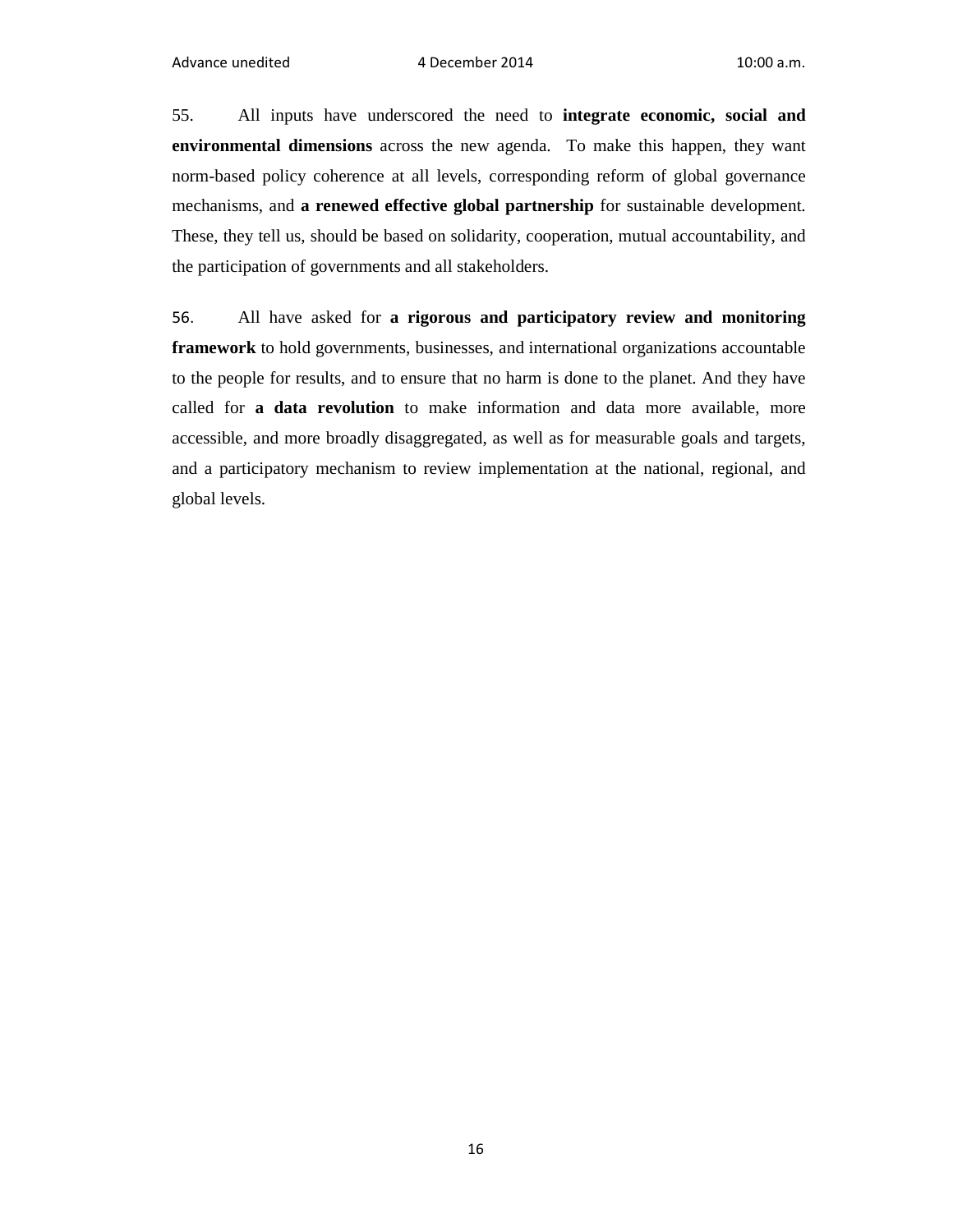# **3. Framing the New Agenda**

 *"Overcoming poverty is not a task of charity, it is an act of justice. Like slavery and apartheid, poverty is not natural. It is man-made and it can be overcome and eradicated by the actions of human beings. Sometimes it falls on a generation to be great. You can be that generation. Let your greatness bloom."* Nelson Mandela

### **3.1 Setting the stage**

57. At this moment, a truly universal and transformational course is being set. From the 2010 Summit on the MDGs, to Rio+20, and the outcome of the Open Working Group,<sup>viii</sup> a remarkably consistent vision has emerged.

58. Because human dignity and planetary sustainability cannot be reduced to a simple formula, because their constituent elements are so interdependent, and because sustainable development is a complex phenomenon, the proposal by the Open Working Group of such a far-reaching set of goals and targets is to be welcomed as a remarkable step forward in the international community's quest for effective solutions to an increasingly complex global agenda.

59. As Secretary-General of the United Nations, I therefore welcome the outcome produced by the Open Working Group (Table 1). I congratulate the leadership and all who participated in its ground-breaking work. I take positive note of the decision of the General Assembly that the proposal of the Group be the main basis for the post-2015 intergovernmental process.

60. In the coming months, the Member States of the United Nations will negotiate the final parameters of the Post-2015 Sustainable Development Agenda. That Agenda should include a compelling and principled narrative, building on the outcomes of the major global conferences , including the Millennium Summit, the 2005 Summit Outcome, the 2010 Summit on the MDGs, the outcome of Rio+20, and the voices of the people as conveyed in the post-2015 process. The Agenda should also call for full consistency with current political commitments and existing obligations under international law. It should include concrete goals together with measurable and achievable targets. This should demonstrate the important interrelationship between the goals and targets. Importantly, it must respond to the capacity challenges of countries with varying capabilities and weaker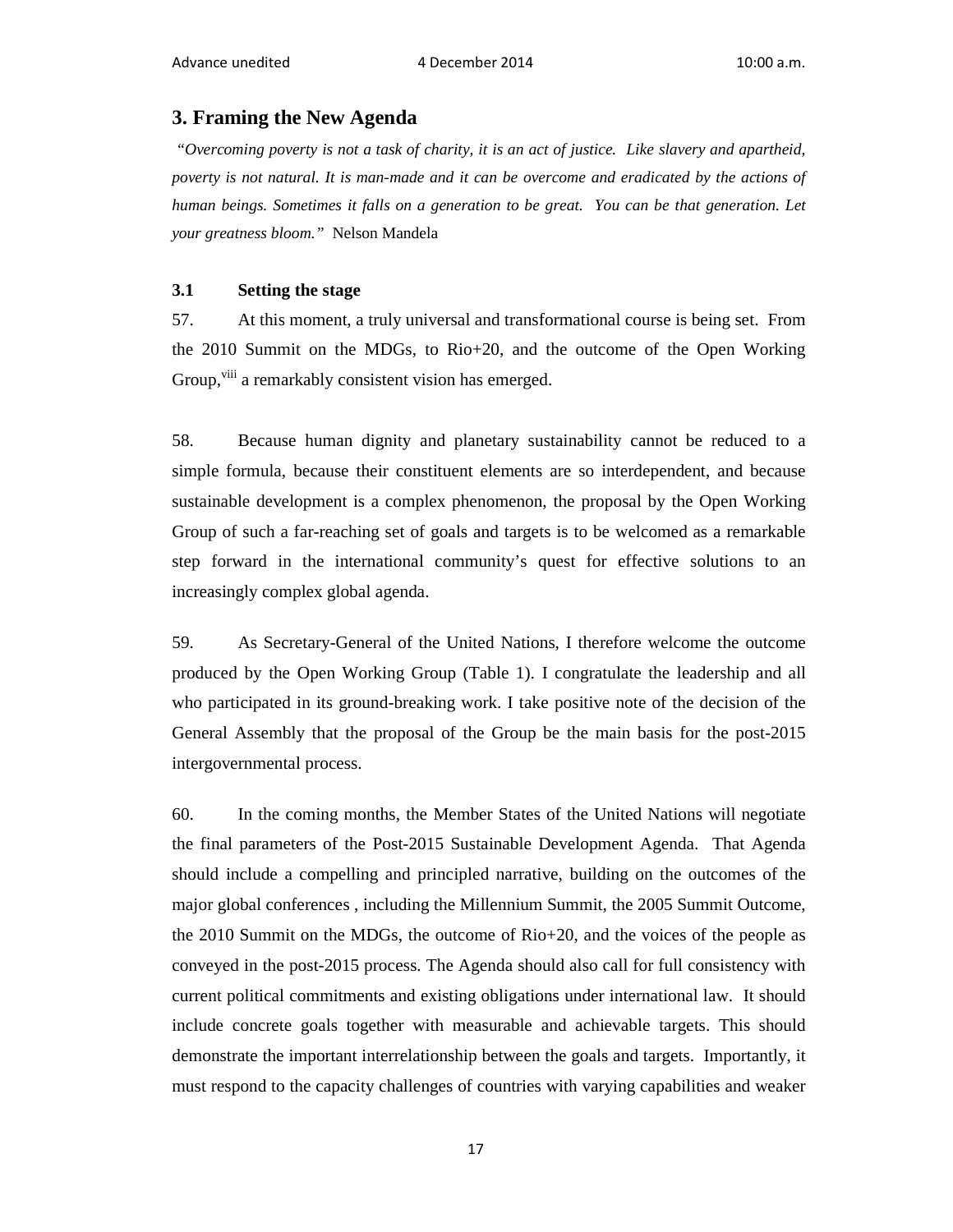institutions. Countries must not be overly burdened by an agenda that creates additional challenges rather than alleviate burdens. The Agenda will require serious commitments for financing and other means of implementation, including those to be agreed in Addis Ababa in July 2015 and Paris in December 2015. And it should include strong, inclusive public mechanisms at all levels for reporting, monitoring progress, learning lessons, and ensuring mutual accountability.

Table 1. Sustainable development goals

| Goal 1<br>End poverty in all its forms everywhere<br>Goal 2<br>agriculture<br>Goal 3<br>Ensure healthy lives and promote well-being for all at all ages<br>Goal 4<br>opportunities for all<br>Goal 5<br>Achieve gender equality and empower all women and girls<br>Goal 6<br>Ensure access to affordable, reliable, sustainable and modern energy for all<br>Goal 7<br>Goal 8<br>employment and decent work for all<br>Goal 9<br>foster innovation<br>Goal 10<br>Reduce inequality within and among countries<br>Goal 11<br>Make cities and human settlements inclusive, safe, resilient and sustainable | End hunger, achieve food security and improved nutrition and promote sustainable<br>Ensure inclusive and equitable quality education and promote lifelong learning<br>Ensure availability and sustainable management of water and sanitation for all<br>Promote sustained, inclusive and sustainable economic growth, full and productive<br>Build resilient infrastructure, promote inclusive and sustainable industrialization and |
|----------------------------------------------------------------------------------------------------------------------------------------------------------------------------------------------------------------------------------------------------------------------------------------------------------------------------------------------------------------------------------------------------------------------------------------------------------------------------------------------------------------------------------------------------------------------------------------------------------|--------------------------------------------------------------------------------------------------------------------------------------------------------------------------------------------------------------------------------------------------------------------------------------------------------------------------------------------------------------------------------------------------------------------------------------|
|                                                                                                                                                                                                                                                                                                                                                                                                                                                                                                                                                                                                          |                                                                                                                                                                                                                                                                                                                                                                                                                                      |
|                                                                                                                                                                                                                                                                                                                                                                                                                                                                                                                                                                                                          |                                                                                                                                                                                                                                                                                                                                                                                                                                      |
|                                                                                                                                                                                                                                                                                                                                                                                                                                                                                                                                                                                                          |                                                                                                                                                                                                                                                                                                                                                                                                                                      |
|                                                                                                                                                                                                                                                                                                                                                                                                                                                                                                                                                                                                          |                                                                                                                                                                                                                                                                                                                                                                                                                                      |
|                                                                                                                                                                                                                                                                                                                                                                                                                                                                                                                                                                                                          |                                                                                                                                                                                                                                                                                                                                                                                                                                      |
|                                                                                                                                                                                                                                                                                                                                                                                                                                                                                                                                                                                                          |                                                                                                                                                                                                                                                                                                                                                                                                                                      |
|                                                                                                                                                                                                                                                                                                                                                                                                                                                                                                                                                                                                          |                                                                                                                                                                                                                                                                                                                                                                                                                                      |
|                                                                                                                                                                                                                                                                                                                                                                                                                                                                                                                                                                                                          |                                                                                                                                                                                                                                                                                                                                                                                                                                      |
|                                                                                                                                                                                                                                                                                                                                                                                                                                                                                                                                                                                                          |                                                                                                                                                                                                                                                                                                                                                                                                                                      |
|                                                                                                                                                                                                                                                                                                                                                                                                                                                                                                                                                                                                          |                                                                                                                                                                                                                                                                                                                                                                                                                                      |
|                                                                                                                                                                                                                                                                                                                                                                                                                                                                                                                                                                                                          |                                                                                                                                                                                                                                                                                                                                                                                                                                      |
| Ensure sustainable consumption and production patterns<br>Goal 12                                                                                                                                                                                                                                                                                                                                                                                                                                                                                                                                        |                                                                                                                                                                                                                                                                                                                                                                                                                                      |
| Take urgent action to combat climate change and its impacts*<br>Goal 13                                                                                                                                                                                                                                                                                                                                                                                                                                                                                                                                  |                                                                                                                                                                                                                                                                                                                                                                                                                                      |
| Goal 14<br>development                                                                                                                                                                                                                                                                                                                                                                                                                                                                                                                                                                                   | Conserve and sustainably use the oceans, seas and marine resources for sustainable                                                                                                                                                                                                                                                                                                                                                   |
| Goal 15<br>loss                                                                                                                                                                                                                                                                                                                                                                                                                                                                                                                                                                                          | Protect, restore and promote sustainable use of terrestrial ecosystems, sustainably manage<br>forests, combat desertification, and halt and reverse land degradation and halt biodiversity                                                                                                                                                                                                                                           |
| Goal 16                                                                                                                                                                                                                                                                                                                                                                                                                                                                                                                                                                                                  | Promote peaceful and inclusive societies for sustainable development, provide access to<br>justice for all and build effective, accountable and inclusive institutions at all levels                                                                                                                                                                                                                                                 |
| Goal 17<br>sustainable development                                                                                                                                                                                                                                                                                                                                                                                                                                                                                                                                                                       | Strengthen the means of implementation and revitalize the global partnership for                                                                                                                                                                                                                                                                                                                                                     |
|                                                                                                                                                                                                                                                                                                                                                                                                                                                                                                                                                                                                          | * Acknowledging that the United Nations Framework Convention on Climate Change is the primary                                                                                                                                                                                                                                                                                                                                        |

Source: Report of the Open Working Group of the General Assembly on Sustainable Development Goals (A/68/970).

61. Success will equally depend on the power of the new agenda to inspire and mobilize essential actors, new partnerships, key constituencies, and the broader global citizenry. For this, we will need an agenda that resonates with the experiences and needs of people, that can be understood, and embraced. The agenda and goals should also be received at the country level in a way that would ensure a transition of the MDGs to the broader and more transformative sustainable development agenda and effectively become an integral part of national and regional visions and plans.

62. In this regard, we must recall and take note of the mandate given to the General Assembly by the member states at the Rio+20 Conference, where they declared that the *"SDGs should be action-oriented, concise and easy to communicate, limited in number,*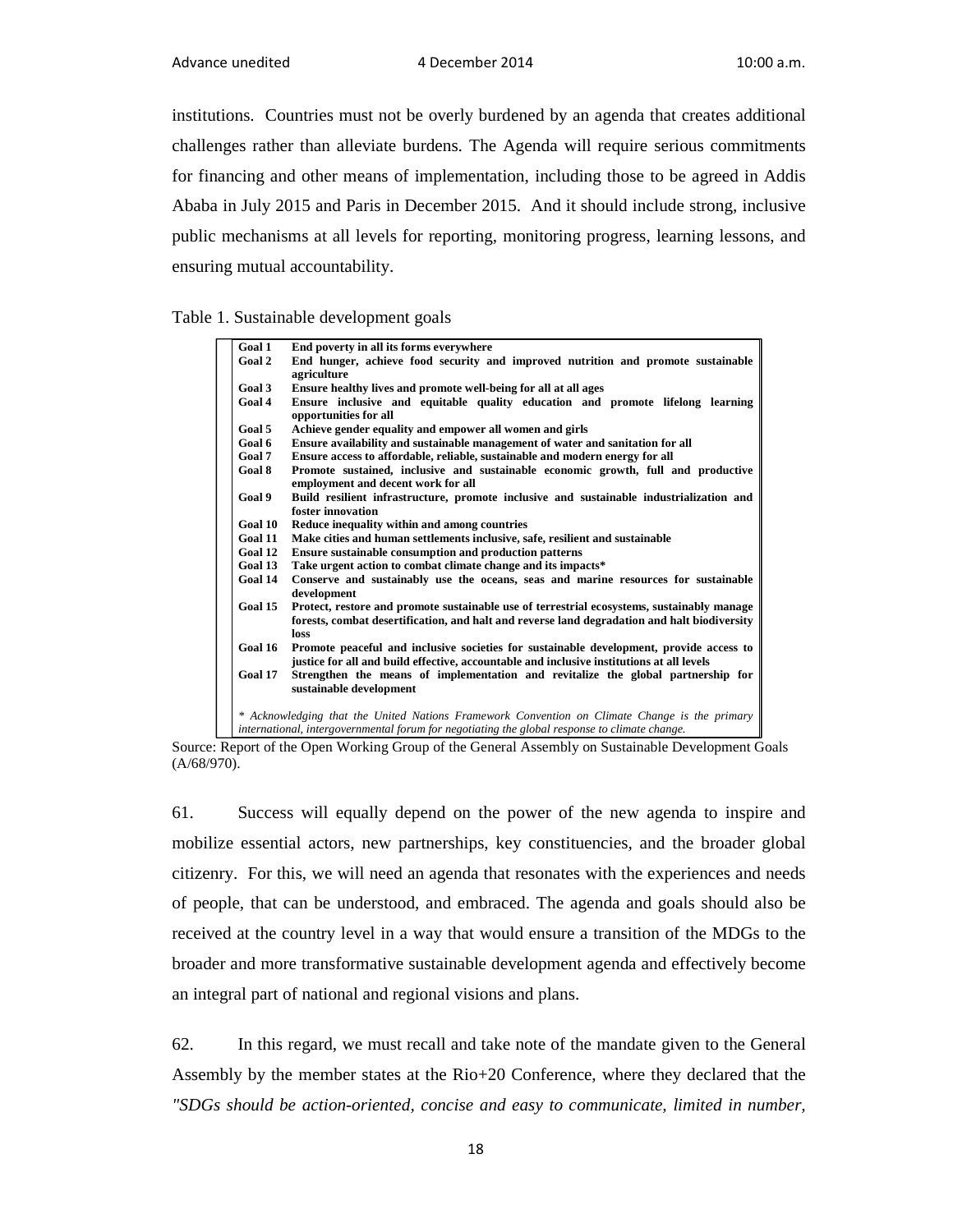*aspirational, global in nature and universally applicable to all countries while taking into account different national realities, capacities and levels of development and respecting national policies and priorities" (Paragraph 247).*

63. Member States have agreed that the agenda laid out by the Open Working Group is the main basis for the Post-2015 intergovernmental process. We now have the opportunity to frame the goals and targets in a way that reflects the ambition of a universal and transformative agenda. I note, in particular, the possibility to maintain the 17 goals and rearrange them in a focused and concise manner that enables the necessary global awareness and implementation at the country level.

# **3.2 A transformational approach**

64. I wish to propose an integrated set of six essential elements, that taken together, will aim to facilitate the deliberations of Member States ahead of the special Summit on sustainable development in September 2015, and enable them to arrive at the concise and aspirational agenda mandated by the  $R$ io + 20 Conference.

65. The essential elements underscore the urgency of a universal call to commit to a set of principles that, applied together, can bring about a truly universal transformation of sustainable development. Thus, as we implement the new agenda, we must:

- commit to a universal approach, and with solutions that address all countries and all groups;
- integrate sustainability in all activities, mindful of economic, environmental and social impacts;
- address inequalities in all areas, agreeing that no goal or target be considered met unless met for all social and economic groups;
- ensure that all actions respect and advance human rights, in full coherence with international standards;
- address the drivers of climate change and its consequences;
- base our analysis in credible data and evidence, enhancing data capacity, availability, disaggregation, literacy and sharing;
- expand our global partnership for means of implementation to maximum effect, and full participation, including multi-stakeholder, issue-based coalitions; and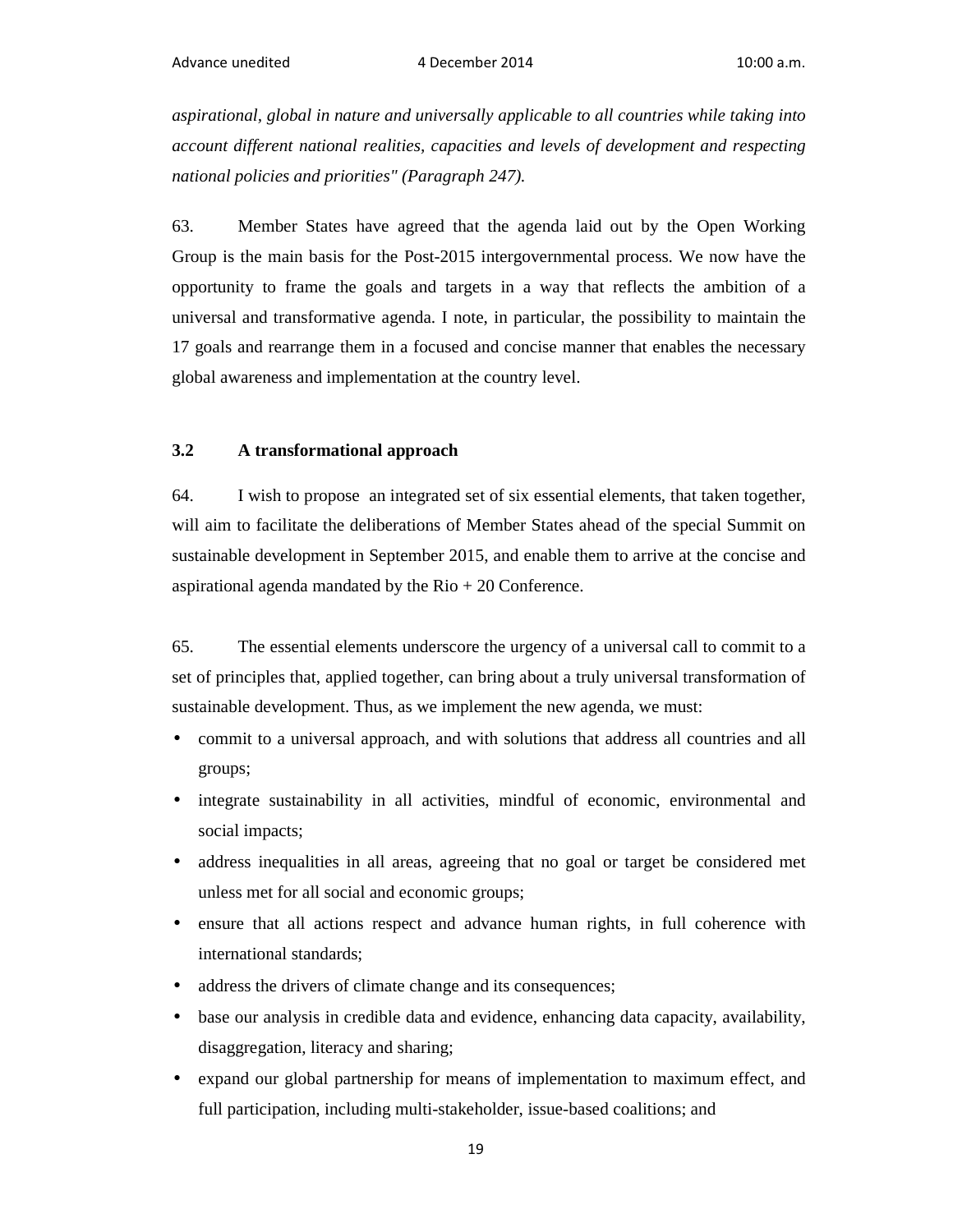• anchor the new compact in a renewed commitment to international solidarity, commensurate with the ability of each country to contribute.

### **3.3. Six essential elements for delivering on the SDGs**

66. The following six essential elements would help frame and reinforce the universal, integrated and transformative nature of a sustainable development agenda and ensure that the ambition expressed by Member States in the outcome of the Open Working Group translates, communicates and is delivered at the country level (Figure 1).

Figure 1. Six essential elements for delivering the SDGs



 *Dignity: to end poverty and fight inequalities* 

67. Eradicating poverty by 2030 is the overarching objective of the sustainable development agenda. We live in a world of plenty, and in a moment of enormous scientific promise. And yet, for hundreds and hundreds of millions across the globe, this is also an age of gnawing deprivation. The defining challenge of our time is to close the gap between our determination to ensure a life of dignity for all on the one hand, and the reality of persisting poverty and deepening inequality on the other.

68. While we have made important progress in recent years, addressing gender inequality and realizing women's rights remains a key challenge in all regions of the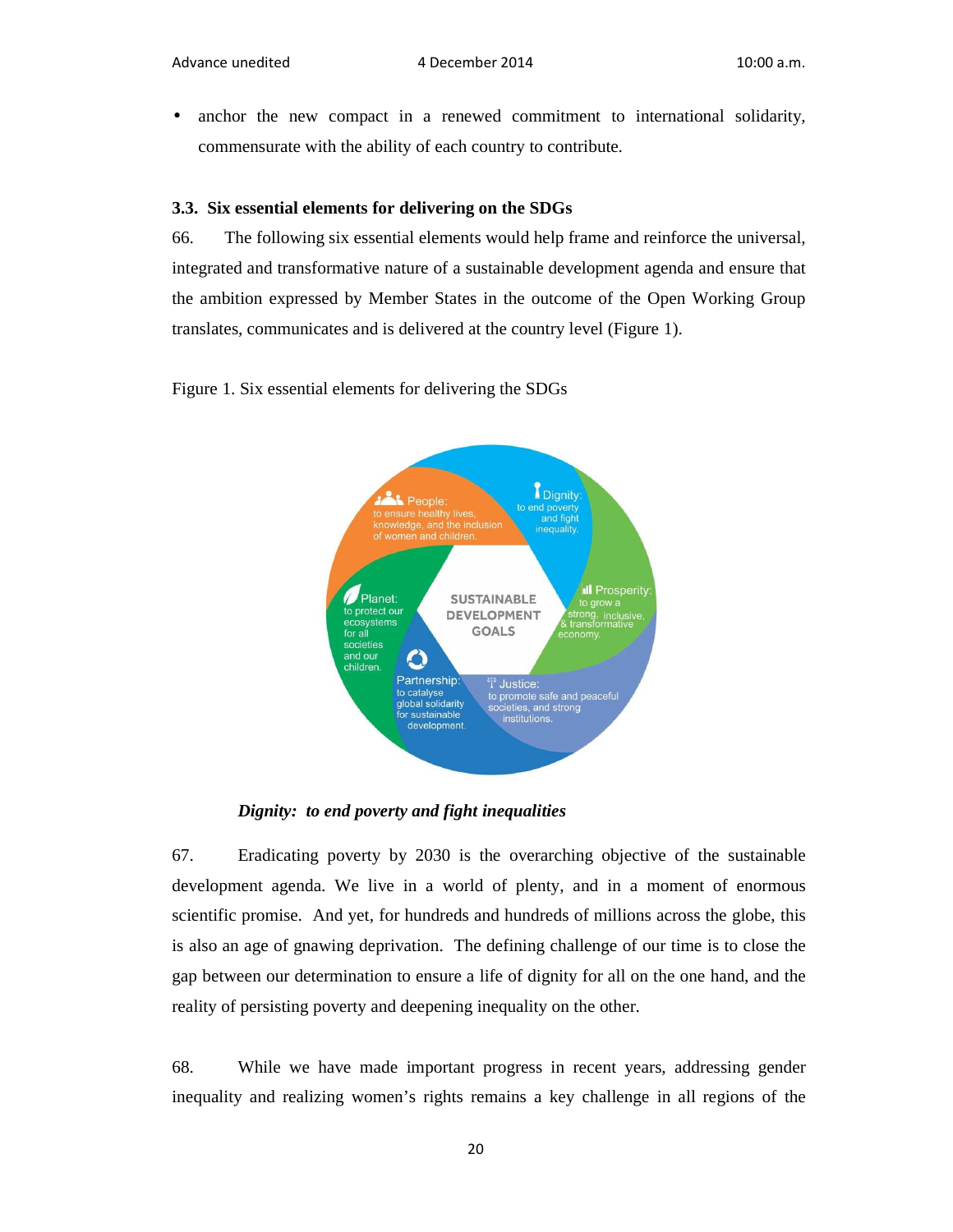Advance unedited a metal and the 4 December 2014 10:00 a.m.

world. It should by now be recognized that no society can reach its full potential if whole segments of that society, especially young people, are excluded from participating in, contributing to, and benefiting from development. Other dimensions of inequality continue to persist, and in some cases have worsened. Income inequality specifically is one of the most visible aspects of a broader and more complex issue, one that entails inequality of opportunity. This is a universal challenge that the whole world must address. The agenda must accommodate the voices of women, youth and minorities, seek the prior and informed consent of indigenous peoples, remove obstacles to full participation by persons with disabilities, older persons, adolescents and youth, and empower the poor. It must not exclude migrants, refugees, displaced persons, or persons affected by conflict and occupation.

# *People: to ensure healthy lives, knowledge, and the inclusion of women and children*

69. Millions of people, especially women and children, have been left behind in the unfinished work of the MDGs. We must ensure women, youth and children have access to the full range of health services. We must ensure zero tolerance of violence against or exploitation of women and girls. Women and girls must have equal access to financial services, and the right to own land and other assets. All children and adolescents have a right to education and must have a safe environment in which to learn. Human development is also the respect of human rights.

70. The agenda must address universal health-care coverage, access and affordability; end preventable maternal, new-born and child deaths and malnutrition; ensure the availability of essential medicines; realize women's reproductive health and rights; ensure immunization coverage; eradicate malaria and realize the vision of a future free of AIDS and tuberculosis; reduce the burden of non-communicable diseases, including mental illness, nervous system injuries and road accidents; and promote healthy behaviours, including those related to water, sanitation and hygiene.

71. Today, more than ever, the realities of 1.8 billion youth and adolescents represent a dynamic, informed, and globally connected engine for change. Integrating their needs, rights to choice and their voices in the new agenda, will be a key factor for success. It is essential that young people receive relevant skills and high-quality education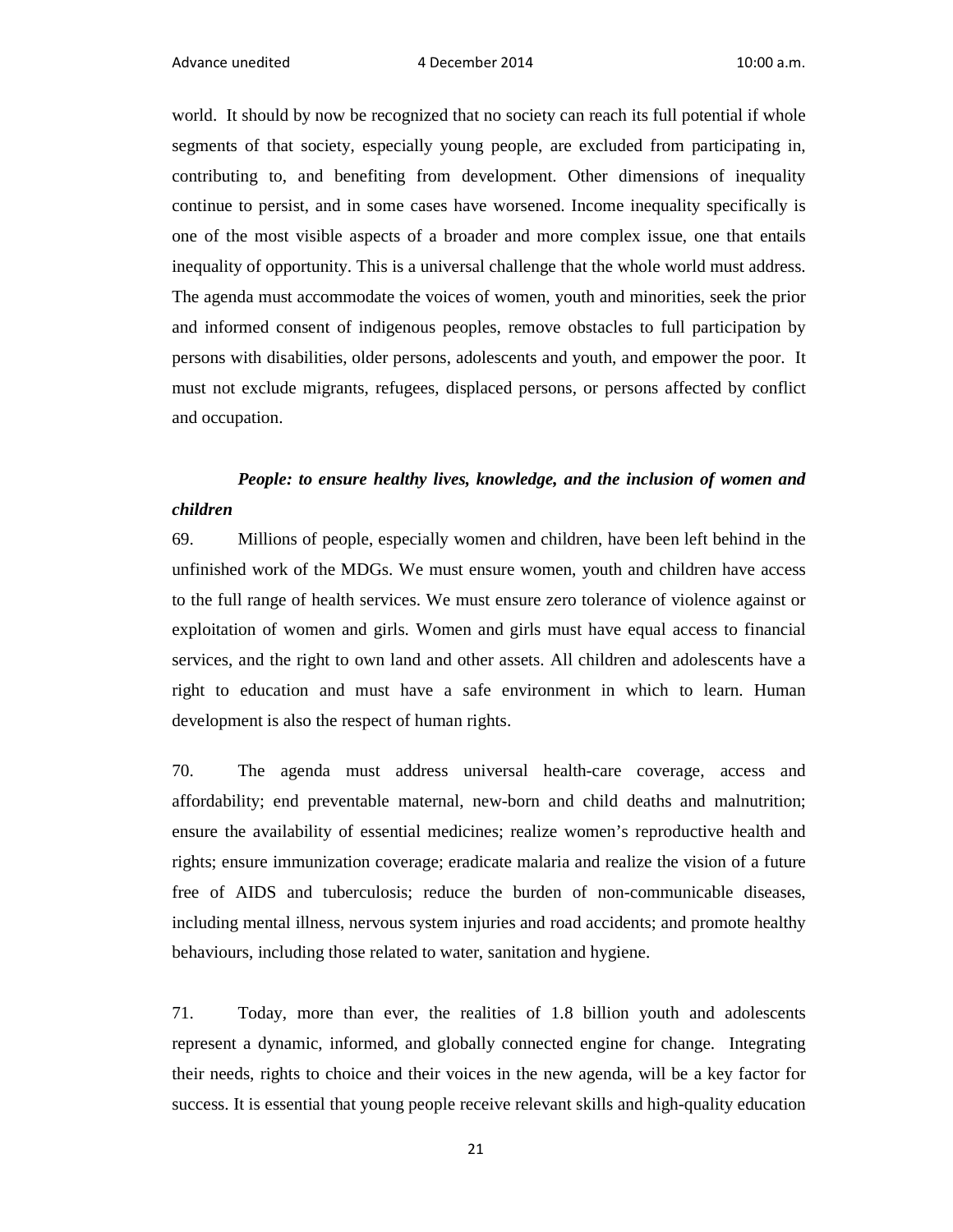and life-long learning, from early childhood development to post-primary schooling, including life skills and vocational education and training, as well as science, sports and culture. Teachers must be given the means to deliver learning and knowledge in response to a safe global workplace, driven by technology.

#### *Prosperity: to grow a strong, inclusive, and transformative economy*

72. Economic growth should lead to shared prosperity. As such, the strength of an economy must be measured by the degree to which it meets the needs of people, and on how sustainably and equitably it does so. We need inclusive growth, built on decent jobs, livelihoods and rising real incomes for all and measured in ways that go beyond GDP and account for human well-being, sustainability and equity. Ensuring that all people, including women, persons with disabilities, youth, aged, and migrants have decent employment, social protection, and access to financial services, will be a hallmark of our economic success.

73. Innovation and investments in sustainable and resilient infrastructure, settlement, industrialization, small and medium enterprises, energy and technology can both generate employment, and remedy negative environmental trends. An enabled, properly regulated, responsible and profitable private sector is critical for employment, living wages, growth, and revenues for public programmes. Transforming business models for creating shared value is vital for growing inclusive and sustainable economies.

74. The world's richness of natural resources also provides a formidable economic opportunity, if it is translated not only into GDP growth but into shared prosperity. Sustainable approaches to landscape management (including agriculture and forests), industrialization (including manufacturing and productive capacities), access to energy and water and sanitation, are key drivers of sustainable production and consumption, job creation, as well as sustainable and equitable growth. They drive sustainable management of natural resources and tackle climate change.

### *Planet: to protect our ecosystems for all societies and our children*

75. To respect our planetary boundaries we need to equitably address climate change, halt biodiversity loss, and address desertification and unsustainable land use. We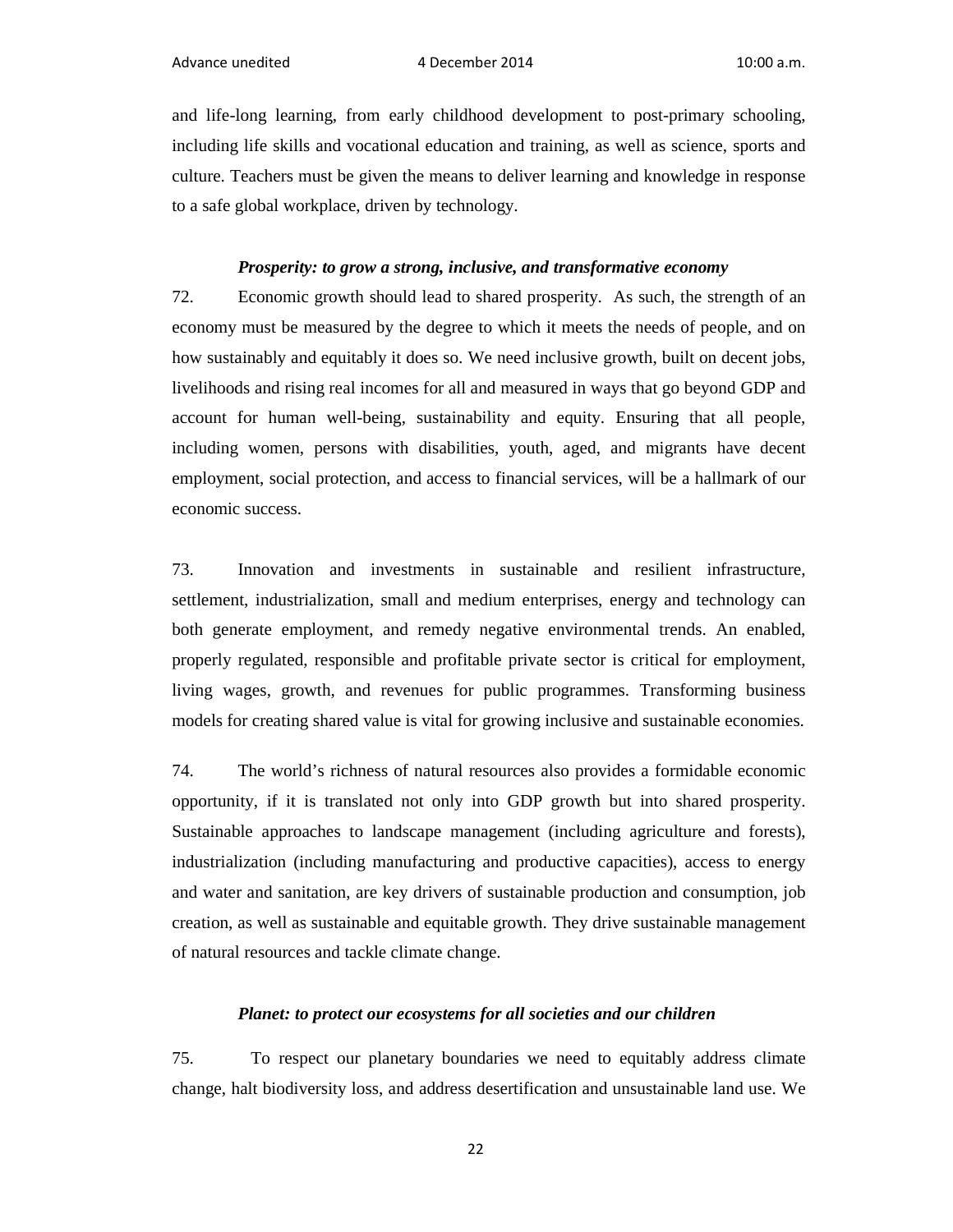Advance unedited a metal and the 4 December 2014 10:00 a.m.

must protect wildlife, safeguard forests and mountains, and reduce disaster risk and build resiliencies. We must protect our oceans, seas, rivers and atmosphere as our global heritage, and achieve climate justice. We must promote sustainable agriculture, fisheries and food systems; foster sustainable management of water resources, and of waste and chemicals; foster renewable and more efficient energy; decouple economic growth from environmental degradation, advance sustainable industrialisation and resilient infrastructure; ensure sustainable consumption and production; and achieve sustainable management of marine and terrestrial ecosystems and land use.

76. Sustainable development is at risk as evidence proves that warming of the climate system is now undeniable and human activities are its primary cause. We must limit global temperature rise to below 2 degrees Celsius if we are to avoid the worst effects of climate change. Carbon dioxide is the largest contributor to human-induced climate change. Fossil fuels usage and deforestation are its two main sources. Increasing warming will make severe, pervasive, and irreversible impacts more likely. The longer we wait to take action towards sustainable production and consumption, the more it will cost to solve the problem and the greater the technological challenges will be. Adaptation can reduce some risks and impact of climate change. Most urgently, we must adopt a meaningful, universal climate agreement by the end of 2015.

#### *Justice: to promote safe and peaceful societies, and strong institutions*

77. Effective governance for sustainable development demands that public institutions in all countries and at all levels be inclusive, participatory, and accountable to the people. Laws and institutions must protect human rights and fundamental freedoms. All must be free from fear and violence, without discrimination. We also know that participatory democracy, free, safe, and peaceful societies are both enablers and outcomes of development.

78. Access to fair justice systems, accountable institutions of democratic governance, measures to combat corruption and curb illicit financial flows, and safeguards to protect personal security are integral to sustainable development. An enabling environment under the rule of law must be secured for the free, active and meaningful engagement of civil society and advocates reflecting the voices of women,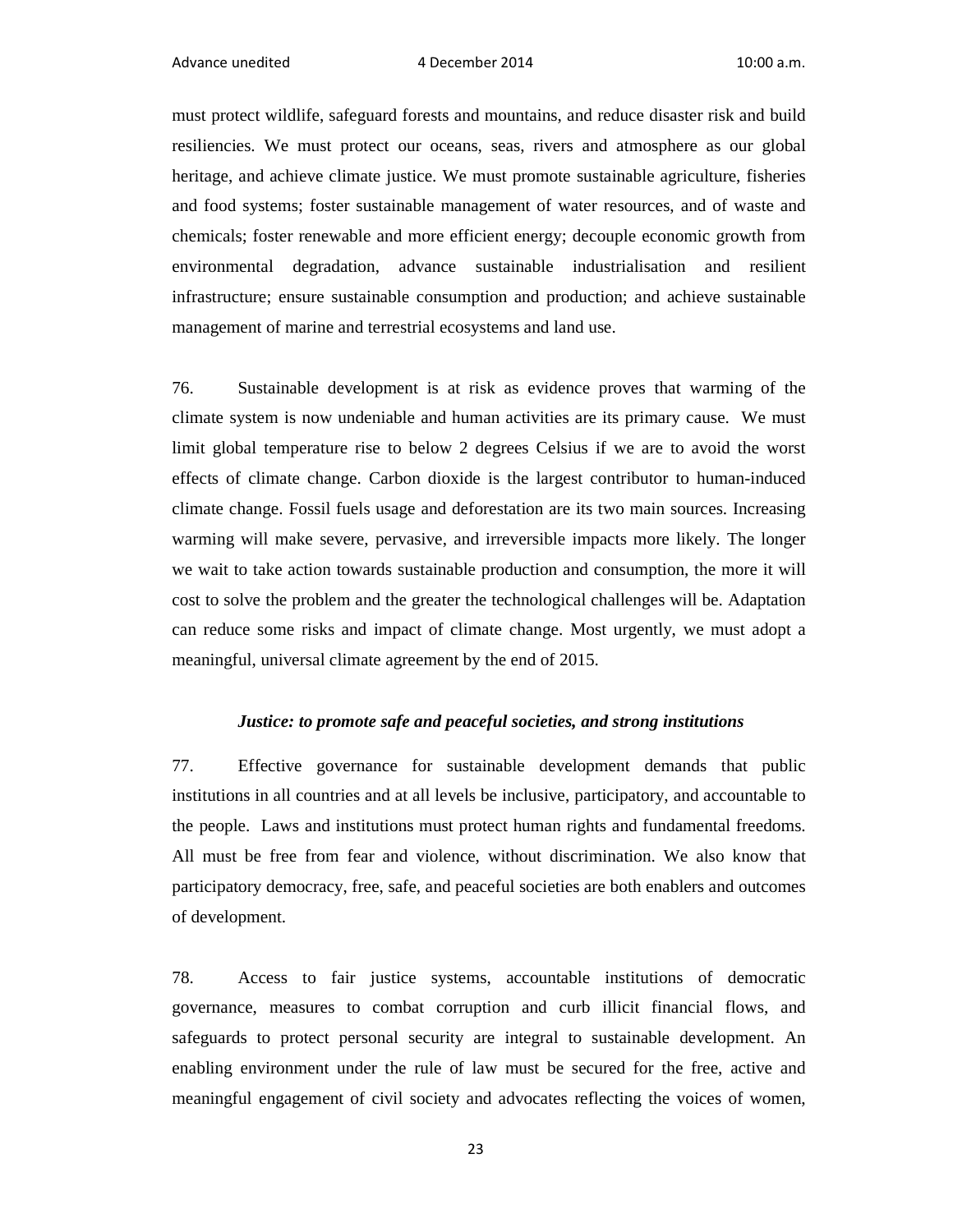minorities, LGBT groups, indigenous peoples, youth, adolescents and older persons. Press freedom and access to information, freedom of expression, assembly and association are enablers of sustainable development. The practice of child, early and forced marriage must be ended everywhere. The rule of law must be strengthened at the national and international level, to secure justice for all.

79. We need to rebuild and reintegrate societies better after crises and conflicts. We must address state fragility, support internally displaced persons and contribute to resilience of people and communities. Reconciliation, peacebuilding and state-building are critical for countries to overcome fragility and develop cohesive societies, and strong institutions. These investments are essential to retaining the gains of development and avoiding reversals in the future.

### *Partnership: to catalyse global solidarity for sustainable development*

80. A revitalized global partnership for sustainable development must be built on the foundations agreed in the Millennium Declaration and in Monterrey and Johannesburg. It must be effective in mobilizing the means and in creating the environment to implement our agenda. Mobilizing the support to implement the ambitious new agenda will require political will and action on all fronts: domestic and international, public and private, through aid and trade, regulation, taxation and investment.

81. Implementation is not just about quantity. It is also about doing things together, uniting around the problem. Inclusive partnerships must be a key feature of implementation, at all levels: global, regional, national and local. We know the extent to which this may be transformative. The sustainable development goals provide a platform for aligning private action and public policies. Transformative partnerships are built upon principles and values, a shared vision, and shared goals: placing people and planet at the center. They include the participation of all relevant stakeholders. Mutual accountability is at the center. This means principled and responsible public-private-people partnerships.

# **3.4. Integrating the six essential elements**

82. Sustainable development must be an integrated agenda for economic, environmental, and social solutions. Its strength lies in the interweaving of its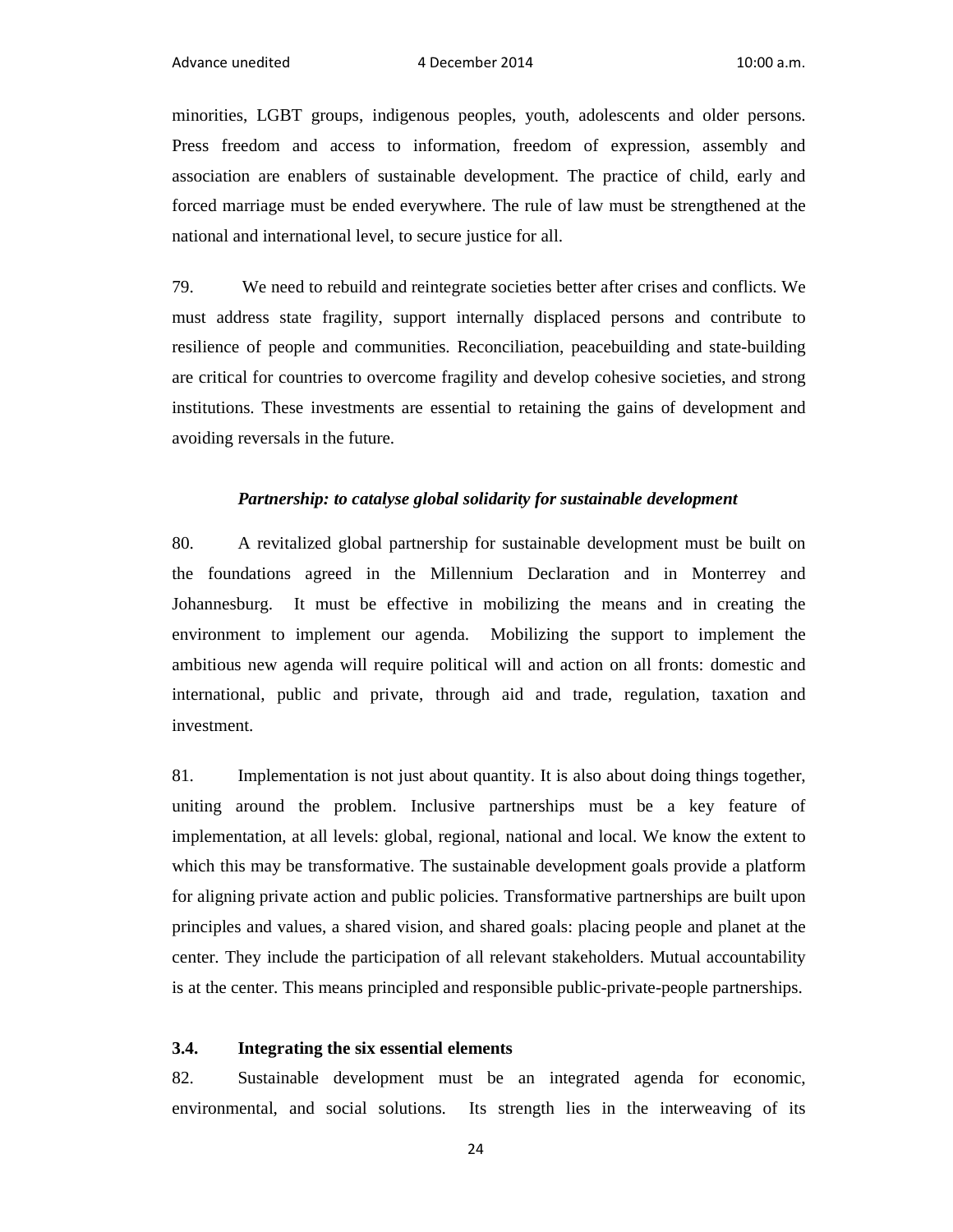dimensions. This integration provides the basis for economic models that benefit people and the environment; for environmental solutions that contribute to progress; for social approaches that add to economic dynamism and allow for the preservation and sustainable use of the environmental common; and for reinforcing human rights, equality, and sustainability. Responding to all goals as a cohesive and integrated whole will be critical to ensuring the transformations needed at scale.

83. The agenda itself mirrors the broader international human rights framework, including elements of economic, social, cultural, civil, and political rights, as well as the right to development. Specific targets are set for disadvantaged groups. Indicators will need to be broadly disaggregated across all goals and targets.

84. The essential elements are further integrated by the application of the principle of universality. In addressing them to all countries and all people we take account of environmental, economic, and social interdependence, while also recognizing the realities of differentiated national needs and capacities.

85. Finally, the new framework provides a much-needed opportunity to integrate the broader United Nations agenda, with its inextricably linked and mutually interdependent peace and security, development, and human rights objectives.

86. All of this will have important implications for the way that all partners pursue sustainable development, requiring transformations in approaches to leadership, policy coherence, strategy, and collaboration. It will also have a beneficial unifying effect on the organization of work within the UN system at the global, regional and country levels.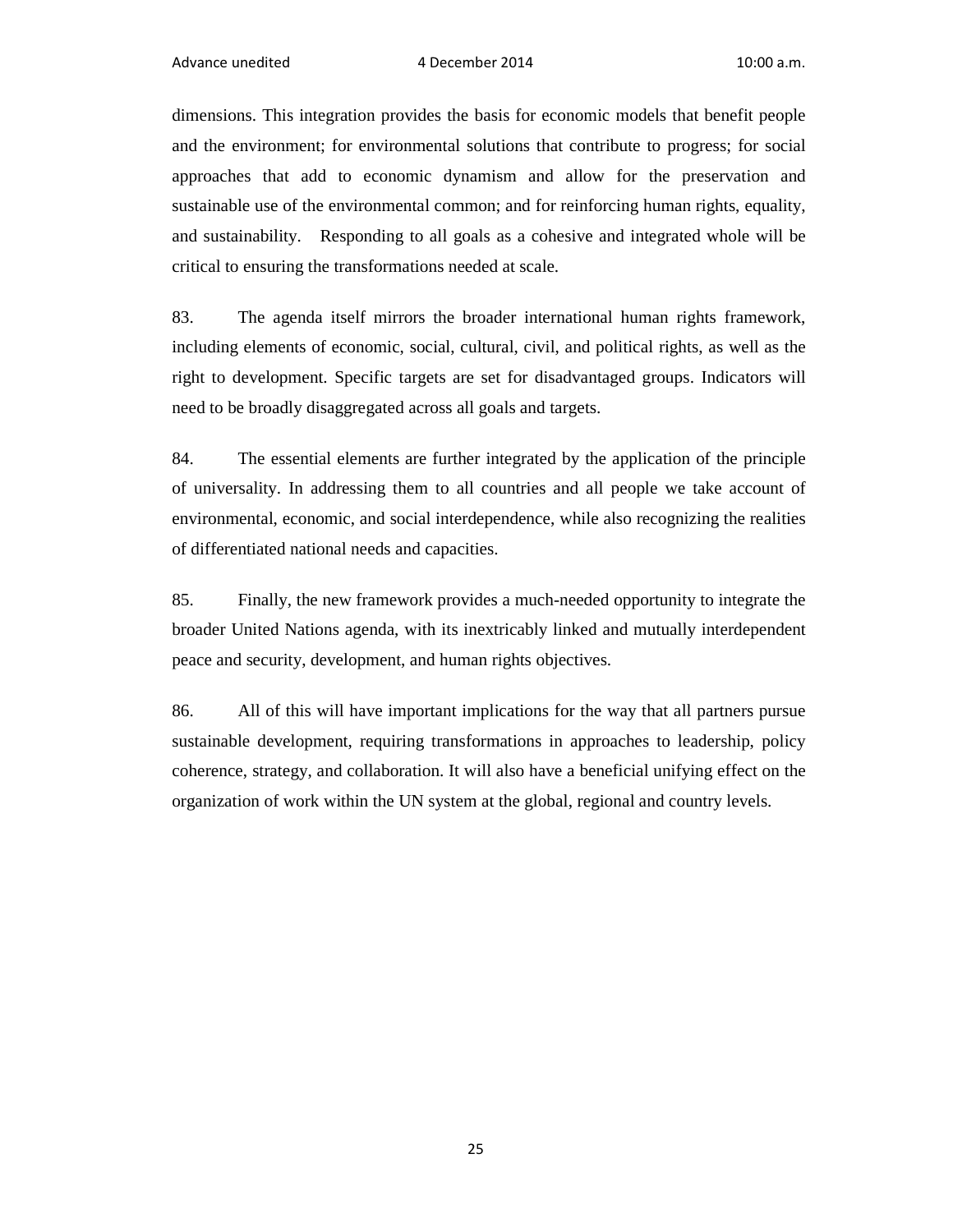# **4. Mobilizing the Means to Implement Our Agenda**

 *"Earth provides enough to satisfy every man's needs, but not every man's greed."* Mahatma Gandhi

### **4.1 Financing our future**

87. Sustainable development is a complex challenge, with urgent requirements which have resulted in enormous financing needs. The means to finance the goals agreed will not be found in one solution, nor borne by one set of actors. All financing streams need to be optimized towards sustainable development, and coordinated for the greatest impact. An integrated development agenda demands an equally synergistic financial framework. Governments should work to better **align the financing frameworks** that developed out of two major strands of development debate – the Monterrey and the Rio processes. In addition, Government should also be mindful of the need for coherence and alignment with climate finance (Figure 1).

88. The global conversation on sustainable development finance is progressing. The Open Working Group has proposed a number of targets on means of implementation. The Intergovernmental Committee of Experts on Sustainable Development Financing presented policy options, organized around different financing streams: domestic public, domestic private, international public, international private and blended finance. These streams address the public, private, national and international facets of the financing challenge to raise new and additional resources, reallocate existing ones and create a supportive enabling environment. The establishment of new institutions of South-South Cooperation, such as the BRICS Bank and the Asian Infrastructure Investment Bank, present new opportunities to finance sustainable development investments. <sup>ix</sup>

89. **I welcome the policy options presented by the Committee and encourage countries to scale up ambition and enhance specificity to meet the demands of the new agenda.** To these ends, as Member States prepare for Addis Ababa, it will fall to them to set an agreed and ambitious course for sustainable development financing beyond 2015.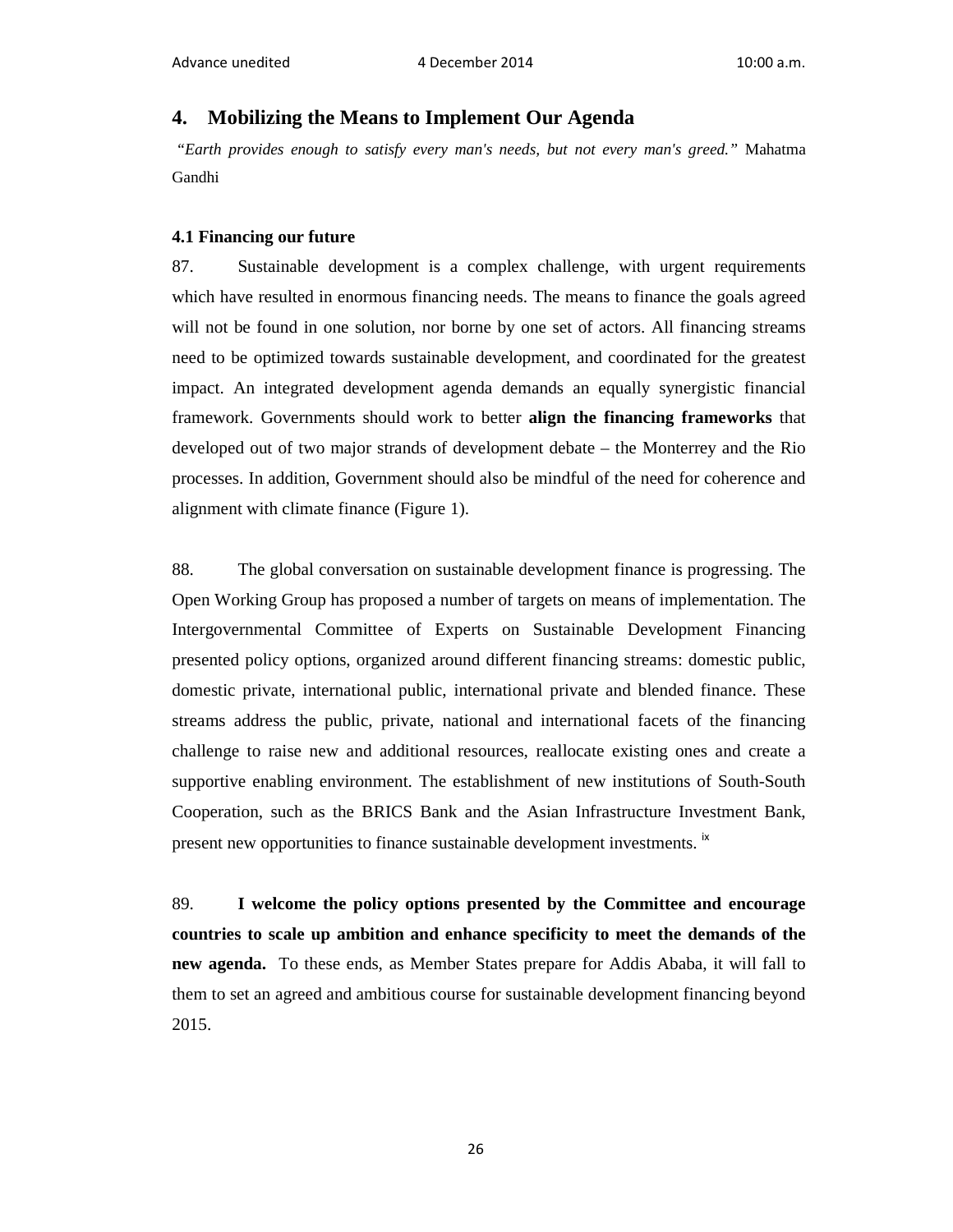Figure 1. Flows of funds from international and national financing sources to sustainable development



\*The size of boxes does not represent financing volumes/importance. \*\*There can be cases where international public finance also directly supports the implementation of international objectives. \*\*\*Sovereign wealth funds handle public money, but are managed like private investors. Source: Report of the International Committee of Experts on Sustainable Development Financing (A/69/315).

90. All public funds must positively impact the poorest and most vulnerable in all societies. Official Development Assistance (ODA) and other international public funds will continue to play a central and catalytic role, particularly in vulnerable countries, as will a strategic approach and systematic progress in utilization. Member States of the United Nations should honour their commitments in full and in a timely manner. ODA must both respond to the unfinished business of the MDGs and address the transition to the new sustainable development agenda. In the current debate on modernizing ODA, it is necessary to underscore the importance of more effective and better targeted ODA funding that leverages other resources. This must include more focus on Least Developed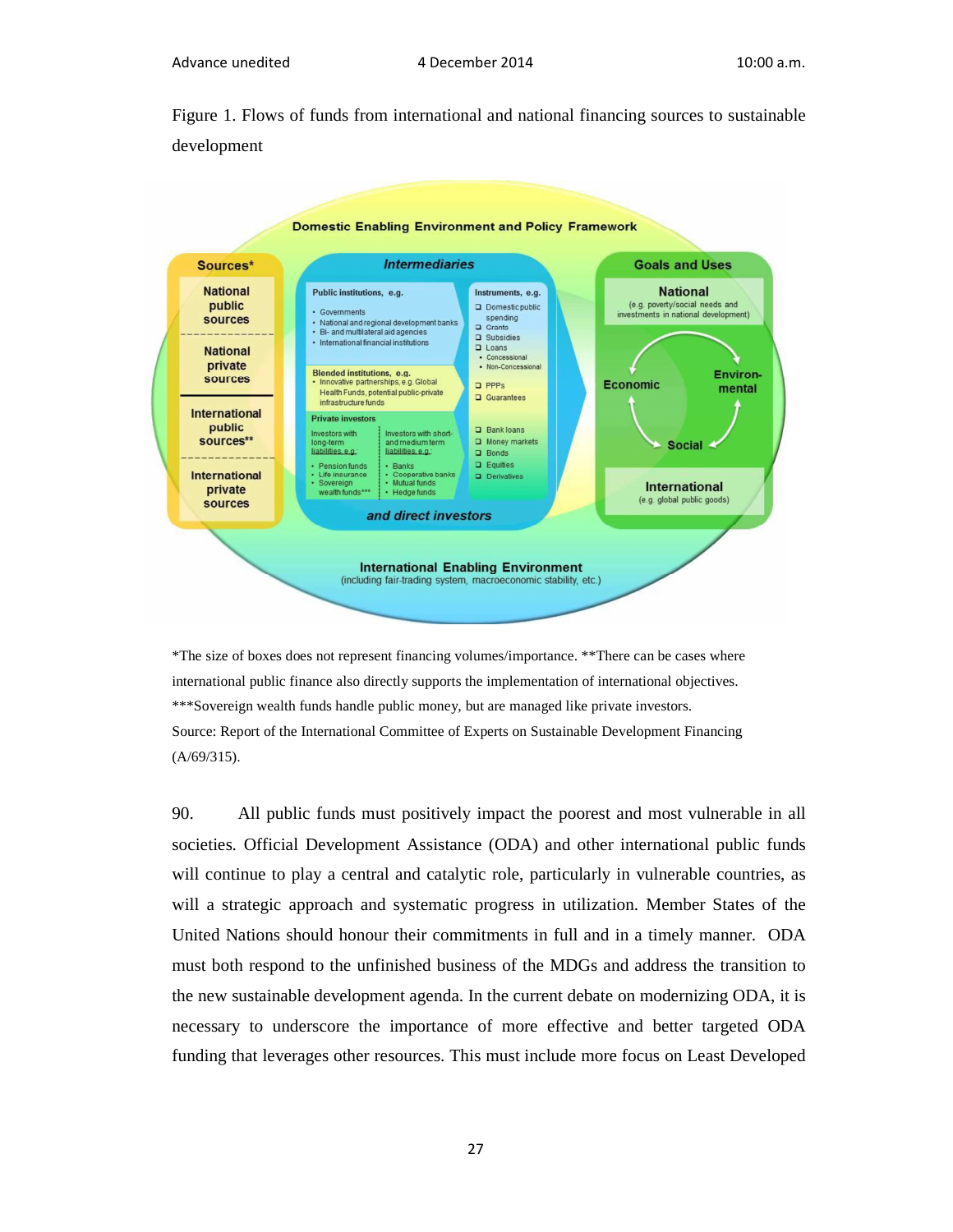Countries, Land-locked Developing Countries, Small Islands Developing States, and countries in vulnerable situations.

91. Responsibility for raising the domestic public revenues necessary for the core economic and social functions – for example to ensure a social protection floor and to remedy exclusion – rests primarily with each national government. National laws and policies are to dedicate adequate and timely resources to these purposes, while public institutions are to act in the public interest. This includes environmentally and socially sound policies, promotion of human rights, strong institutions and the rule of law. However, domestic efforts need to be complemented by a supportive international environment.

92. Urgent action is needed to mobilize, redirect, and unlock the transformative power of trillions of dollars of private resources to deliver on sustainable development objectives. Long-term investments, including foreign direct investment (FDI), are needed in critical sectors, especially in developing countries. These include sustainable energy, infrastructure and transport, as well as information and communications technologies. The public sector will need to set a clear direction. Review and monitoring frameworks, regulations and incentive structures that enable such investments must be retooled to attract investments and reinforce sustainable development. National oversight mechanisms such as supreme audit institutions and oversight functions by legislature should be strengthened.

93. Efforts to increase the effectiveness of development cooperation need to be enhanced based on basic principles of country ownership, results focus, inclusive partnerships, transparency and accountability.

94. Long-term decarbonization of our economies; access to energy, water and food; and sustainable agriculture, industry, infrastructure or transport will ultimately be achieved through the same investments at the project level. In addition, it will be important to consider that many of the investments to achieve the SDGs will take place at the sub-national level and led by local authorities.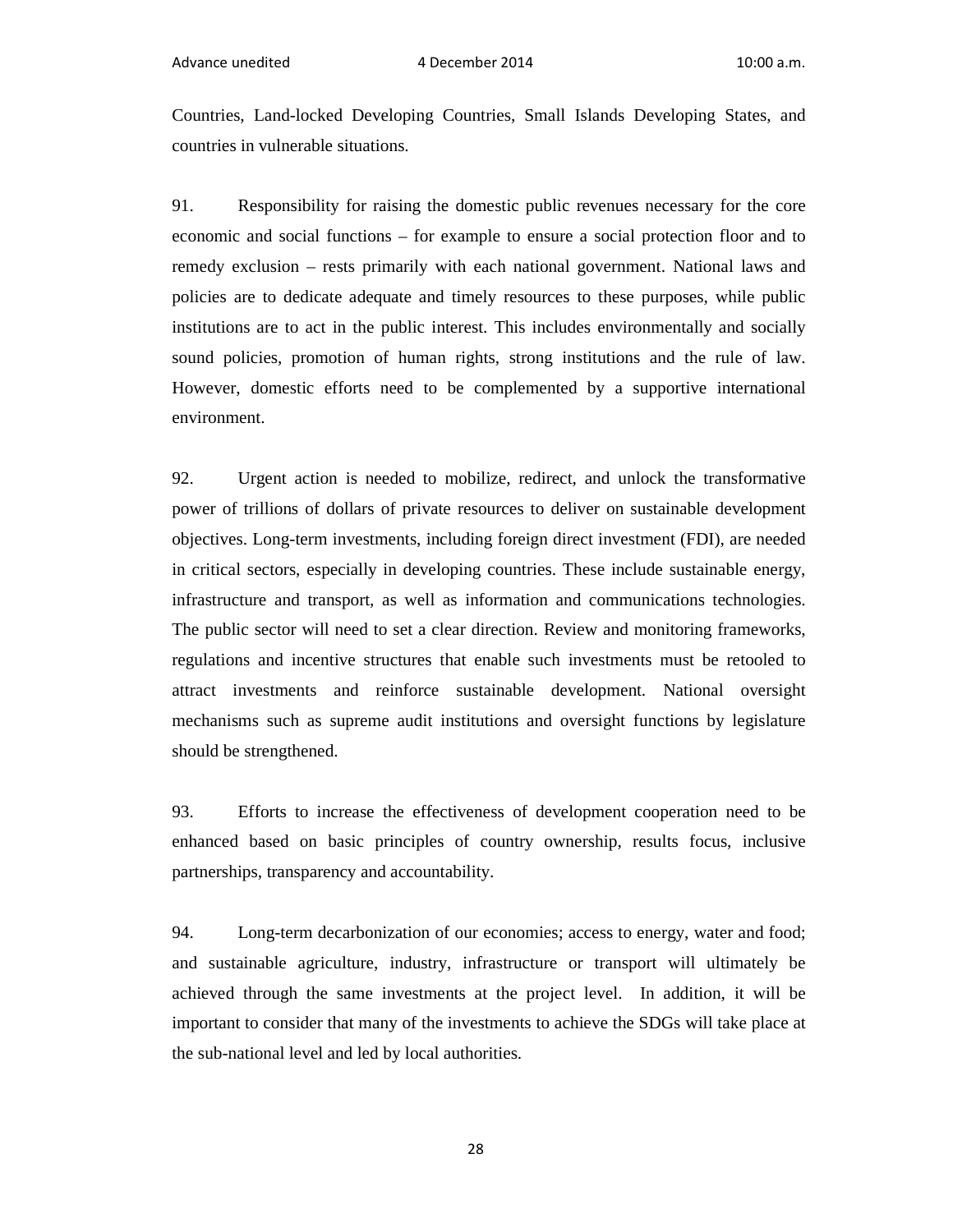95. In addition, we must move, seriously and expeditiously, to correct the inequities that have long plagued the international system, to the disadvantage of developing countries. We need a more equitable multilateral trading system, a conclusion of the Doha round, and better access to technology, to medicines, and to long-term investments for developing countries. We need a more fair representation of emerging and developing countries in international financial and economic decision-making, better regulation and more stability in the international financial and monetary systems, and sustainable debt solutions. We must continue to remedy the policy incoherence between current modes of international governance in matters of trade, finance, and investment on the one hand, and our norms and standards for labour, the environment, human rights, equality, and sustainability on the other.

96. As preparations for the Third International Conference on Financing for Development in Addis Ababa get underway, there are high expectations for concrete outcomes that would finance sustainable development and set the stage for a successful outcome of the COP21 in Paris.

### 97. **I urge Member States to consider and agree in particular to the following:**

98. **All developed countries should meet the 0.7% target and agree to concrete timetables to meet ODA commitments, including the Istanbul commitments to LDCs of 0.15% of GNI by 2015**. It is important to ensure that the **proportion of ODA going to LDCs does not decline** but continues to increase, be better targeted, more efficient, more transparent, and that leverages additional resources. Smooth transition of countries graduating from least developed country status is vital to ensure that these countries are eased onto a sustainable development path without any disruption to their development plans, programmes and projects. Provision should be made to increase funding to facilitate capacities to implement tax reforms, thus improving domestic resource mobilization. All other international commitments also need to be met.

99. Any effort to **modernize ODA and measures of development finance** should be considered in an open and transparent forum with the widest possible participation of donor and recipient countries and other relevant stakeholders.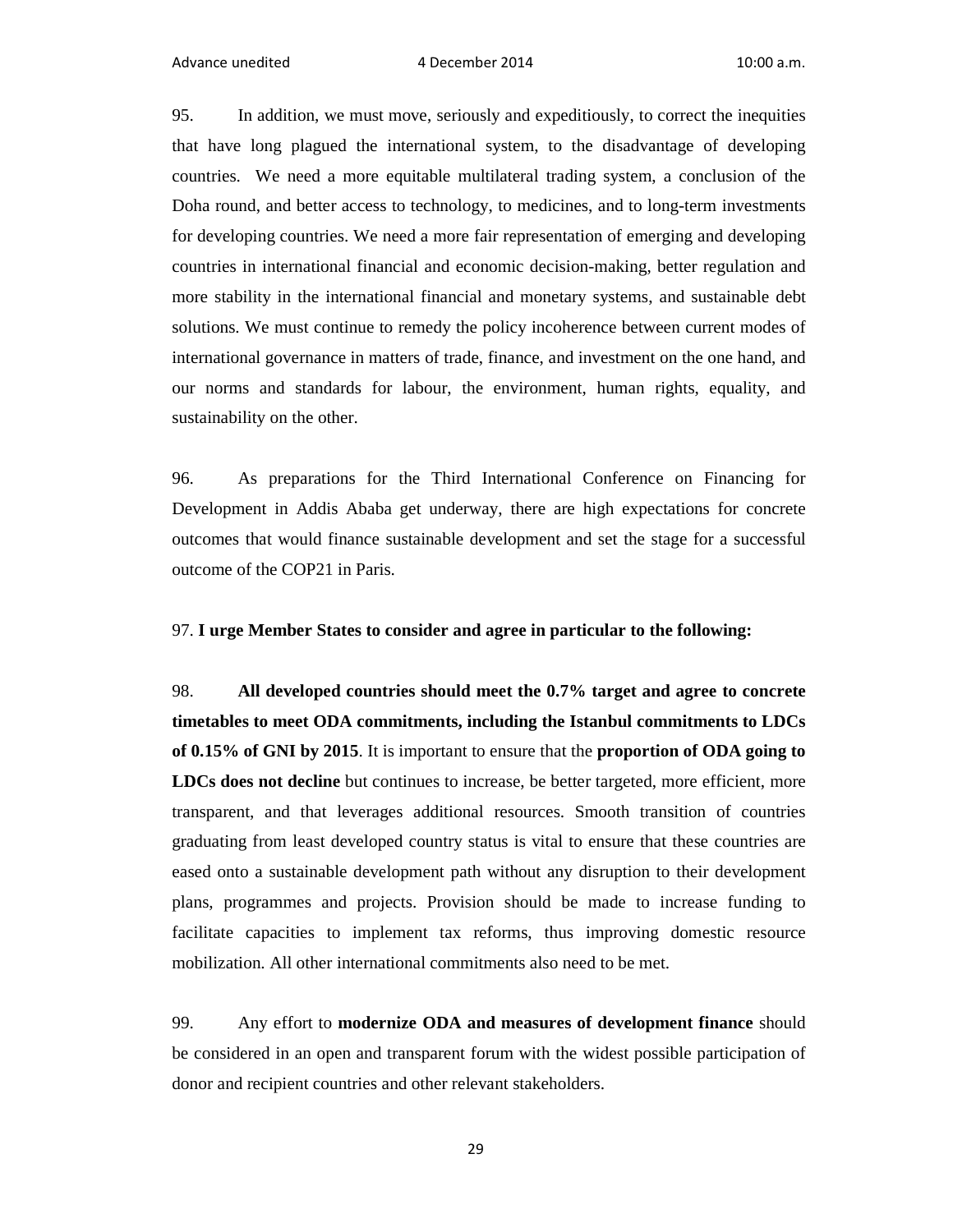100. **Levels of concessionality** should take into account different development stages, circumstances and multiple dimensions of poverty, and the particular type of investment made.

101. All countries are encouraged to adopt their own **national sustainable development financing strategies** that take account of all financing flows, based on continuing dialogue among relevant government entities and other stakeholders. Such strategies should review and strengthen the domestic policy, the legal and institutional environment and the policy coherence for sustainable development. All financing flows, including climate finance, should build stronger country ownership and lead to greater use of country strategies and systems. In order to be effective, the component parts of sustainable development financing strategies must have associated investible pipelines. National visions and plans and annual budgets and medium-term expenditure frameworks should be aligned with national sustainable development strategies.

102. **Fiscal and macro-economic policies** must include low carbon solutions for sustainable development and the need to invest in adaptation and resilience. Carbon pricing, through different approaches, should be a key consideration. Harmful fossil fuel subsidies, both direct and indirect, should be phased out. Agricultural export subsidies should be removed.

103. The **regulatory frameworks, incentives and risk-return profiles** that enable private investments and business models, as well as public procurement policies, must be aligned with the SDGs.

104. All countries should consider adopting policies to encourage **responsible and accountable investment of private finance** in sustainable development, and requiring companies to undertake mandatory **Economic Environment Social and Governance (EESG) reporting**, accompanied with regulatory changes that ensure that investor incentives are aligned with sustainable development goals. Transition periods and technical support would be needed to this effect, especially for small and medium enterprises.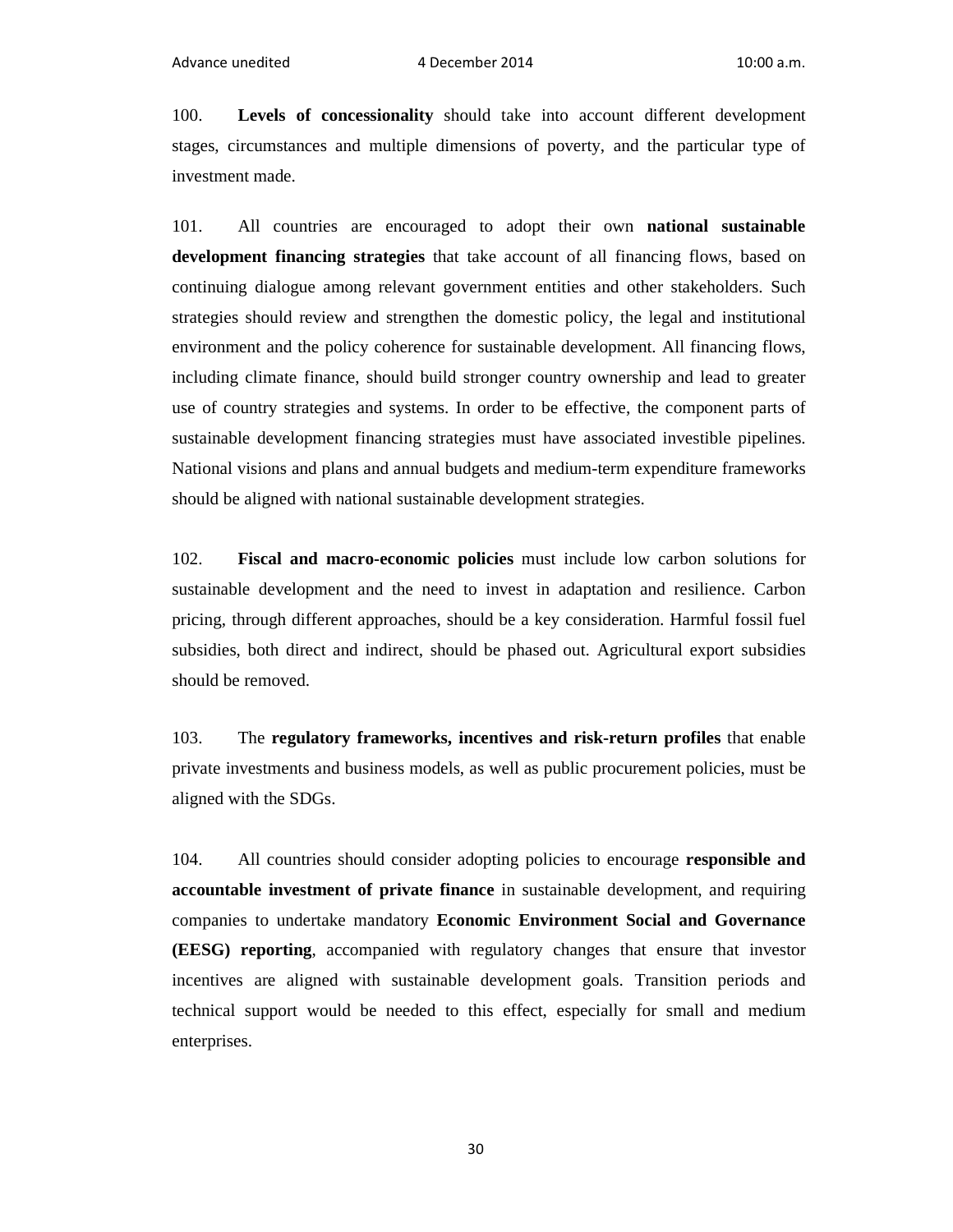105. We should work to ensure **investment policies that are in line with the UN's** Guiding Principles on Business and Human Rights, core labour **standards** of the ILO, and United Nations environmental standards. It should also adequately balance investor preferences with the needs of the people in countries in which they operate.

106. Policies are needed to stimulate and support entrepreneurship and to increase **access to finance for small and medium-sized enterprises**, including through the use of development banks and other financial intermediaries.

107. Countries should strive to provide **universal access to financial services**, emphasizing inclusive access across income, gender, geography, age, and other groups. Specific barriers to women's access to finance should be eliminated. They should expand financial literacy and establish strong consumer protection agencies.

108. **Blended financing platforms** could have a great potential, particularly where there is a benefit to the public sector. Where they are considered, however, it is important to ensure that these arrangements are subject to safeguards to verify that they contribute to sustainable development. They must not replace or compromise state responsibilities for delivering on social needs. Such policies also need to ensure fair returns to the public, while incorporating social, environmental, labour, human rights, and gender equality considerations. In addition, risk should be managed through diversification and the use of multiple simultaneous projects, allowing for gains in some projects to offset losses in others.

109. Member States may wish to call on the **International Financial Institutions to consider establishing a process** to examine the role, scale and functioning of multilateral and regional development finance institutions to make them more responsive to the sustainable development agenda.

110. While the additional commitments which have been made for climate finance should be honoured, the use of these and other financing flows should not lead to fragmentation but rather to coherence and strengthened cross-linkages within the pillars of sustainable development. An expert technical group should be tasked with developing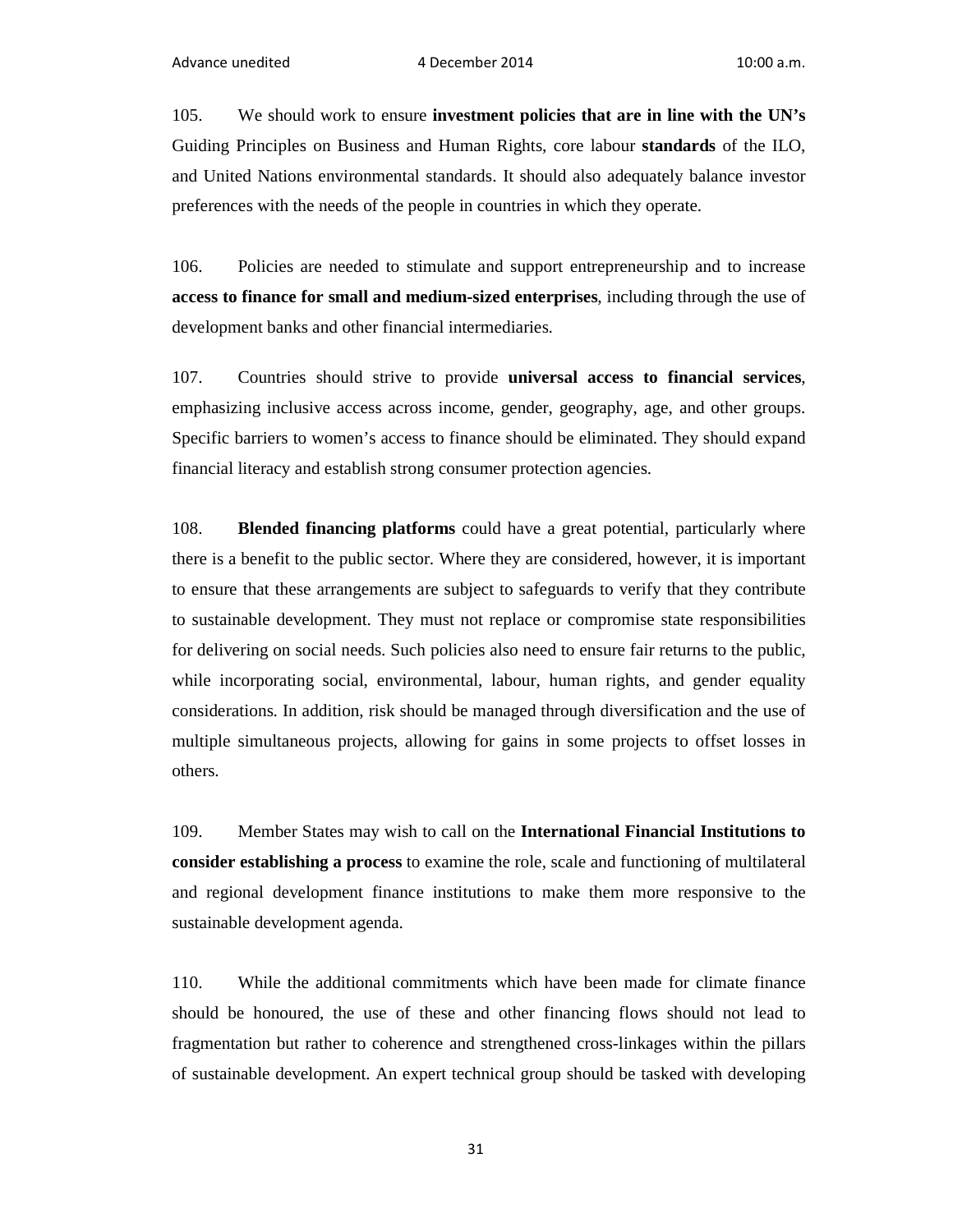and presenting to Member States a **coherent framework that accounts for climate finance and ODA**.

111. South-South cooperation and the significant efforts of solidarity by emerging economies is encouraging. **More countries will need to commit to increasing their contribution to international public financing and set targets and timelines to do so.** In turn, **South-South technical assistance and the sharing of experiences** through regional fora should be promoted.

112. I also strongly encourage countries to consider using **innovative ways to raise additional resources** to fund sustainable development at scale, drawing from a number of options, including, inter alia, various tax (e.g., financial transaction taxes, carbon tax, airline ticket levies) and non-tax (e.g., emission allowances) mechanisms.

113. We must **strengthen international coordination of macroeconomic policies** of major economies and the management of global liquidity, and consider more systematic issuance of Special Drawing Rights (SDRs) for continued assistance, and countercyclical macroeconomic management.

114. We must vigorously implement **comprehensive and adequate financial regulations in all countries**, as the risk of another global financial crisis has not been sufficiently reduced. However, the design of regulations needs to take into account their impact on financial inclusion and incentives for investment in sustainable development.

115. Effectively **addressing illicit flows is urgent.** We need more vigorous implementation of the UN Convention against Corruption, as well as measures to overcome impediments to the return of stolen assets. Member States should consider measures to ensure information exchange, judicial cooperation and the establishment of an **intergovernmental committee on tax cooperation**, under the auspices of the United Nations.

116. Let us also enhance international efforts to s**trengthen arrangements for transparent, orderly and participatory sovereign debt restructuring**. As an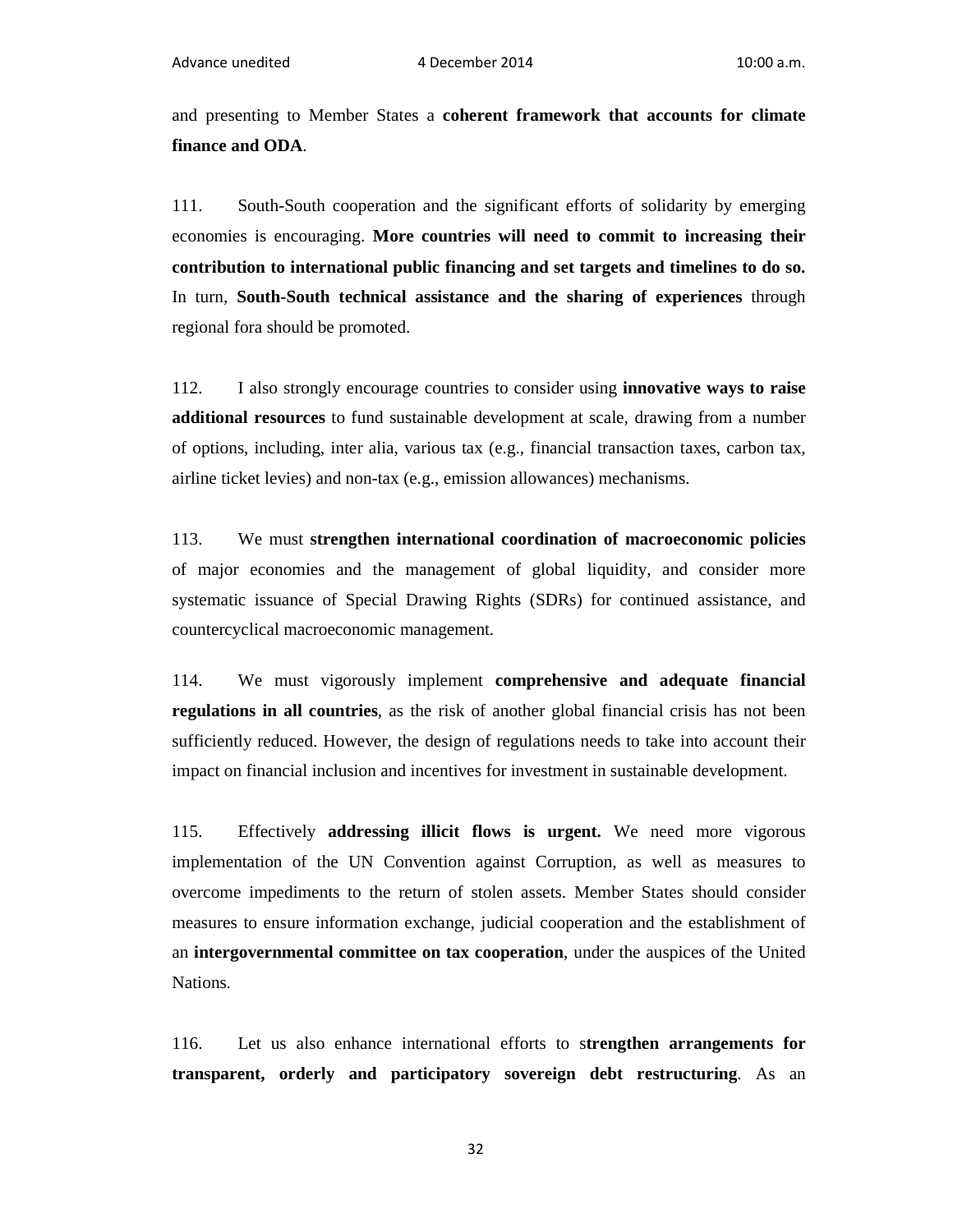immediate step, let us bring together relevant authorities and other stakeholders to develop an informal forum on sovereign debt, while continuing ongoing discussions.

117. Efforts should be intensified to **reduce costs on the transfer of remittances**, in a manner fully respecting the rights of migrants. I welcome the commitment of G20 countries to reduce the global average cost of transferring remittances to five per cent.

#### **4.2 Technology, Science and Innovation for a Sustainable Future**

118. We live in a period of unprecedented technological innovation and change. New technologies are unlocking possibilities for sustainable development. The solutions that they can generate, and the levels of access that they can enable, will be crucial to our vision for the world beyond 2015.

119. However, access to vital and environmentally sound technologies is today unevenly spread, both within and between countries, with the poor and many developing countries essentially locked out. Large amounts of public resources are allocated to military budgets, while comparatively less is spent on research and development for public goods. Public funding often subsidizes private sector research, at times leading to the public being priced out of the benefits through disadvantageous licensing and patent. This also leads to frequent subsidies of innovations that are not aligned with promoting sustainable consumption and production patterns. Furthermore, we have a long way to go to reach the necessary level of participation of women and girls in science, technology (including ICTs), engineering, and mathematics for the world in the 21st century.

120. A sustainable future will require that we act now to phase out unsustainable technologies, to invest in innovation and the development of clean and sound technologies for sustainable development. We must ensure that they are fairly priced, and broadly disseminated and fairly absorbed, including to and by developing countries.

121. Developing countries, and LDCs in particular, will need the support that will allow them to benefit from enhanced access to these technologies, and, ultimately, to expand domestic innovation and the development of their own technological solutions.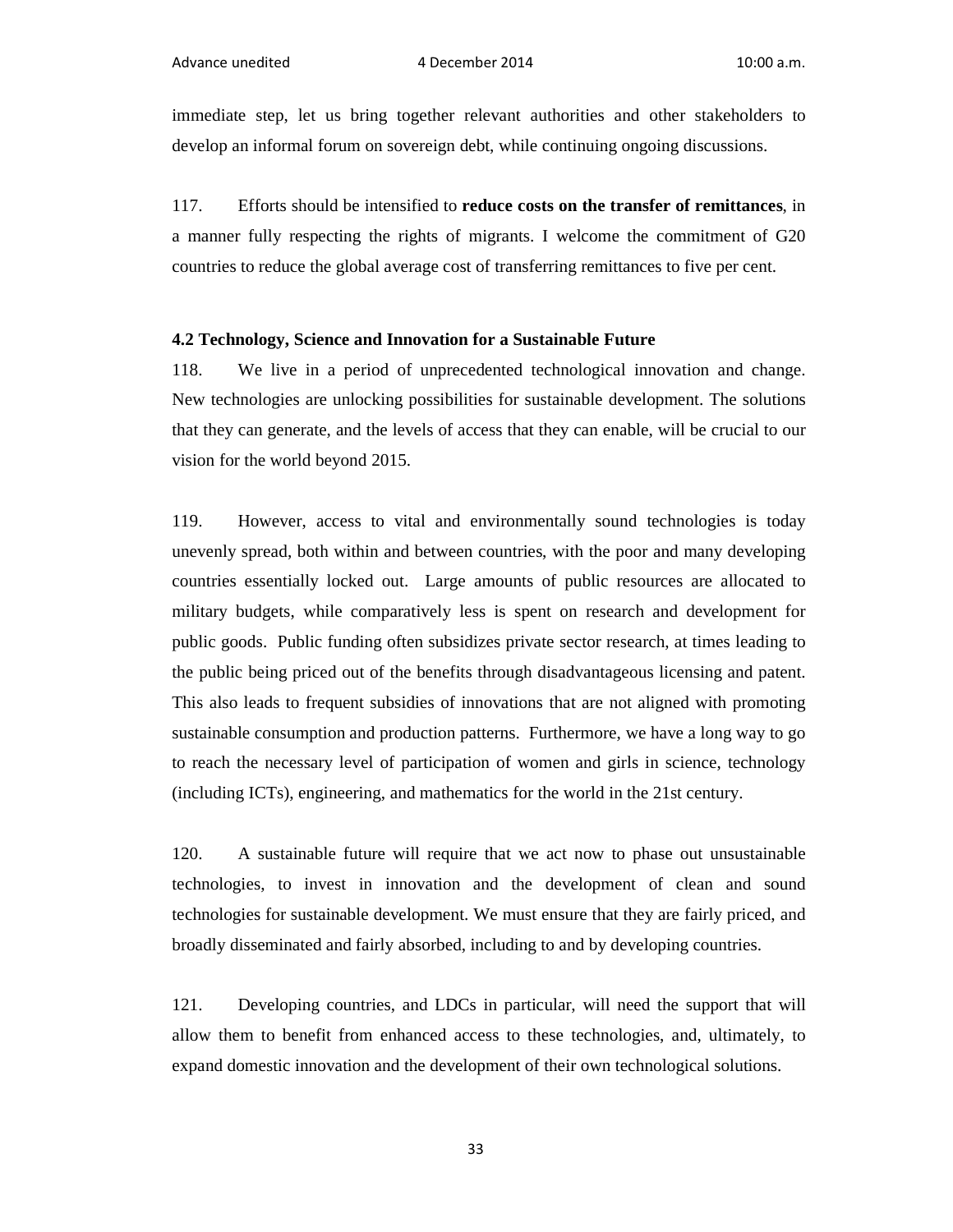122. Historically, significant technological advances have often resulted from multistakeholder, solution-driven initiatives. Achieving our sustainable development goals will similarly require solution-driven technology partnerships among a variety of actors.

123. We must establish effective modalities for multi-stakeholder cooperation and sharing the costs for the Research, Development, Demonstration, and Diffusion (RDD&D) for new technologies across all stakeholders: public, private, civil society, philanthropic, and other sectors, and inclusive of indigenous knowledge. We must move to prepare concrete initiatives, including those leveraging technology, ready to launch at the commencement of the new agenda and set bold technological goals and resource mobilization targets. And we must facilitate access to the benefits of technology for all, including the poorest, while ensuring that intellectual property regime creates the right incentives for the technological innovation needed for sustainable development. The urgency is particularly great in the case of low-carbon technologies as part of our efforts to mitigate human-induced climate change.

124. There are a number of ongoing international initiatives aimed at accelerating the development, diffusion and transfer of appropriate, especially environmentally sound, technologies. Thus far, however, ambition has not matched the challenges at hand.

125. Having taken into account the recommendations of the structured dialogues of the General Assembly, I propose to establish an **online, global platform building on and complementing existing initiatives, and with the participation of all relevant stakeholders**, in order to: (a) map existing technology facilitation initiatives, needs and gaps, including in areas vital for sustainable development, including agriculture, cities and health; (b) enhance international cooperation and coordination in this field, addressing fragmentation and facilitating synergies, including within the UN system; and (c) promote networking, information sharing, knowledge transfer, and technical assistance, to advance the scaling up of clean technology initiatives.

126. At the same time, I call upon all Member States to **(a) urgently finalize arrangements for the establishment of the proposed Technology Bank and the Science, Technology, and Innovation Capacity Building Mechanism for LDCs, (b) significantly scale up cooperation for the sharing of technologies, strengthening**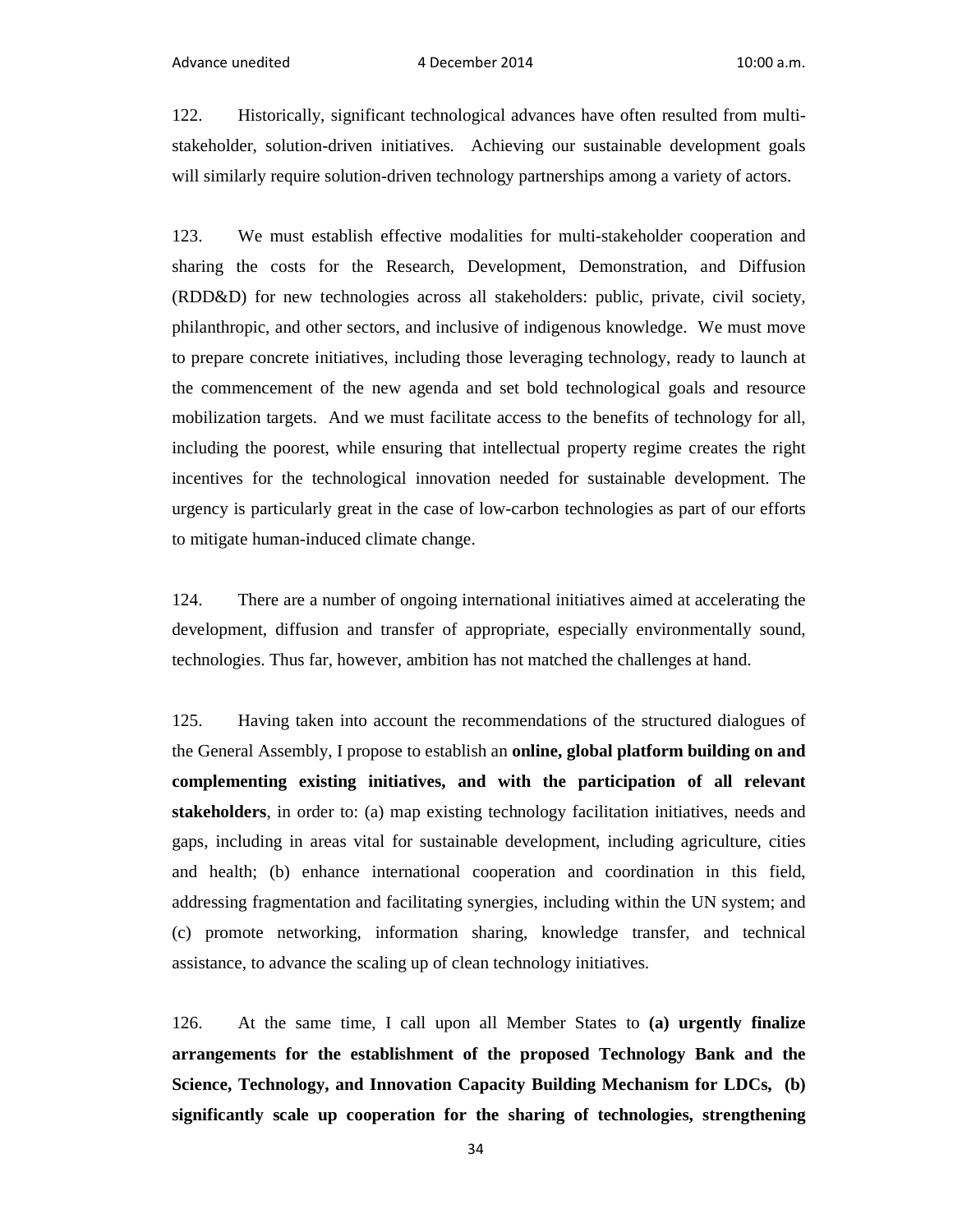**knowledge and capacity building for usage, innovation capacities, including ICTs, (c) make the adjustments necessary in the national and international policy frameworks to facilitate these actions, (d) substantially progress in the development, transfer, and dissemination of such technologies and knowledge to developing countries on favorable, concessional, and preferential terms; (e) ensure that our global intellectual property regimes and the application of TRIPS flexibilities are fully consistent with and contribute to the goals of sustainable development; (f) make specific commitments to shifting public resources out of harmful technologies, and into our sustainable development goals; and (g) promote the accelearation of the innovation-to-market-to-public good cycle of clean and environmentally sound technologies.** 

## **4.3 Investing in capacities for sustainable development**

127. To achieve our goals, countries need to integrate them in national planning, policy, budgets, law, and institutions. They will require integrated institutions that are effective and human resources equipped with the skills and capacities to deliver sustainable development. Governments, in consultation with all stakeholders, will need to review national strategies and policies to support progress towards the goals, consistent with national priorities.

128. These strategies will also have to be reviewed, and implemented at the local level, with the full engagement of local authorities. In many instances, subnational and local authorities, including mayors, are already leading the charge for sustainable development. Institutional and human capacities will, in many cases, need to be strengthened for effective implementation and monitoring. This includes bolstering capacities to assess needs, collect data and formulate responses across sectors and institutions.

129. Executive institutions, parliaments and the judiciary will need the capacity to perform their functions in this endeavour. Also institutions of civil society must have the capacity to perform their critical, independent role.

130. Developing countries will need support for capacity building. LDCs and postconflict countries will have particularly urgent needs. For this, the United Nations is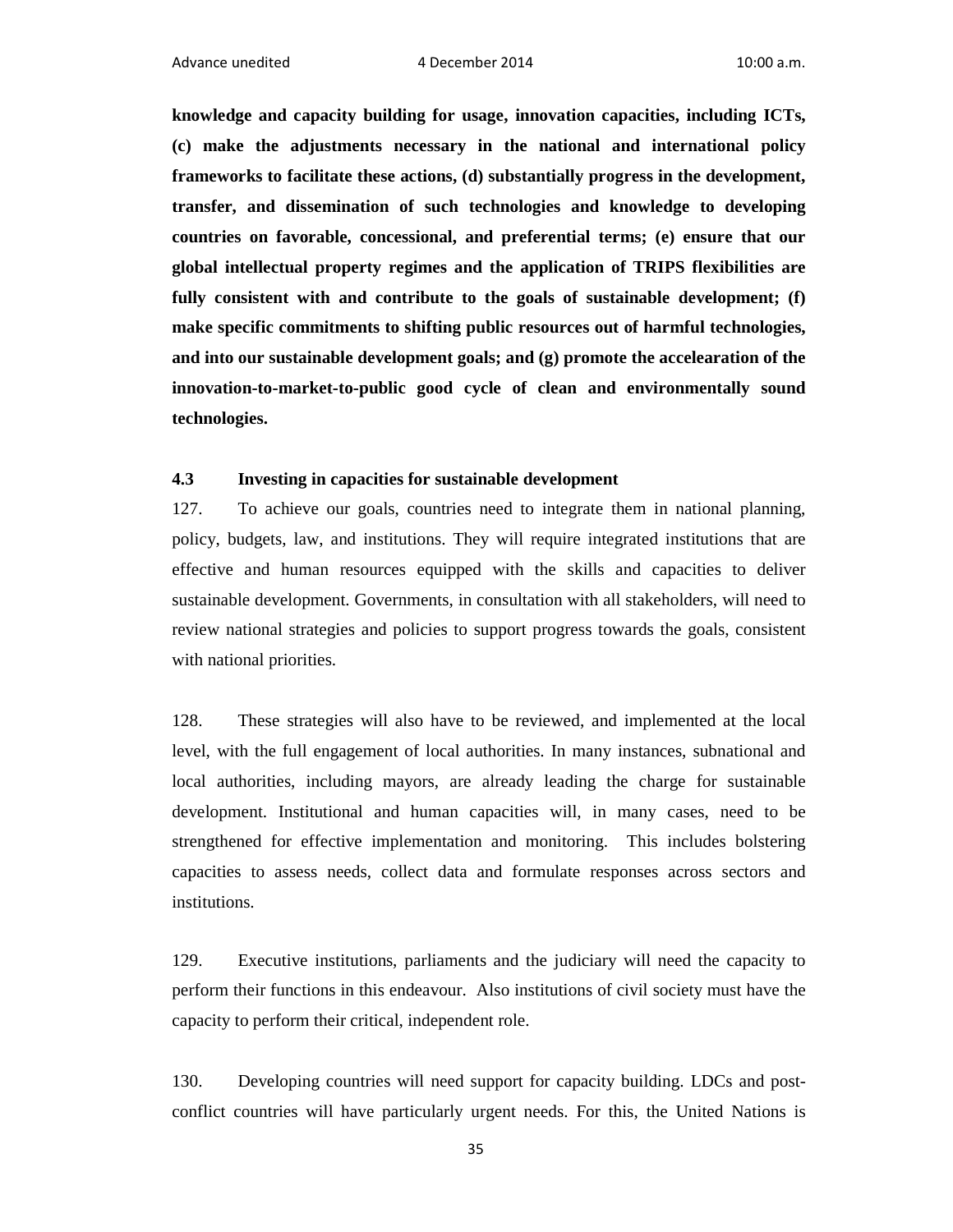working to revitalize and improve its role in capacity development.<sup>x</sup> Here too, ambition will need to be scaled up, especially in the immediate term, not only by the United Nations, but by all partners in the process.

131. As we seek to build capacities and to help the new agenda to take root, volunteerism can be another powerful and cross-cutting means of implementation. Volunteerism can help to expand and mobilize constituencies, and to engage people in national planning and implementation for sustainable development goals. And volunteer groups can help to localize the new agenda by providing new spaces of interaction between governments and people for concrete and scalable actions.

132. Finally, we must also mobilize the power of culture in the transformative change we seek. Our world is a remarkable mosaic of diverse cultures, informing our evolving understanding of sustainable development. We still have much to learn from cultures as we build the world we want. If we are to succeed, the new agenda cannot remain the exclusive domain of institutions and governments. It must be embraced by people. Culture, in different aspects, will thus be an important force in supporting the new agenda.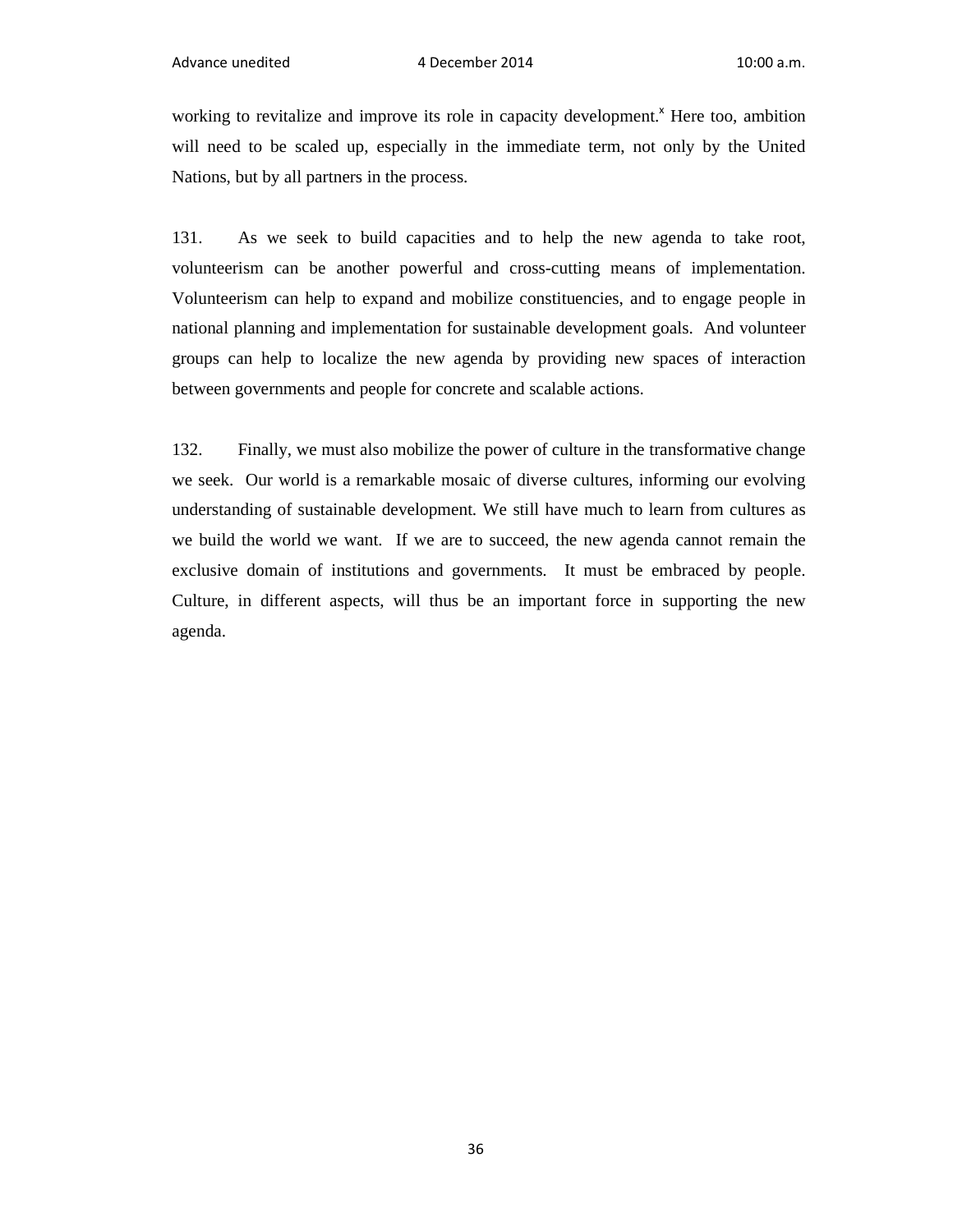# **5. Delivering Our Agenda: a Shared Responsibility**

 *"Development requires the removal of major sources of unfreedom: poverty as well as tyranny, poor economic opportunities as well as systematic social deprivation, neglect of public facilities as well as intolerance and overactivity of repressive states."* Amartya Sen

## **5.1 Measuring the new dynamics**

133. Progress in sustainable development will depend on vibrant economies and inclusive growth to keep pace with growing populations and longer life expectancies, and to generate employment, wages, and revenues for social programmes. But for making our economies inclusive and sustainable, our understanding of economic performance, and our metrics for gauging it, must be broader, deeper and more precise.

134. We need to reconsider how to account for sustainable production and consumption patterns in national accounting. Measures that do not distinguish between socially and environmentally harmful activities on the one hand, and social goods on the other, that do not account for equity and the distribution of costs and benefits, and do not include impacts on future generations, will not help us to navigate to a sustainable future.

135. Member States have recognized the importance of building on existing initiatives to develop measurements of progress on sustainable development that go beyond gross domestic product. Thus, work on **developing alternative measures or progress, beyond GDP, must receive the dedicated attention of the United Nations, international financial institutions, the scientific community, and public institutions**. **These metrics must be squarely focused on measuring social progress, human wellbeing, justice, security, equality, and sustainability. Poverty measures should reflect the multi-dimensional nature of poverty. New measures of subjective wellbeing are potentially important new tools for policy-making.**

136. To realize the sustainable development agenda, we also need measurable targets and technically rigorous indicators. Here too, Member States have advanced the process significantly, by proposing an array of targets, which bring a strong integrating effect, and go a long way in defining the substance of what we need to achieve. However while many remain robust and responsive to the goals, others serve better the ongoing work of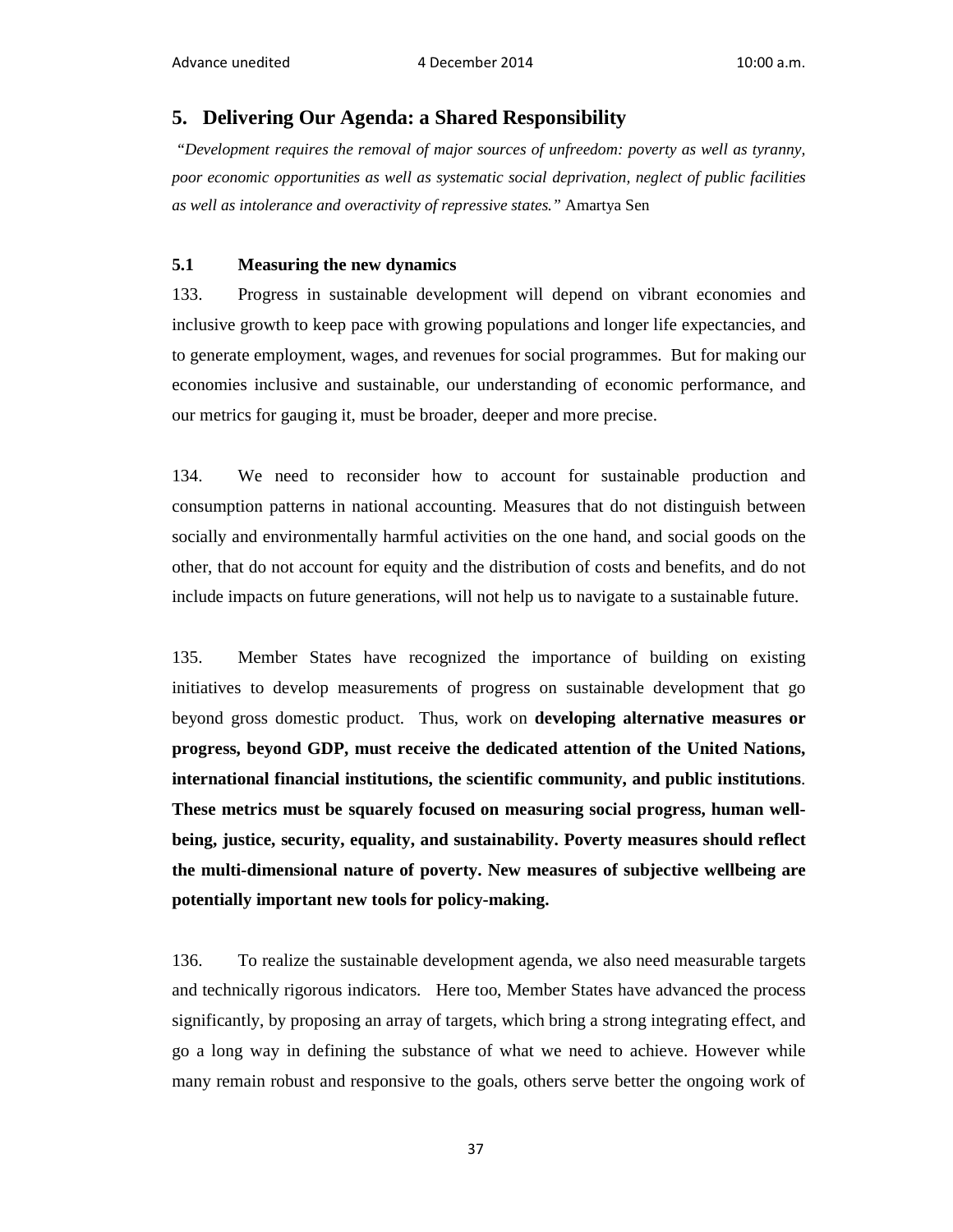developing indicators for the agenda. A few of the targets are less ambitious than already agreed and some better placed where commitments to policy change can be ensured.

137. What is needed now is a technical review to ensure that each is framed in language that is specific, measurable, achievable, and consistent with existing United Nations standards and agreements, while preserving the important political balance that they represent. To these ends, **the technical experts of the United Nations System are available to review the targets, including on the means of implementation, and to compare and align the level of ambition represented by each to that of existing international targets, commitments, standards, and agreements thus strengthening the overall framework of the goals. This will also contribute to coherence in the discussion on financing for development.** 

138. In addition, where a proposed target is stated in measurable terms, but no quantitative target has been specified, **Member States may wish to seek the input of the United Nations System, in consultation with its partners in academia and the scientific community, on evidence for attaching specific global target levels**.

139. A set of applicable indicators will also need to be identified to allow us to collect, compare, and analyse reliable data, to do so at the adequate level of disaggregation, as of 2016. For this purpose, **Member States may decide to task the United Nations System, in consultation with other relevant experts and through a multi-stakeholder dialogue, to develop a draft set of indicators**.

### **5.2. Lighting the way: the role of data in the new agenda**

140. We seek an evidence-based course for realizing sustainable development. For this, we must face the complex challenges this presents, and as a response to the varying country realities and capabilities.

141. As indicated by my Independent Expert Advisory Group on the Data Revolution for Sustainable Development, the world must acquire a new 'data literacy' in order to be equipped with the tools, methodologies, capacities, and information necessary to shine a light on the challenges of responding to the new agenda. Enhanced national and international statistical capacities, rigorous indicators, reliable and timely data sets, new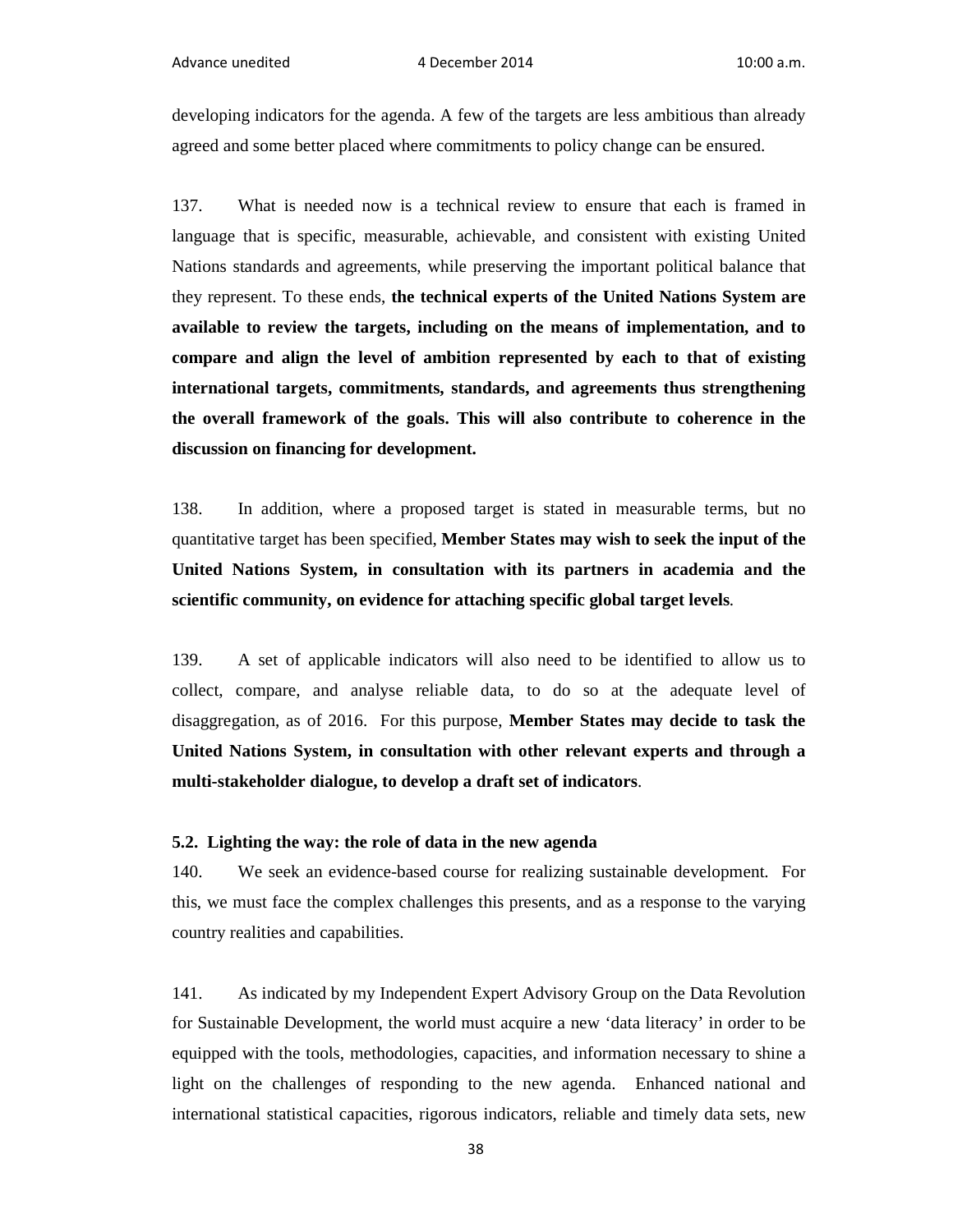and non-traditional data sources, and broader and systematic disaggregation to reveal inequities will all be fundamental to implementing it.

142. In all of this, we must maximize our commitment to public transparency, information sharing, participatory monitoring and open data, while never compromising on the obligation to protect the right to privacy. And we must significantly scale up support to countries and national statistical offices with critical needs for capacities to produce, collect, disaggregate, analyse, and share data crucial to the new agenda.

143. To these ends, **I recommend that, under the auspices of the UN Statistical Commission, a comprehensive programme of action on data be established. This includes the building of a global consensus, applicable principles and standards for data, a web of data innovation networks to advance innovation and analysis, a new innovative financing stream to support national data capacities, and a global data partnership to promote leadership and governance**.

144. Specifically, we will carry out in close cooperation with country experts an indepth **analysis of the existing data and information gaps** and, thus, determine the scale of the investments needed to establish a modern SDG monitoring system. We will catalyze a multi-stakeholder **Global Partnership for Sustainable Development Data**, to mobilize and coordinate the actions required to make the data revolution serve sustainable development, promoting initiatives such as the holding of inclusive '**World Fora on Sustainable Development Data**'.

## **5.3. Gauging our progress: Monitoring, evaluation and reporting**

145. If we are to succeed, the new agenda must become part of the contract between people, including civil society and responsible business, and their governments—national and local. Parliaments must be strengthened to deepen democracy and carry out their constitutional mandates of oversight. All companies must pay their taxes, respect labour standards, human rights, and the environment. Empowered civil society actors, through action and advocacy, must rally to the cause, and contribute to a sustainable, equitable, and prosperous future.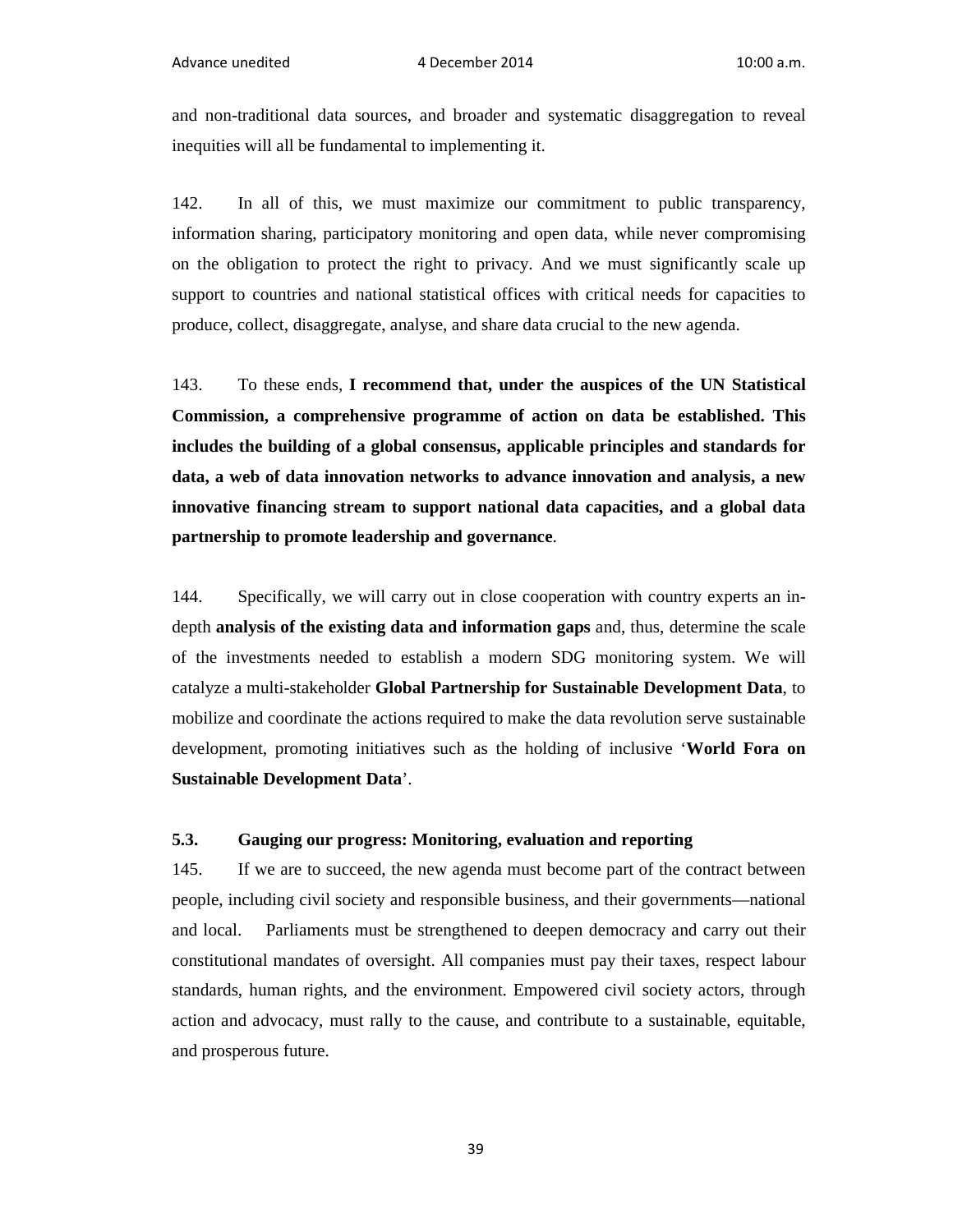146. We must now embrace a culture of shared responsibility, one based on agreed universal norms, global commitments, shared rules and evidence, collective action, and benchmarking for progress. The new paradigm of accountability that we seek is not one of conditionality or North to South, nor South to North, but rather one of all actors governments, international institutions, private sector actors, and organizations of civil societies, and in all countries, to the people themselves. This is the real test of peoplecentred, planet-sensitive development.

147. Such a model can only be built on national ownership, broad participation, and full transparency. To be effective, it must be aligned with the post-2015 agenda and its new goals. To be efficient, it must be streamlined and employ existing mechanisms and processes. To be evidence-based, it must be grounded in the data revolution, and the indicators and data that emerge therefrom. To be truly universal, it must apply to all actors—in both the public and the private sectors<sup>xi</sup>, at both the national and international levels. It must include opportunities for mutual review, and mutual support at the regional and global levels.

148. In recent months, United Nations consultations have emphasized the need for a voluntary, state-led, participatory, evidence-based, and multi-tiered process to monitor progress.<sup>xii</sup>

149. Thus, a universal review process constructed on these principles could be initiated at the national level, and would inform the national, regional, and global level reviews. At all levels, review discussions should be public, participatory, broadly accessible, and based on facts, data, scientific findings, and evidence-based evaluations. The principal components might include:

> i. **A country-led, national component for accountability**. In the overall review process, this national segment, as that closest to the people, should be the most significant. It would be built on existing national and local mechanisms and processes, with broad, multi-stakeholder participation, including national and local government, parliaments, civil society, science, academia and business. It would establish benchmarks, review the national policy framework, chart progress, learn lessons, consider solutions, follow-up,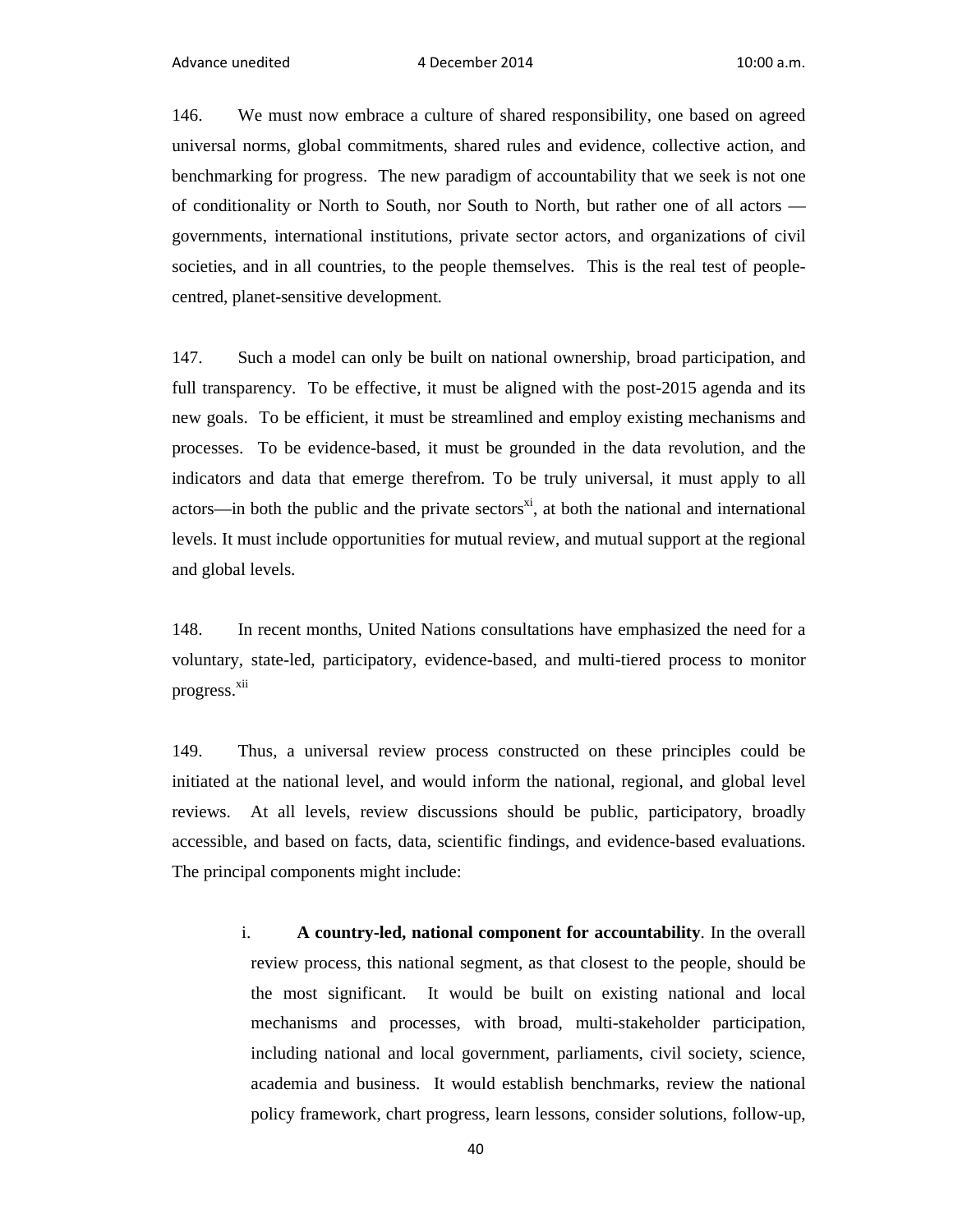and report thereon. For this, a government report, a national stakeholder report with contributions from national non-governmental actors, as well as a report compiling existing information and data from United Nations agencies and international financial institutions, all based upon globally-harmonized formats, would constitute the main written inputs on individual country progress.

- ii. **A regional component for peer reviewing**, tailored to regional and sub-regional needs, and undertaken by existing mechanisms in a participatory, multi-stakeholder process, to consider national reports, identify regional trends, obstacles, commonalities, best practices and lessons learned, and to generate solutions and mutual support and solutions. Regional reviews would incorporate and build on the experiences and successes of mechanisms such as the Regional Economic Commissions, the Africa Peer Review Mechanism, the Asia-Pacific Forum on Sustainable Development, the ECE Environmental Performance Reviews, and the OECD/DAC Peer Reviews.
- iii. **A global component for knowledge sharing**, as a forum for participatory, multi-stakeholder, and, importantly, universal review, starting at the launch of the new agenda. This would be convened annually under the auspices of the high level political forum (HLPF). It would provide a periodic occasion for individual countries to voluntarily present national reviews of progress, to discuss lessons learned in each country's implementation of the agenda, and the opportunity to review both short-term outputs and long-term outcomes of the impact on attaining the goals. Member States should consider multi-annual reviews under HLPF in a five-year cycle.
- iv. **A thematic component**, to chart global progress at regular intervals on the sustainable development framework, to help to identify challenges and bottlenecks, and to mobilize action to address them. While such thematic reviews could be carried out under the auspices of the HLPF, they would rely on relevant coordination and review "platforms." These could include existing specialized or functional commissions, councils, or committees that convene United Nations and other multilateral entities, relevant treaty body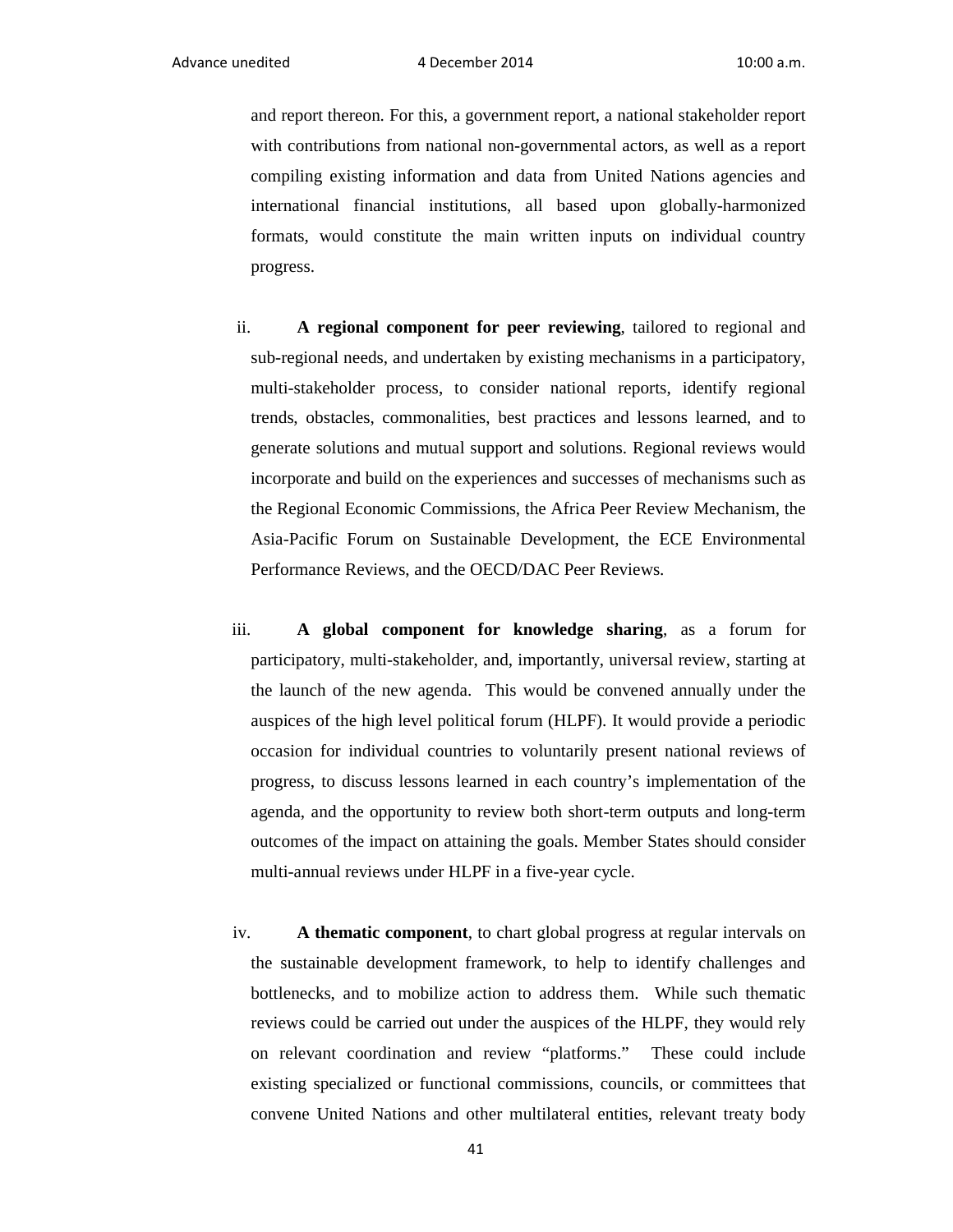reviews and outcomes, as well as Member States, partners from civil society, science, academia and the private sector, and would monitor and advance each respective thematic area. Existing partnerships could also be linked to such platforms, in order to ensure efficient and effective action and accountability. To support and complement the process, and to ensure continuous gauging of progress, the United Nations would provide annual global thematic reports aggregating available data, together with the Global sustainable Development Report, mandated by Rio+20.

v. **A component to review the global partnership for sustainable development**. The essential element of Partnership and its mobilization of the means necessary for implementation must also be kept under active review. As they prepare for the Third Conference on Financing for Development in Addis Ababa, Member States should seize the opportunity to consider how existing structures and processes can help review and strengthen the global partnership for sustainable development, including the Global Partnership for Effective Development Cooperation. An important additional role for the review process under this component will be to address the respective conference tracks targeting the special conditions and needs of LDCs, LLDCs, and SIDS.

150. The current structure of our intergovernmental bodies can accommodate the universal review process described above. The establishment of the HLPF, which meets under the auspices of ECOSOC and the General Assembly, as well as the United Nations Environment Assembly, were important institutional innovations emerging from Rio+20. And the reform of ECOSOC has been another important step forward.

### **5.4 Making the UN fit for transformation**

151. This new, universal, sustainable development agenda requires an international community that is "fit for purpose" in order to support countries to implement a new generation of sustainable development goals. All who would be engaged in its implementation will need to embrace its new parameters and its transformative elements. The United Nations is no exception given its role in leading and shaping the sustainable development agenda to 2030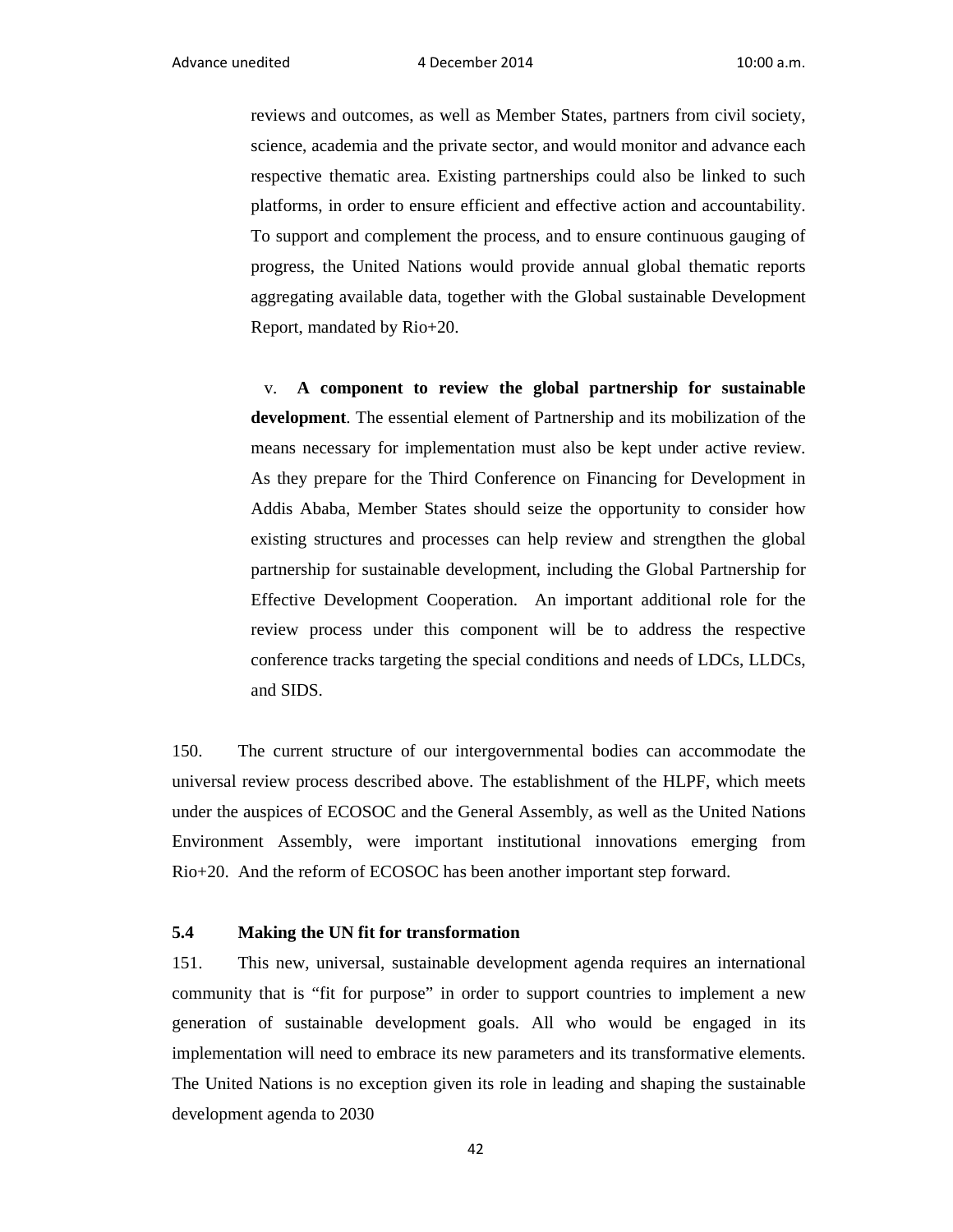Advance unedited a metal and the 4 December 2014 10:00 a.m.

152. A UN system that is "fit for purpose" to deliver on the post-2015 agenda is one that is relevant, innovative, agile, inclusive, coordinated and results-oriented. It is guided by universal human rights and international norms, integrates the UN's normative frameworks with its operational activities, and is responsive to the differentiated needs of countries. It provides specialized advice when requested, and is equally adept at ensuring an integrated approach, working across disciplines with relevant skill sets to better support Member States in addressing complex multisectoral challenges. It forges effective partnerships to leverage external partners' expertise, capacities and resources. Such a system requires shared goals, visionary and committed leadership, and a global, highlyskilled and adaptable international civil service. And it must reach the highest standards of accountability, transparency and impact.

153. In doing so, the UN system is committed to working more collaboratively to leverage the expertise and capacities of all its organizations in support of sustainable development. At the country level, UN Country Teams will provide coherent support to national stakeholders to implement their new post-2015 development strategies while accelerating implementation of the standard operating procedures for "delivering as one" in order to achieve greater results for sustainable development. Emphasis will also be placed on using data and evidence more effectively and transparently and developing greater analytical capacity for addressing inequalities, risk and vulnerability. The UN system will continue to pursue the development of more innovative and integrated business models and the implementation of modern operational practices to gain efficiencies and enhanced impact.

154. Ongoing efforts will also be deepened to ensure that a high-performing, mobile and diverse workforce is in place to support the new post-2015 sustainable development agenda. It must be able to leverage the respective expertise and specializations of UN agencies to work across disciplines and functions to better address complex multi-sectoral challenges. An independent, highly skilled, engaged international civil service that can meet the ever-changing needs of the international community is our major comparative advantage. We will invest in attracting, retaining and deploying high-performing staff across locations, mandates and business models.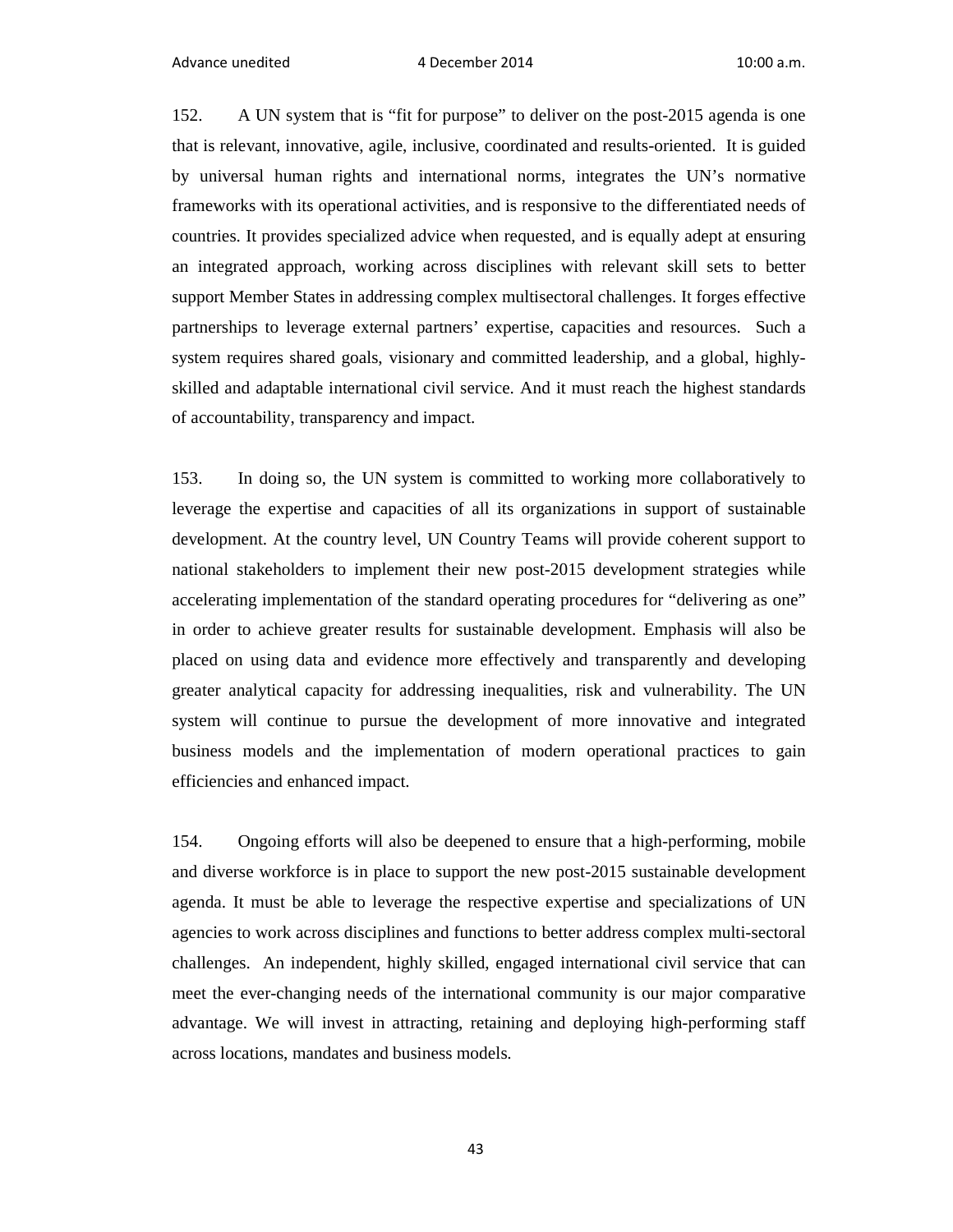155. Critically, for the UN to be more "fit for purpose", Member States must also be more coherent in their support, in particular as it relates to governance and funding of the UN system. Sustained development financing for longer-term support and that enables pooling of resources and brings together development and humanitarian financing will be critical as will more coherent UN funding mechanisms that unite rather than fragment the development policy framework.

156. In this context, Members States may wish to reinforce current actions being taken as well as take initiatives to ensure that the UN system is "fit for purpose" to support this new transformative agenda and achieve coordination and coherence of development actors at country level.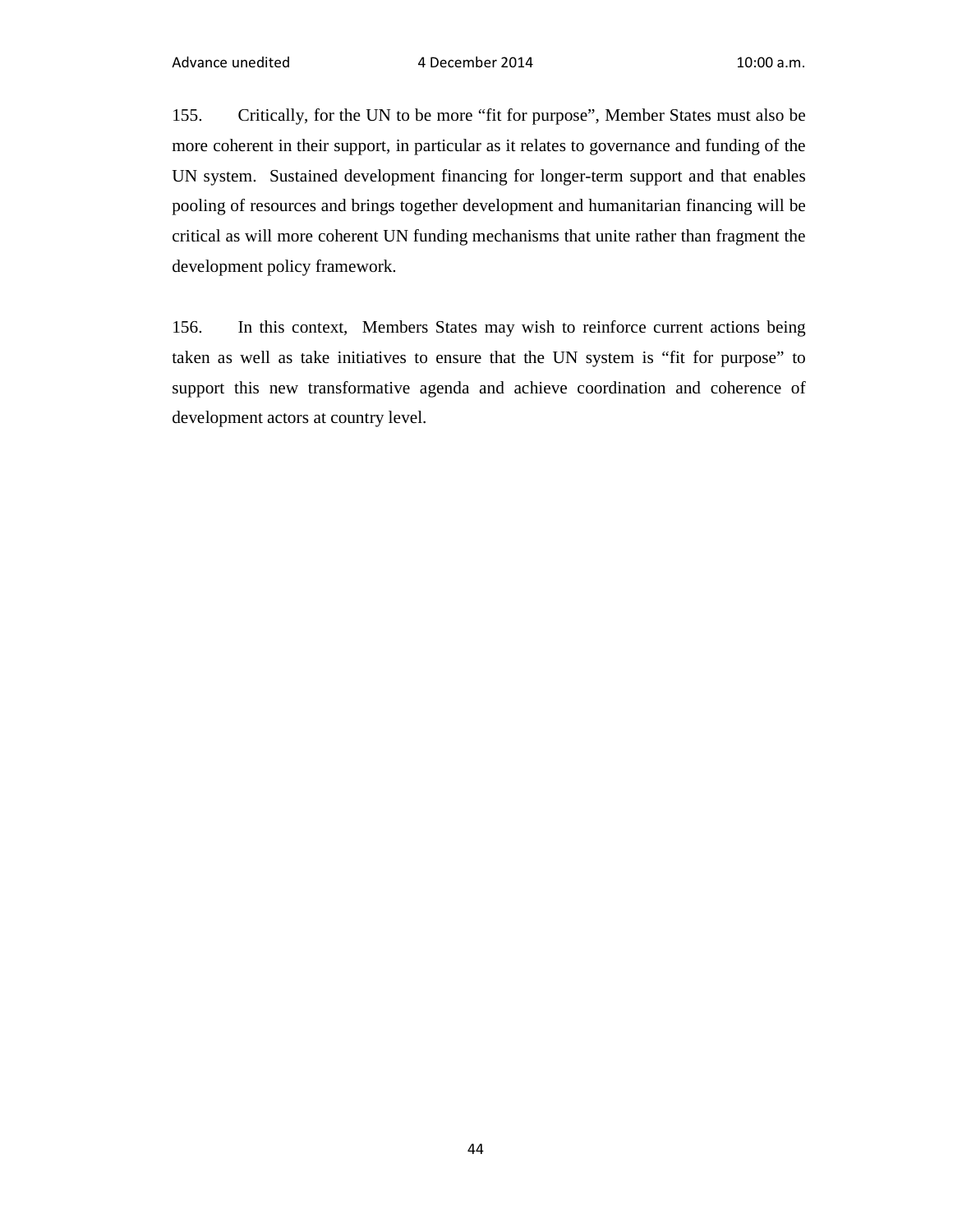## **6. Conclusion: Together in a Universal Compact**

157. Today's world is a troubled world; one in turmoil and turbulence, with no shortage of painful political upheavals. Societies are under serious strain, stemming from the erosion of our common values, climate change and growing inequalities, to migration pressures and borderless pandemics. It is also a time in which the strength of national and international institutions is being seriously tested. The nature and scope of this daunting array of enormous challenges necessitate that both inaction and business-as-usual must be dismissed as options. If the global community does not exercise national and international leadership in the service of our peoples, we risk further fragmentation, impunity and strife, endangering both the planet itself as well as a future of peace, sustainable development and respect of human rights. Simply put, this generation is charged with a duty to transform our societies.

158. 2015 is hence the time for global action. During this single year we have the unequivocal opportunity and responsibility to adopt sustainable development, to restructure the global financial system in line with our needs, and to respond finally and urgently to the challenge of human-induced climate change. Never before has the world had to face such a complex agenda in a single year. And this unique opportunity will not come again in our generation.

159. We must take the first, determined steps toward a sustainable and dignified future. Transformation is our aim. We must transform our economies, our environment, and our societies. We must change old mindsets, behaviours, and destructive patterns. We must embrace the integrated essential elements of Dignity, People, Prosperity, Planet, Justice and Partnership. We must build cohesive societies, in pursuit of international peace and stability. And, we must prioritise good international solutions through the prism of being in the national interest of every Member State.

160. Such a future is possible if we collectively mobilise political will and the necessary resources to strengthen our nations and the multilateral system. We have the means and methods to meet these challenges if we decide to employ them and work together. If the Member States now mobilise the world around action for sustainable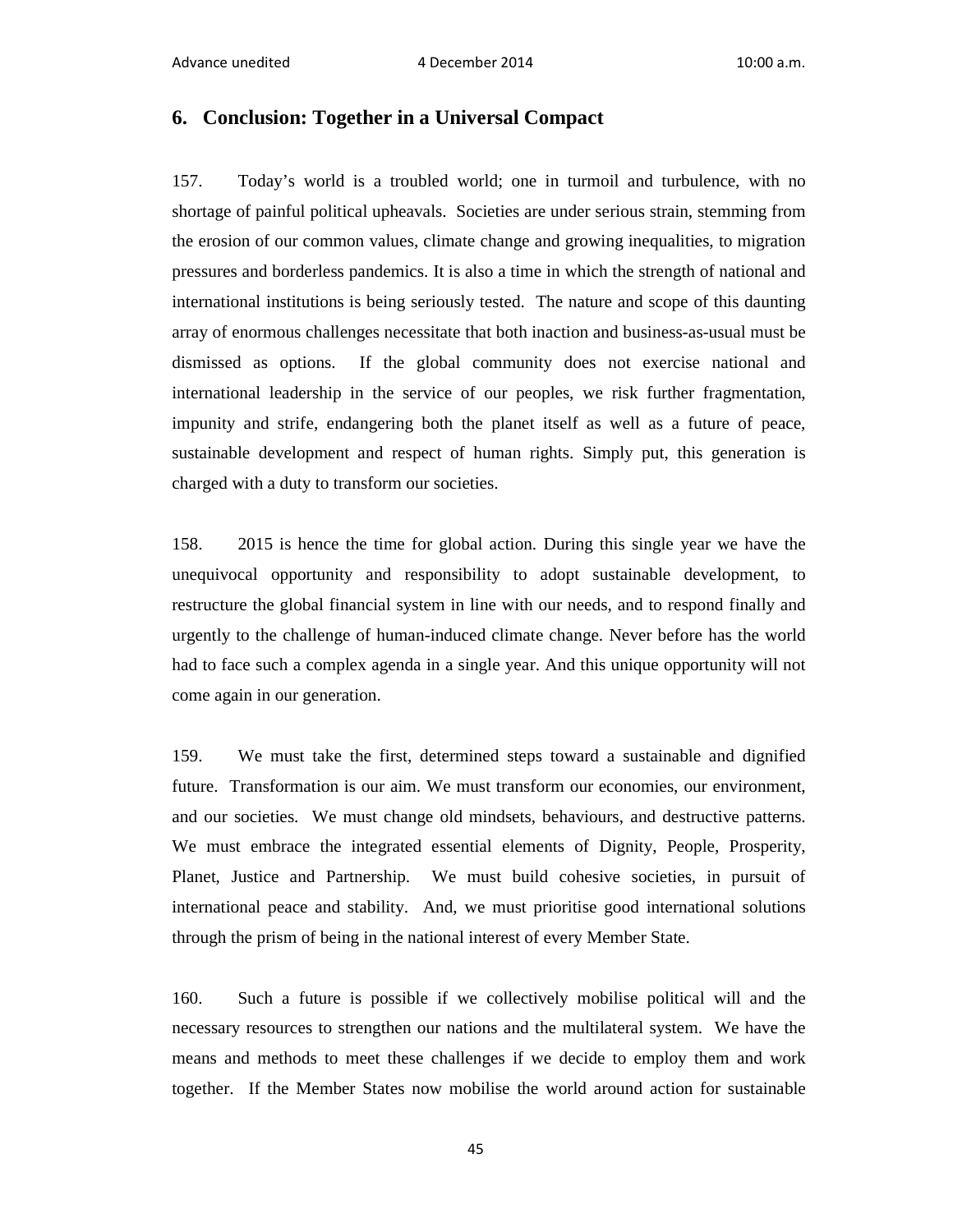development - nationally and internationally - the United Nations will have proved its value as the primary universal body living up to the principles and purposes of the UN Charter.

161. Overall, our work now is a sobering and inspiring challenge. We are on the threshold of the most important year of development since the founding of the United Nations itself. We must give meaning to this Organization's promise "to reaffirm faith in the dignity and worth of the human person" and to take the world forward to a sustainable future. With this extraordinary process and the unprecedented leadership that it has witnessed, we have an historic opportunity and duty to act, boldly, vigorously and expeditiously, to turn reality into a life of dignity for all, leaving no one behind.